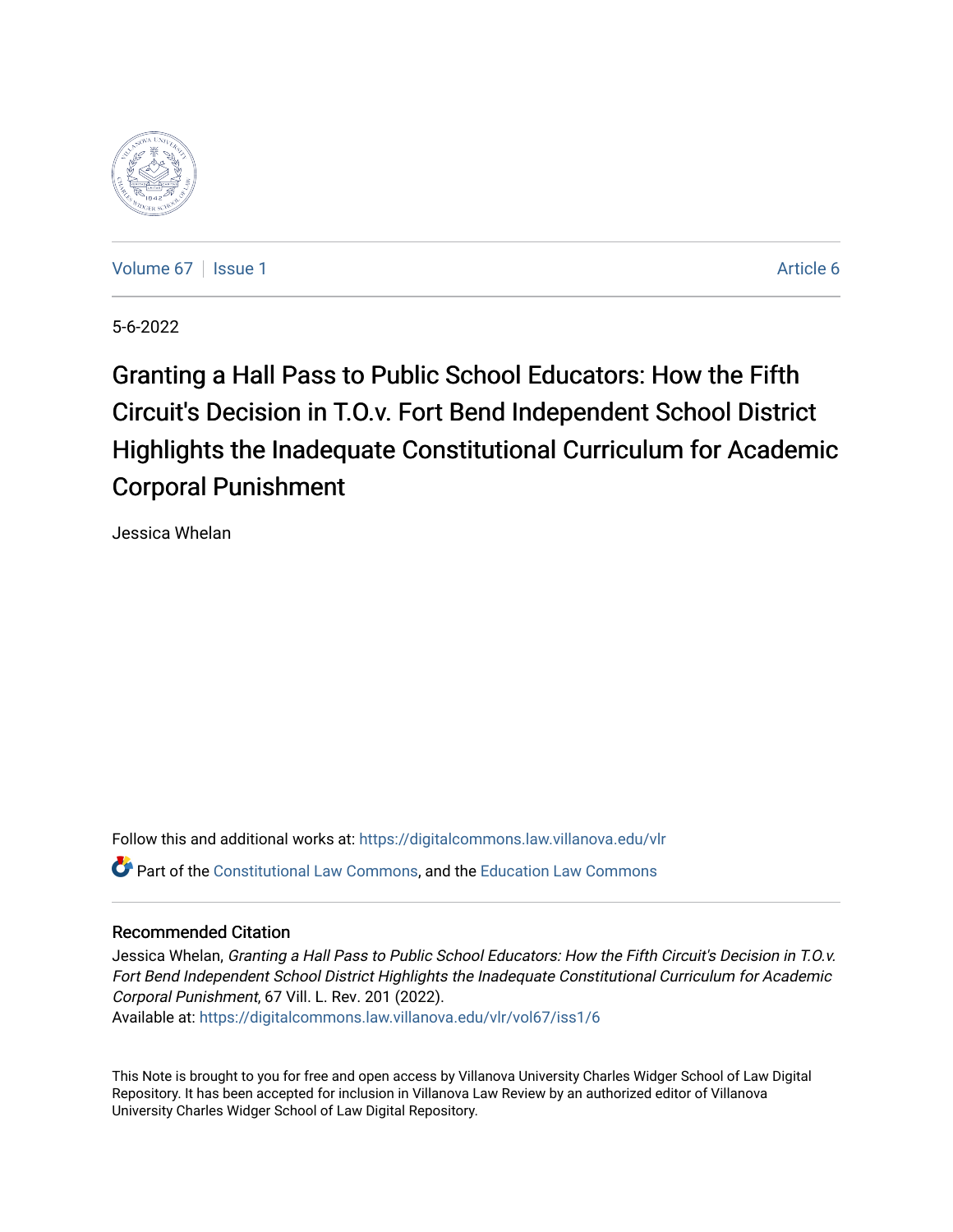### 2022]

# GRANTING A HALL PASS TO PUBLIC SCHOOL EDUCATORS: HOW THE FIFTH CIRCUIT'S DECISION IN *T.O.* <sup>V</sup>*. FORT BEND INDEPENDENT SCHOOL DISTRICT* HIGHLIGHTS THE INADEQUATE CONSTITUTIONAL CURRICULUM FOR ACADEMIC CORPORAL PUNISHMENT

#### JESSICA WHELAN\*

"Battered schoolchildren are not interested in post-punishment relief. What they want—and deserve—is not to be hit in the first place."<sup>1</sup>

#### I. GENERAL EDUCATION: AN INTRODUCTORY COURSE ON THE LEGAL, EDUCATIONAL, AND SOCIAL CONTEXT OF ACADEMIC CORPORAL PUNISHMENT

After eighth-grade student Trey Clayton failed to sit in his assigned seat for class, an assistant principal struck him three times on the buttocks as punishment.2 The paddling was so severe that Clayton fainted and fell face-first onto the concrete floor, breaking five teeth and his jaw.3 As a result of the incident, Clayton's mother brought an action against the school and the assistant principal.4 On review, the Fifth Circuit determined that Clayton's claim of excessive academic corporal punishment did not rise to the level of a substantive due process violation.<sup>5</sup>

In an academic setting, corporal punishment is a form of discipline used by school officials to inflict physical pain on students for the purpose

3. *Id.* (describing specific nature of Clayton's injury).

4. *Id.*

5. *Id.* at 297 (affirming district court's conclusion that Clayton's substantive due process claim was foreclosed by Fifth Circuit precedent because the state of Mississippi provides adequate legal remedies for students in these cases).

(201)

<sup>\*</sup> J.D. Candidate 2023, Villanova University Charles Widger School of Law; B.A. 2019, The Pennsylvania State University. This Note is dedicated to my family and friends; thank you for your love and support. I would also like to thank the members of the *Villanova Law Review* for their hard work and feedback throughout the writing and publication process.

<sup>1.</sup> Jerry R. Parkinson, *Federal Court Treatment of Corporal Punishment in Public Schools: Jurisprudence that is Literally Shocking to the Conscience*, 39 S.D. L. REV. 276, 311 (1994).

<sup>2.</sup> *See* Clayton *ex rel.* Hamilton v. Tate Cnty. Sch. Dist., 560 F. App'x 293, 295 (5th Cir. 2014) (summarizing facts of Trey Clayton's claim of excessive academic corporal punishment). More specifically, Clayton was not in the correct seat because he arrived to class and discovered another student had already taken his assigned seat. *Id.*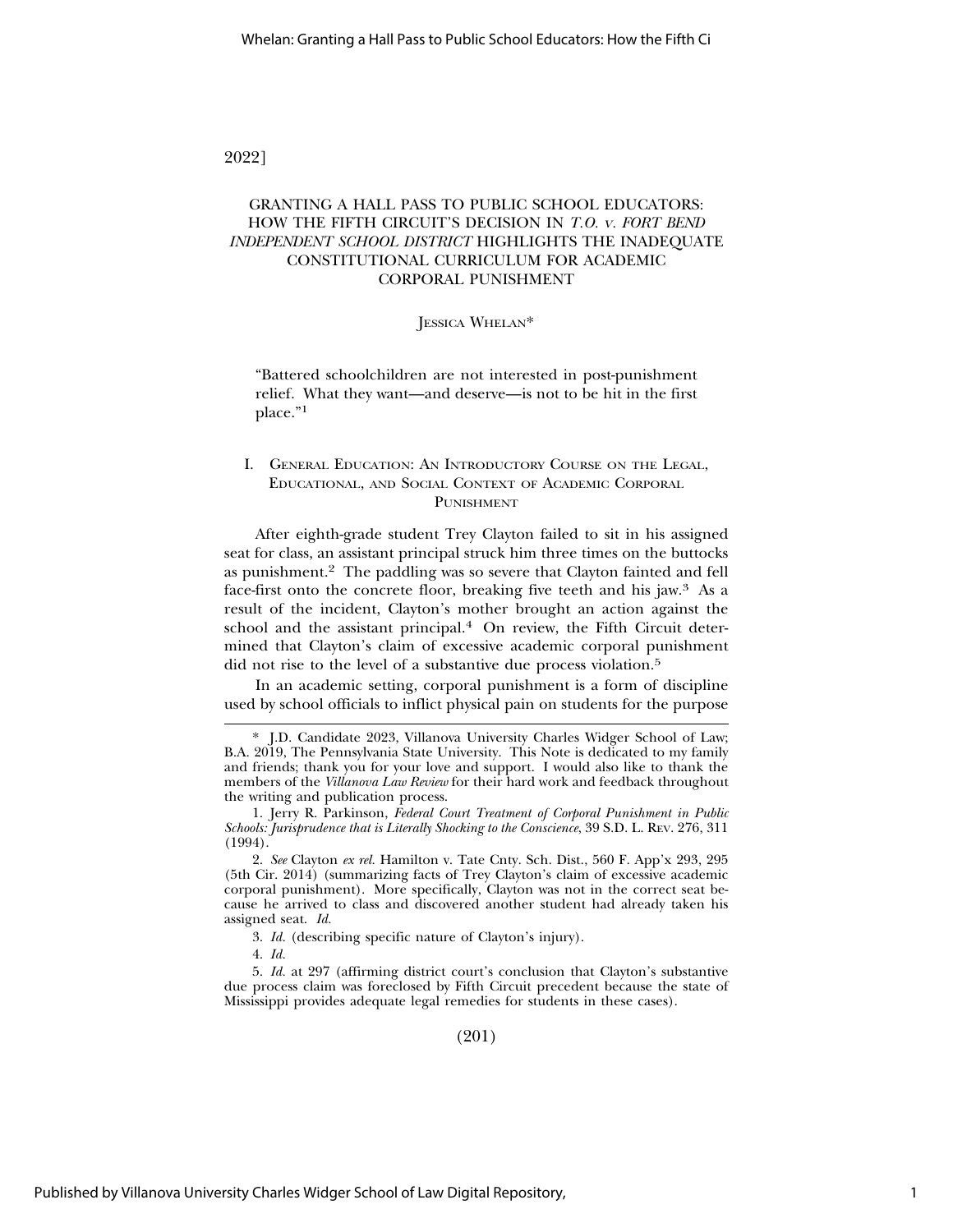of correcting misbehavior.6 Since the late 1970s, thirty-one states have statutorily banned the use of corporal punishment in educational environments, prompting a decline in its use from 4% of all schoolchildren in 1978 to less than 0.5% in 2015.7 This development indicates larger social change, progressing over the course of several decades, toward the limitation and elimination of its use altogether.8 Nevertheless, nineteen states continue to statutorily authorize corporal punishment in public school settings while prohibiting its use in other contexts, such as in child care and adoption institutions.9 Studies show that corporal punishment may produce a range of negative consequences, including physical harm, emotional distress, and poor academic performance.10 Moreover, it

8. *See* AMIR WHITAKER & DANIEL LOSEN, CIVIL RIGHTS PROJECT/PROYECTO DER-ECHOS CIVILES, THE STRIKING OUTLIER: THE PERSISTENT, PAINFUL, AND PROBLEMATIC PRACTICE OF CORPORAL PUNISHMENT IN SCHOOLS 12 (2019). In their article, Amir Whitaker and Daniel Losen note that more than half of U.S. states have banned corporal punishment in school since the 1970s. *Id.* Additionally, Whitaker and Losen observe wide and diverse support for its abolition, including support from over 100 pediatrician professional organizations, child psychologists, and the United States Department of Education. *Id.*; *see also* Protecting Our Students in Schools Act of 2021, H.R. 3836, 117th Cong. (2021); Ending Corporal Punishment in Schools Act of 2021, H.R. 1234, 117th Cong. (2021) (proposing federal legislation that would prohibit the use of corporal punishment in schools receiving federal funding).

9. *See* Gershoff & Font, *supra* note 6, at 4 (listing the nineteen states that still statutorily permit the use of corporal punishment in public schools as a disciplinary tactic). In alphabetical order, the states that statutorily permit corporal punishment in public schools are Alabama, Arkansas, Arizona, Colorado, Florida, Georgia, Idaho, Indiana, Kansas, Kentucky, Louisiana, Missouri, Mississippi, North Carolina, Oklahoma, South Carolina, Tennessee, Texas, and Wyoming. *Id.*; *see also* WHITTAKER & LOSEN, *supra* note 8, at 18 (emphasizing the contradiction between several states' statutory approaches to corporal punishment as compared to other child-focused settings). Georgia, for instance, permits the use of corporal punishment in public schools but prohibits its use in child care institutions, foster agencies, and adoption agencies. *Id.* Similarly, corporal punishment is statutorily permissible in Mississippi, but use of the practice is banned in state foster care and child care facilities. *Id.* at 19.

10. *See* WHITAKER & LOSEN, *supra* note 8, at 20.

https://digitalcommons.law.villanova.edu/vlr/vol67/iss1/6

<sup>6.</sup> *See* Elizabeth T. Gershoff & Sarah A. Font, *Corporal Punishment in U.S. Public Schools: Prevalence, Disparities in Use, and Status in State and Federal Policy* 30 SOC. POL'Y REP. 3 (2016).

<sup>7.</sup> *See id.* at 4 (providing a list of states that have legislatively banned the use of corporal punishment in public schools). In alphabetical order, the states that statutorily prohibit corporal punishment are Alaska, California, Connecticut, Delaware, Hawaii, Illinois, Iowa, Maine, Maryland, Massachusetts, Michigan, Minnesota, Montana, Nebraska, Nevada, New Hampshire, New Jersey, New Mexico, New York, North Dakota, Ohio, Oregon, Pennsylvania, Rhode Island, South Dakota, Utah, Vermont, Virginia, Washington, West Virginia, and Wisconsin. *Id.* The District of Columbia has also banned the use of academic corporal punishment. *Id.*; *see, e.g.*, 22 PA. CODE § 12.5 (2021); MINN. STAT. ANN. § 121A.58 (2021); N.J. STAT. ANN. § 18A:6-1 (2021); UTAH CODE ANN. § 53G-8-302 (2021).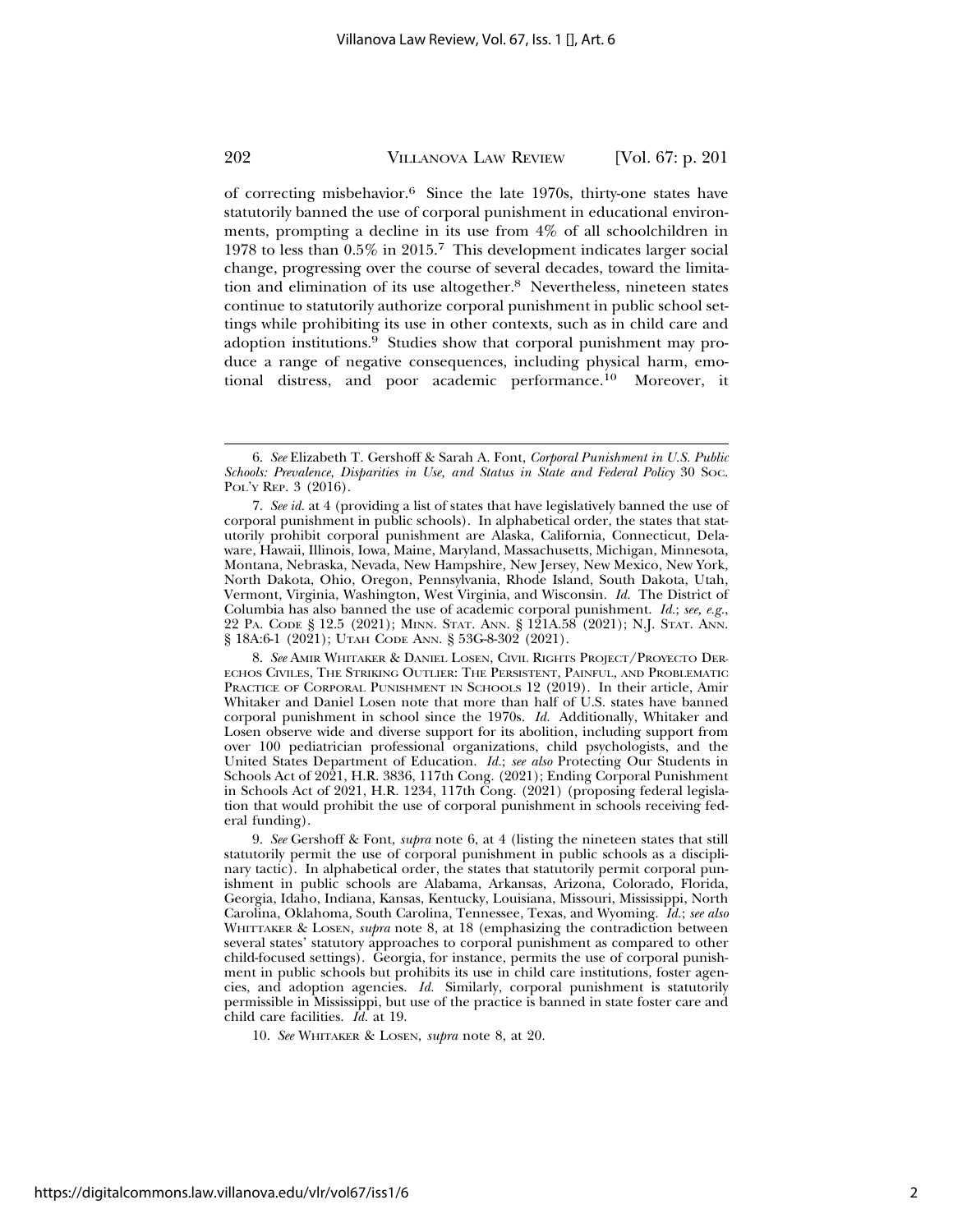disproportionately impacts students of color and students with disabilities.<sup>11</sup>

While the Supreme Court has resolved procedural due process issues in academic corporal punishment cases, in *Ingraham v. Wright*12—the leading case on the issue—the Court declined to consider whether these claims may produce substantive due process violations.13 Since the 1977 *Ingraham* ruling, lower courts have struggled to reconcile its holding with the need to provide a standard for evaluating academic corporal punishment claims.<sup>14</sup> Seven circuit courts have found that such claims are properly analyzed under a version of the substantive due process "shocks the conscience" standard, which considers whether the force used was so egregious as to constitute a "brutal and inhumane abuse of official power liter-

12. 430 U.S. 651 (1977).

13. *Id.* at 659 n.12 (declining to consider whether the use of excessive academic corporal punishment is "arbitrary, capricious and unrelated to achieving any legitimate educational purpose").

14. *See* Parkinson, *supra* note 1, at 302–05 (arguing that the Supreme Court's *Ingraham* decision espoused an "indifferent attitude" towards academic corporal punishment that produced a "lack of direction for the lower federal courts" on resolution of these claims); *see also* Diane Heckman, *Fourteenth Amendment Substantive Due Process and Academic Corporal Punishment in the First Decade of the Twenty-First Century*, 271 ED. LAW REP. 509, 521 (2011) (summarizing federal appellate courts' respective positions on academic corporal punishment). Importantly, neither the First Circuit nor the D.C. Circuit has addressed the constitutionality of academic corporal punishment in any capacity. *Id.*

<sup>11.</sup> *See id.* at 20–24 (examining the relationship between race and corporal punishment in public schools), Gershoff & Font, *supra* note 6, at 8–10 (discussing data showing racial disparities in the use of academic corporal punishment), HUM. RTS. WATCH & ACLU, A VIOLENT EDUCATION: CORPORAL PUNISHMENT OF CHILDREN IN U.S. PUBLIC SCHOOLS 118 (2008) (finding corporal punishment disproportionately affects students of color and students with disabilities, making the achievement of educational goals and proper behavioral guidance more difficult for these students). At the district level, research has shown that black children are more likely to be corporally punished than other students. *Id.* In over half of the school districts in Alabama and Mississippi, for instance, black children are at least fiftyone percent more likely to be corporally punished than white students. *Id.* These disparities are notably high in several other southern states, such as Louisiana, Georgia, and Florida. *Id.* The racial disparity rates outlined in this study are also comparable to school suspension and expulsion disparity rates, suggesting that black students are generally subject to more discipline than white students. *Id.* The study also acknowledged that few studies have examined the source of racial disparities in academic corporal punishment, but that factors such as the frequency of misbehavior and likelihood of attending schools using corporal punishment are not adequate explanations. *Id.* Students with disabilities are also disparately affected by academic corporal punishment, which raises concerns about schools' conformity with the Individuals with Disabilities Education Act ("IDEA"). *Id.* at 12. Gershoff and Font posit that this disparity is troubling for two reasons: (1) it suggests that school staff respond to the behavioral problems of students with disabilities by using "harsh" disciplinary methods, and (2) it could indicate that officials are punishing these students because of their disability, which is unlawful under the IDEA. *Id.*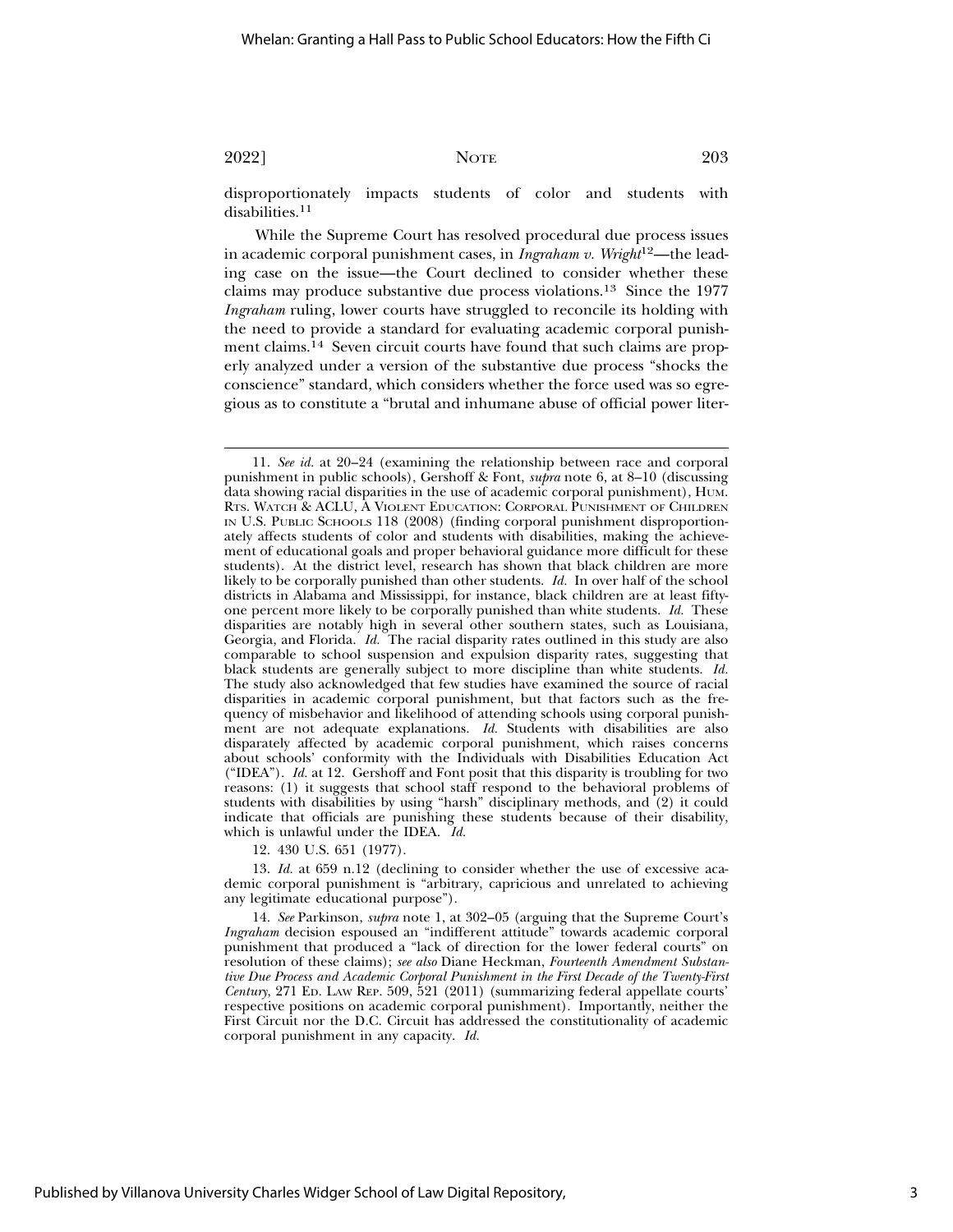ally shocking to the conscience."15 Two circuit courts view excessive academic corporal punishment as a seizure of the person meriting a Fourth Amendment "reasonableness" evaluation.16 This type of inquiry analyzes whether an instance of corporal punishment was objectively unreasonable "under the circumstances then existing and apparent."17 The Fifth Circuit, conversely, has taken a unique stance on academic corporal punishment jurisprudence.18 The Fifth Circuit's standard dictates that claims of excessive corporal punishment in public schools brought under 42 U.S.C. § 1983 do not implicate substantive due process rights if adequate state remedies are available, as shown in *T.O. v. Fort Bend Independent School District*. 19

15. *See, e.g.*, Domingo v. Kowalski, 810 F.3d 403, 410–11 (6th Cir. 2016); Smith *ex rel.* Smith v. Half Hollow Hills Cent. Sch. Dist., 298 F.3d 168, 173 (2d Cir. 2002); Gottlieb v. Laurel Highlands Sch. Dist., 272 F.3d 168, 173 (3d Cir. 2001); Neal *ex rel.* Neal v. Fulton Cnty. Bd. of Educ., 229 F.3d 1069, 1074–75 (11th Cir. 2000); Wise v. Pea Ridge Sch. Dist., 855 F.2d 560, 564 (8th Cir. 1988); Garcia ex rel. Garcia v. Miera, 817 F.2d 650, 653–54 (10th Cir. 1987); *and* Hall v. Tawney, 621 F.2d 607, 613 (4th Cir. 1980) (finding that academic corporal punishment claims may give rise to a substantive due process violation and adopting the "shocks the conscience" inquiry). The test was first applied to academic corporal punishment claims by the Fourth Circuit in *Hall v. Tawney* and adopted by six other circuits thereafter. *See* Parkinson, *supra* note 1, at 287–88 (stating *Hall* was the first federal circuit court to conclude that excessive academic corporal punishment could constitute a substantive due process violation and apply the "shocks the conscience" inquiry to such claims.) The test outlined in *Hall* is one typically used in police brutality cases and considers "whether the force applied caused injury so severe, was so disproportionate to the need presented, and was so inspired by malice or sadism rather than a merely careless or unwise excess of zeal that it amounted to a brutal and inhumane abuse of official power literally shocking to the conscience." *Hall*, 621 F.2d at 613 (citing Johnson v. Glick, 481 F.2d 1028, 1033 (2d Cir. 1973)) (adopting the "shocks the conscience" inquiry to evaluate academic corporal punishment claims).

16. *See, e.g.*, Doe *ex rel.* Doe v. Hawaii Dept. of Educ., 334 F.3d 906, 907 (9th Cir. 2003); Wallace *ex rel.* Wallace v. Batavia Sch. Dist. 101, 68 F.3d 1010, 1014–15 (7th Cir. 1995) (adopting a Fourth Amendment reasonableness standard for analysis of academic corporal punishment claims).

17. *See Wallace*, 68 F.3d at 1014–15 (rationalizing application of the reasonableness standard with a focus on objectivity). The Seventh Circuit emphasized the importance of objectivity to application of the reasonableness inquiry. *Id.* at 1015. Thus, to balance the competing interests of educators and students with respect to the disciplinary process, the test does not consider the respective intentions or viewpoints of either party. *Id.*

18. *See* Moore v. Willis Indep. Sch. Dist., 233 F.3d 871, 876–77 (5th Cir. 2000) (Wiener, J., concurring) ("[T]his circuit has become increasingly isolated in our position that substantive due process cannot be implicated by injuries that students suffer incidental to disciplinary corporal punishment as long as the state affords adequate civil or criminal remedies."); *see also* T.O. v. Ft. Bend Indep. Sch. Dist., 2 F.4th 407, 419 (5th Cir. 2021) (Wiener, J., concurring) (contending that Fifth Circuit's rule in academic corporal punishment cases is "completely out of step" with other federal appellate courts and Supreme Court guidance).

19. 2 F.4th 407; *see also Moore*, 233 F.3d at 871; Fee v. Herndon, 900 F.2d 804 (5th Cir. 1990) (holding and then reaffirming the Fifth Circuit's standard). The Author of this Note uses phrases like "Fifth Circuit approach" and "Fifth Circuit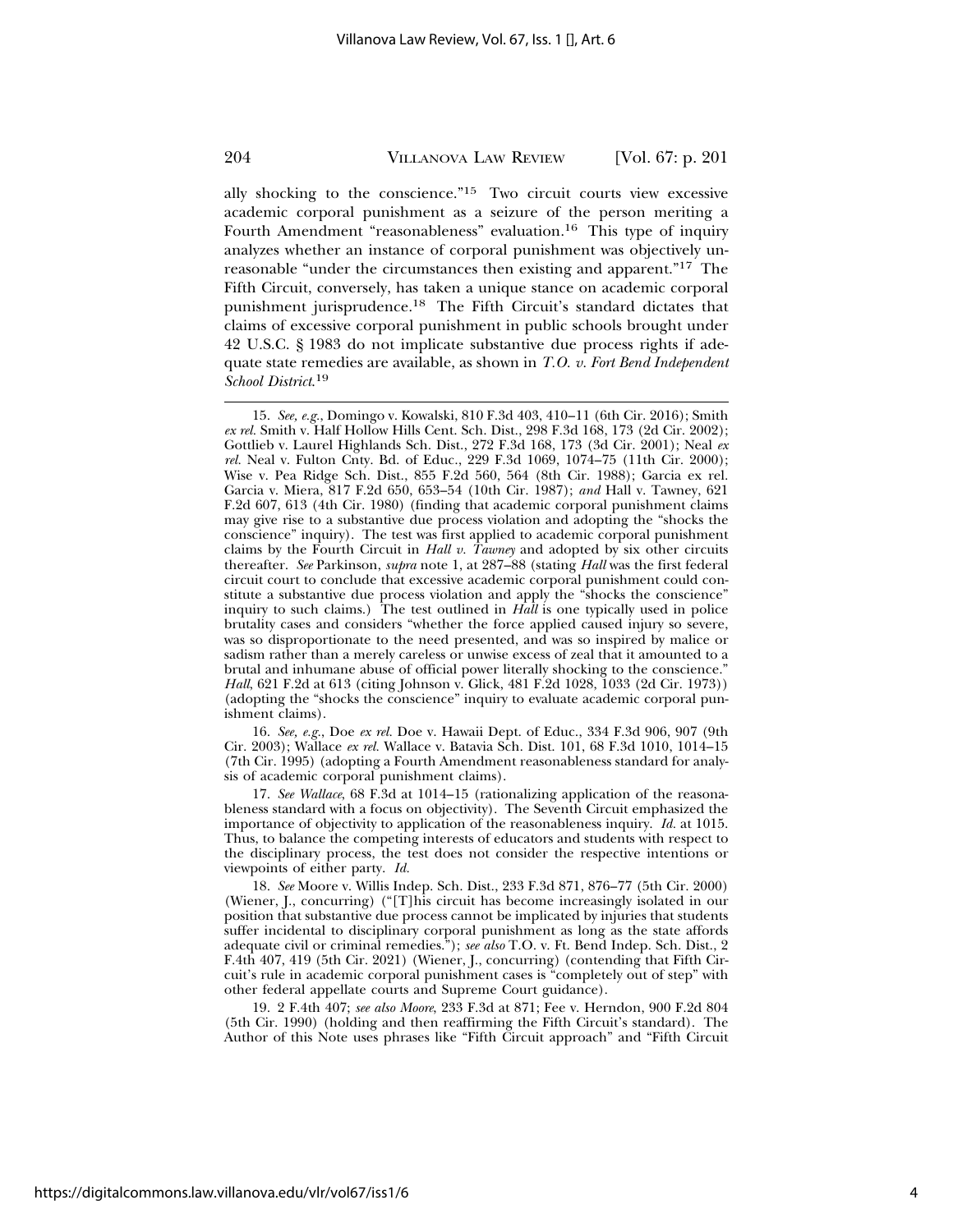This Note argues that the standard proffered by the Fifth Circuit in *T.O.* improperly conflates procedural and substantive due process violations, misconstrues the role of arbitrariness in a judicial analysis, and restricts the scope of a federal  $\S$  1983 remedy for student litigants.<sup>20</sup> Further, this Note contends that the Supreme Court should reconsider the issue of academic corporal punishment, reject the Fifth Circuit's standard of review, and adopt a Fourth Amendment reasonableness inquiry.21 First, Part II outlines the legislative and judicial developments governing the evaluation of academic corporal punishment claims. Next, Part III recounts the facts and procedural history of the *T.O.* decision. Additionally, Part IV provides a detailed overview of the Fifth Circuit's reasoning. Then, Part V critically analyzes the issues presented by the *T.O.* decision and argues that an established form of constitutional review is more appropriate for academic corporal punishment claims. Finally, Part VI discusses the potential social and judicial repercussions of *T.O.*, arguing that its holding exemplifies the need for updated Supreme Court guidance on academic corporal punishment claims.

#### II. A HISTORY LESSON: THE LEGISLATIVE AND JUDICIAL BACKGROUND OF ACADEMIC CORPORAL PUNISHMENT

An assessment of the *T.O.* case requires a broader understanding of legislative and judicial factors affecting the administration and adjudication of academic corporal punishment. Administratively, academic corporal punishment is subject to state legislation; no federal laws on the issue currently exist.22 Still, students who experience excessive academic corporal punishment can pursue a federal judicial remedy under 42 U.S.C. § 1983, a civil rights statute prohibiting abuses of authority by state officials.23 Notably, the Supreme Court's only evaluation of a § 1983 academic corporal punishment claim in *Ingraham v. Wright* left key issues of adjudication unresolved.24 As a result, federal appellate courts have failed

21. *See infra* Part V.

23. For a more comprehensive discussion of 42 U.S.C. § 1983 as it relates to academic corporal punishment claims, see *infra* notes 38–49 and accompanying text.

24. *See* Ingraham v. Wright, 430 U.S. 651, 659 n.12 (1977) (declining to review whether the infliction of severe corporal punishment on public school students could qualify as a violation of substantive due process under the Fourteenth Amendment); *see also* Lekha Menon, Note, *Spare the Rod, Save a Child: Why the Su-*

standard" to refer to the Fifth Circuit's unique consideration of adequate alternative state remedies in a § 1983 substantive due process claim.

<sup>20.</sup> *See infra* Part V.

<sup>22.</sup> *See* Protecting Our Students in Schools Act of 2021, H.R. 3836, 117th Cong. (2021); Ending Corporal Punishment in Schools Act of 2021, H.R. 1234, 117th Cong. (2021) (both proposing federal legislation to restrict the use of academic corporal punishment in schools). Similar federal corporal punishment laws have been proposed but none have progressed to the voting stage. *See* Gershoff & Font, *supra* note 6, at 18 (summarizing efforts to implement federal academic corporal punishment legislation in 1990, 1991, 1993, 2010, 2011, 2014, and 2015).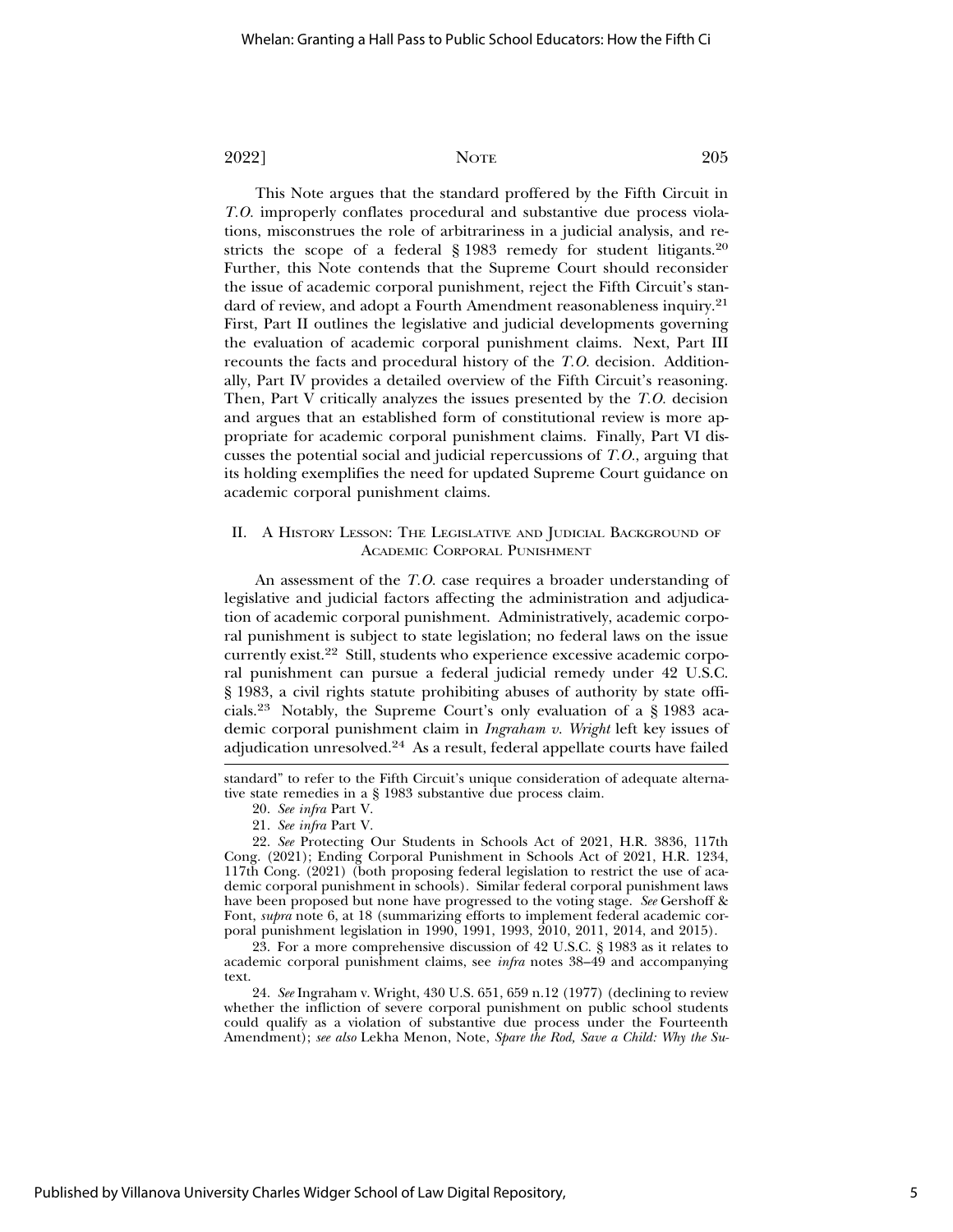to establish a unanimous standard of review for academic corporal punishment claims.25

#### A. *State Legislation: Statutes Governing Academic Corporal Punishment*

Public school corporal punishment is primarily governed by state law.26 As previously mentioned, thirty-one states have explicitly banned the use of corporal punishment in an educational environment.<sup>27</sup> Pennsylvania, for instance, prohibits corporal punishment as a form of discipline in schools.28 Similarly, Minnesota law does not permit school employees to use corporal punishment as a method of reform or penalty for "unacceptable [student] conduct."29

Nineteen states, however, still permit educators to use academic corporal punishment in most circumstances.<sup>30</sup> In Texas, educators may inflict physical pain on a student if they "reasonably believe" it is necessary to effectuate discipline.31 Similarly, Mississippi law specifies that corporal

*preme Court Should Revisit Ingraham v. Wright and Protect the Substantive Due Process Rights of Students Subjected to Corporal Punishment*, 39 CARDOZO L. REV. 313, 319 (2017) (noting that in the forty years since *Ingraham*, the Court has not addressed the constitutionality of academic corporal punishment).

25. *See* Menon, *supra* note 24, at 332 (noting the Supreme Court's failure to speak on whether academic corporal punishment implicates substantive due process rights has produced a lack of guidance, but federal appellate courts have still had to evaluate these claims).

26. *See* Gershoff & Font, *supra* note 6, at 4 (noting academic corporal punishment is largely ignored by the federal government and is widely considered a state matter of governance).

27. *See id.* (describing trend towards legislative prohibition of corporal punishment use in schools). For an alphabetical list of states that have banned the use of academic corporal punishment, see *supra* note 7.

28. *See* 22 PA. CODE § 12.5 (2021) (banning corporal punishment and limiting the use of force in an educational environment). Pennsylvania law defines corporal punishment as "physically punishing a student for an infraction of the discipline policy" and dictates that its use is prohibited. *Id.* "Reasonable force," however, may permissibly be used:

(1) To quell a disturbance.

(2) To obtain possession of weapons or other dangerous objects.

(3) For the purpose of self defense.

(4) For the protection of persons or property.

*Id.*

29. MINN. STAT. § 121A.58 (2021) (defining and prohibiting the use of corporal punishment). The provisions of Minnesota's corporal punishment statute are similar to that of Pennsylvania, but features a definition including: a) "hitting or spanking a person with or without an object or b) "unreasonable physical force causing bodily or substantial emotional harm." *Id.*

30. For a full list of states that still permit the use of corporal punishment in public schools, see *supra* note 9.

31. TEX. PENAL CODE ANN. § 9.62 (West 2021); TEX. EDUC. CODE ANN. § 37.0011 (West 2021) (defining the parameters of the educator-student relationship with respect to the use of corporal punishment). Pursuant to Texas law, corporal punishment is the "deliberate infliction of physical pain [and force] . . . as a means of discipline." TEX. EDUC. CODE ANN. § 37.0011. Texas specifically notes that instances of physical pain caused by "reasonable" athletic activities and cir-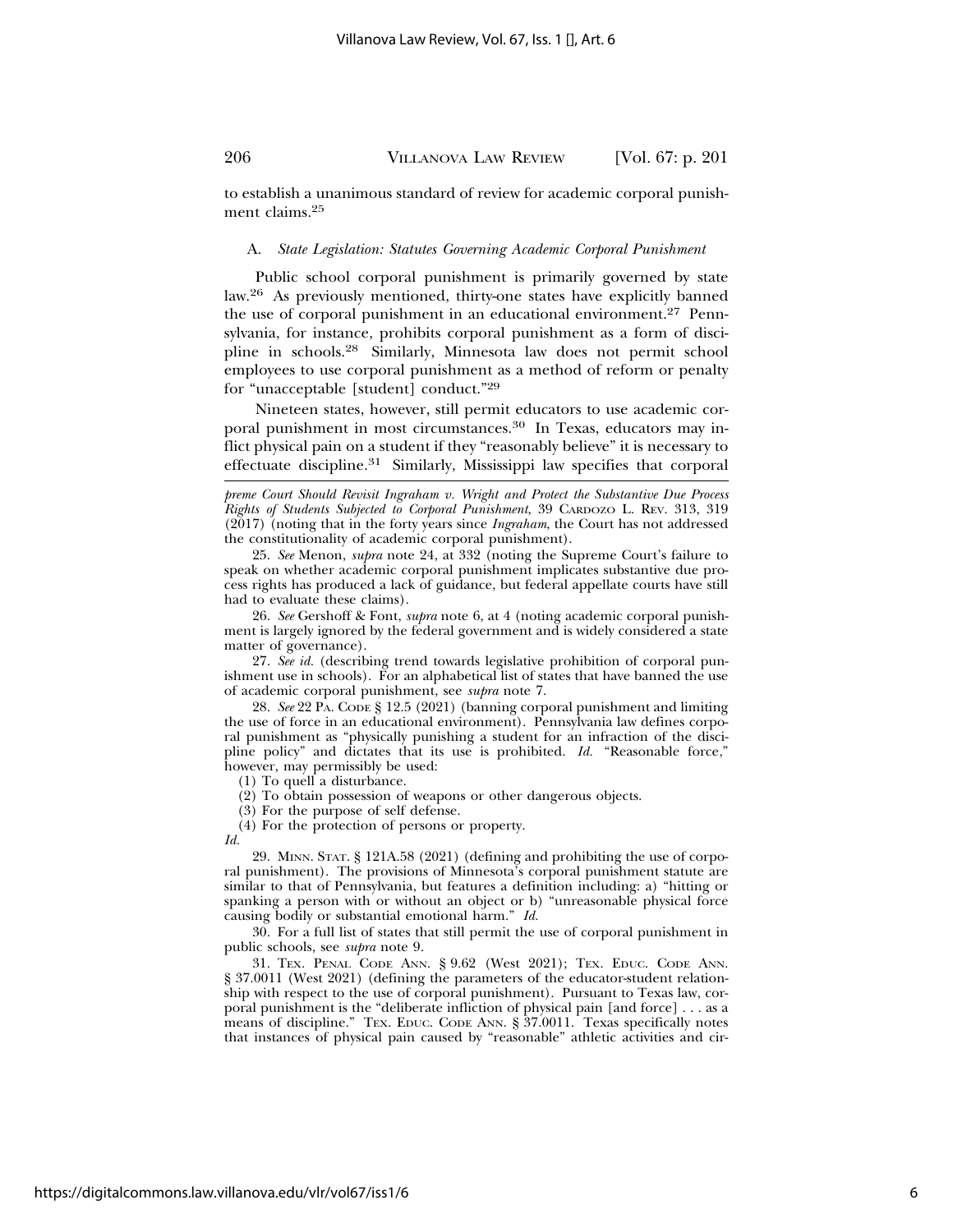punishment administered in a "reasonable manner" by an official acting within the scope of their employment in accordance with governing law does not qualify as negligence or child abuse.<sup>32</sup> Importantly, legislatures have imposed boundaries on the use of corporal punishment—a school official may be held civilly or criminally liable for excessive acts of corporal punishment in most states.33 Despite limitations on corporal punishment for the safety of students, school officials may still be eligible for immunity from suit.34 In Texas, for instance, a school employee is not personally liable for an act "incident to or within the scope of [the employee's duties]" *unless* the act constitutes excessive disciplinary force or injurious negligence.35 Texas also provides immunity for education officials if their conduct falls within a "reasonable" level of force authorized by law.36

#### B. *Federal Legislation: 42 U.S.C. § 1983 and the Qualified Immunity Defense*

Currently, there is no federal statute governing the use of academic corporal punishment.37 Without a targeted federal law, students are left to use 42 U.S.C. § 1983 as the vehicle to enforce their constitutional rights when an educator uses excessive academic corporal punishment under

33. *See* TEX. PENAL CODE ANN. § 9.62 (establishing criminal liability for academic corporal punishment only exists under Texas law where the use of deadly force is employed).

34. *See* TEX. EDUC. CODE ANN. § 22.0511 (West 2021); MISS. CODE ANN. § 37- 11-57 (2021); LA. STAT. ANN. § 17:439 (West 2021) (all granting civil immunity to school officials from claims of excessive corporal punishment under some circumstances); see also ALA. CODE § 16-28A-1 (2021) (granting civil *and* criminal immunity to school officials from claims of excessive corporal punishment under some circumstances).

35. *See* TEX. EDUC. CODE. ANN. § 22.0511 (defining when a school district employee may obtain immunity from liability and providing that a school district may not require an employee to waive this benefit if the employee's act is covered under the immunity statute).

36. *See* TEX. EDUC. CODE ANN. § 22.0512 (West 2021) (outlining a school official's right to immunity from disciplinary proceedings). This statute shields the educator from disciplinary proceedings under circumstances where "reasonable" force is used, including actions to discharge, suspend, or terminate the employee, and actions brought by the State Board to enforce the educator's code of ethics. *Id.* Notably, section 22.0512 does not prevent a school district from enforcing its corporal punishment policy or bringing a disciplinary proceeding against an official who violates said policy. *Id.*

37. *See* Menon, *supra* note 24, at 319 (providing background on the development of corporal punishment jurisprudence in the United States).

cumstances wherein restraint is required *do not* constitute corporal punishment. *Id.* Moreover, school disciplinary policy provisions may permit an educator to use corporal punishment as a form of discipline *unless* a student's parent or guardian annually provides a written, signed statement to the contrary. *Id.*

<sup>32.</sup> MISS. CODE. ANN. § 37-11-57 (2021) (describing the proper administration of corporal punishment). Mississippi law defines corporal punishment to include the "reasonable" use of physical force by a school official as "necessary to maintain discipline, to enforce a school rule, for self-protection, or for the protection of other students from disruptive events." *Id.*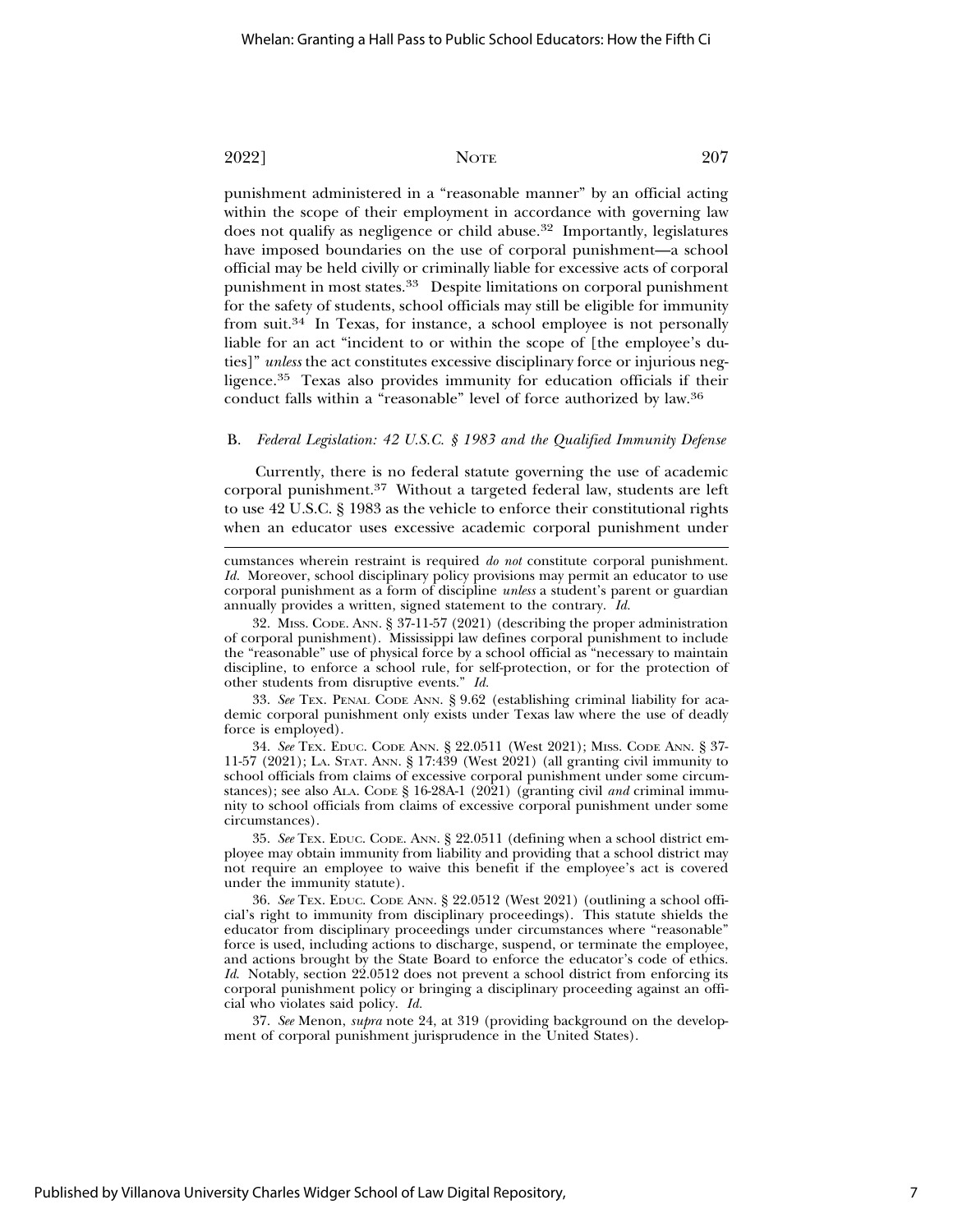the guise of state law.38 In passing § 1983, Congress intended to create a federal remedy for citizens to compensate for the possibility that inadequate enforcement of state laws could result from "prejudice . . . neglect, intolerance, or otherwise."39 While § 1983 is not itself a source of substantive rights, it is a method of enforcing established constitutional rights.40

Government officials may defend themselves in a § 1983 claim by asserting a qualified immunity defense and arguing that at the time of the incident, their actions could have been perceived as legal.<sup>41</sup> If successful, the official is shielded from liability.<sup>42</sup> A court evaluating a qualified immunity defense must determine whether: (1) a constitutional violation exists under the facts; and (2) that right was "clearly established" at the time of the government official's actions.43

*Id.*; *see also* Tammi Markowitz, *Doe v. Hillsboro Independent School District: The Fifth Circuit Refuses to Hold Schools Liable Under § 1983*, 8 TEMP. POL. & C.R. L. REV. 193, 215 (1998) (contending the federal remedy of § 1983 constitutes the "only way" students can protect their constitutional rights when school districts or officials are immune from state liability for acts of excessive corporal punishment); *see also* William W. Watkinson, Jr., *Shades of Deshaney: Official Liability Under 42 U.S.C. § 1983 for Sexual Abuse in the Public Schools*, 45 CASE W. RES. L. REV. 1237, 1273 (1995) (arguing the § 1983 federal remedy is a necessary form of recourse for students when state law immunity insulates school districts or officials from state liability).

39. *See* Monroe v. Pape, 365 U.S. 167, 180 (1961) (describing the legislative intent of Congress in passing § 1983), *overruled by* Monell v. Dep't Soc. Servs. of City of N.Y., 436 U.S. 658 (1978). The Court identified three purposes of § 1983: (1) to "override" unconstitutional laws, (2) to compensate for inadequate state laws, and (3) to compensate for facially adequate, but practically inadequate state laws. *Id.* at 173–74. Congress was particularly concerned that state officers would refuse to enforce facially adequate state laws for discriminatory reasons, resulting in the denial of citizens' constitutional rights. *Id.* at 180.

40. *See* Graham v. Connor, 490 U.S. 386, 393–94 (1989) ("§ 1983 is not itself a source of substantive rights, but merely provides a method for vindicating federal rights elsewhere conferred." (quoting Baker v. McCollan, 443 U.S. 137 (1979) (internal quotation marks omitted)). § 1983 broadly permits claims stemming from a state official's abuse of authority—including claims of police misconduct, whistleblowing, and corporal punishment. *Id.*

41. *See* Harlow v. Fitzgerald, 457 U.S. 800, 818 (1982) (outlining the contours of the qualified immunity defense). A finding of qualified immunity must be based on the "objective reasonableness of an official's conduct," which is determined by reference to "clearly established law." *Id.*

42. *See id.* at 801 (finding "government officials. . . generally are shielded from liability" if "their conduct does not violate clearly established statutory or constitutional rights that a reasonable person would have known").

43. *See* Pearson v. Callahan, 555 U.S. 223, 232 (2009) (describing the twopronged standard of review for claims involving a qualified immunity defense). In *Pearson*, the Supreme Court held that when evaluating qualified immunity issues,

<sup>38. 42</sup> U.S.C. § 1983. This statute specifically provides:

Every person who, under color of any statute, ordinance, regulation, custom, or usage, of any State or Territory or the District of Columbia, subjects, or causes to be subjected, any citizen of the United States or other person within the jurisdiction thereof to the deprivation of any rights, privileges, or immunities secured by the Constitution and laws, shall be liable to the party injured in an action at law, suit in equity, or other proper proceeding for redress . . . .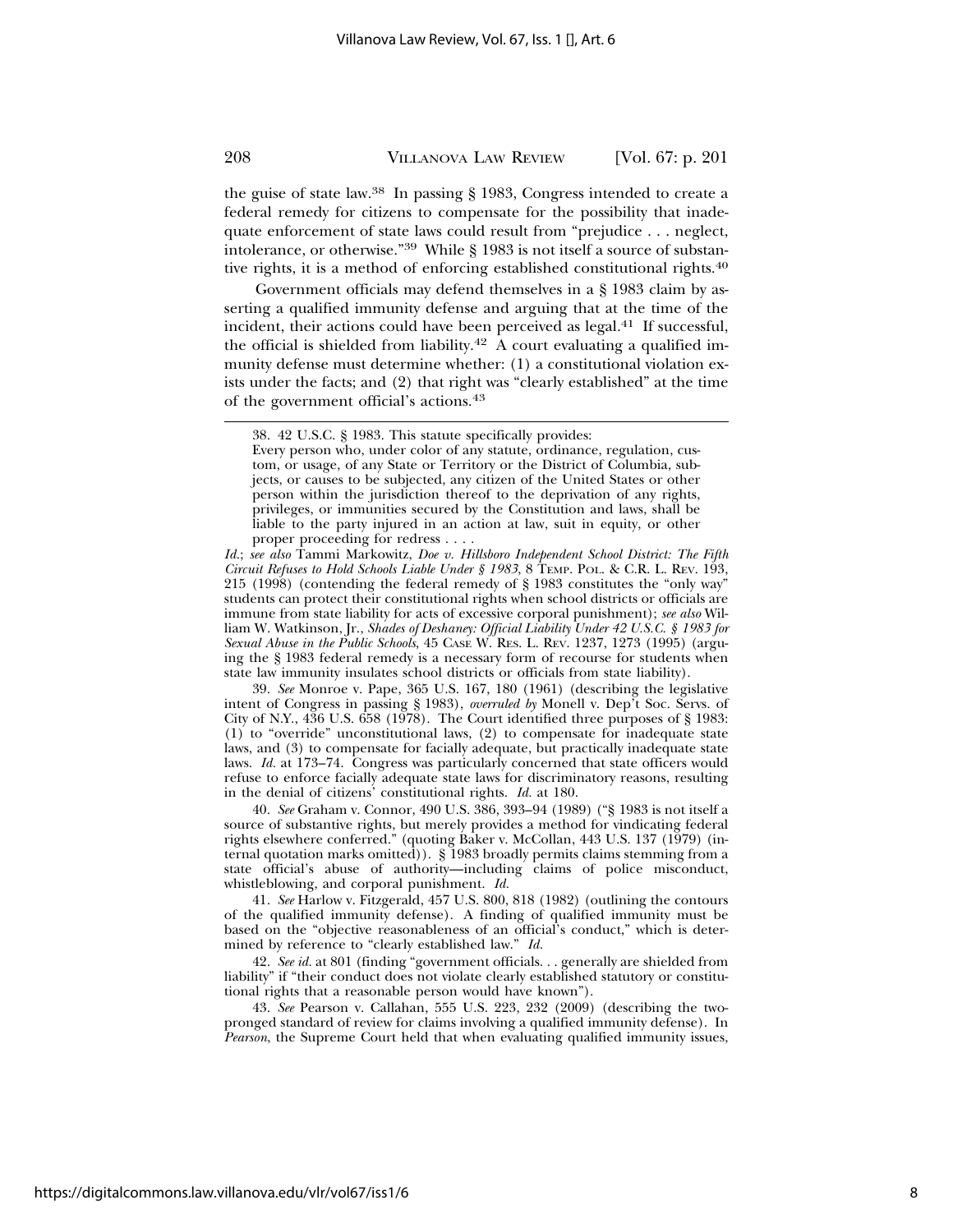Judicial application of § 1983 is complex and varies based on the specific circumstances of an alleged violation.44 In academic corporal punishment cases, students often use § 1983 to claim a violation of their substantive or procedural due process rights under the Fourteenth Amendment.45 Fundamentally, academic corporal punishment violates a student's substantive due process rights when it is "arbitrary, capricious, or wholly unrelated to the legitimate state goal of maintaining an atmosphere conducive to learning."46 Procedurally, a student has a liberty interest in avoiding corporal punishment at school.<sup>47</sup> In the context of § 1983, courts have found that these types of violations differ materially, impacting the relevance of post-punishment state remedies to academic corporal punishment claims.48 In *Monroe v. Pape*, 49 the Court established that a § 1983 federal remedy is "supplementary" to any available state remedies and that "the latter need not be first sought and refused before the [former] is invoked."50 The Supreme Court restated *Monroe*'s general line of

lower federal courts may exercise discretion to determine which of the two prongs should be addressed first given the circumstances of the immediate case. *Id.* at 236.

44. *See* MARTIN A. SCHWARTZ & KATHRYN R. URBONYA, SECTION 1983 LITIGA-TION 3–4 (2d ed. 2008) (noting judicial evaluation of § 1983 litigation often involves a "wide array of claimants" and requires examination of "complex, multifaceted issues"). Examples of typical § 1983 claimants include prisoners, property owners, and public benefit recipients. *Id.* at 3. In evaluating these claims, courts may consider constitutional issues, federal and state statutory interpretation, and § 1983-specific jurisprudence. *Id.* at 4.

45. *See, e.g.*, Ingraham v. Wright, 430 U.S. 651, 658–59 (1977) (describing the petitioners' claims as including allegations of procedural and substantive due process violations).

46. T.O. v. Ft. Bend Indep. Sch. Dist., 2 F.4th 407, 414 (5th Cir. 2021) (internal quotation marks omitted) (quoting Woodard v. Los Fresnos Indep. Sch. Dist. 732 F.2d 1243 (5th Cir. 1984)); *see also* Gottlieb *ex rel.* Calabria v. Laurel Highlands Sch. Dist., 272 F.3d 168, 174 (3d Cir. 2001); Neal *ex rel.* Neal v. Fulton Cnty. Bd. of Educ., 229 F.3d 1069, 1075 n. 2 (11th Cir. 2000).

47. *See Ingraham*, 430 U.S. at 673–74 (describing the scope of a child's liberty interest in being free from academic corporal punishment). For a more in-depth discussion of how students' procedural due process rights are affected by academic corporal punishment, see *infra* Section II.C.1.

48. For a more thorough discussion of the relationship between substantive due process violations, procedural due process violations, and state remedies, see *infra* Section V.A.

49. 365 U.S. 167 (1961).

50. *See id.* at 183 (discussing the relevance of state remedies to a federal cause of action under §1983). The Court rejected the idea that the phrase "under color of" state law cannot be construed to provide a federal remedy for an offense that already exists in state law. *Id.* at 184. In support of this finding, the Court referenced an earlier case, *United States v. Classic*, which defined action taken under color of state law as the "misuse of power, possessed by virtue of state law" that is only made possible because the official "is clothed with the authority of state law." *Id.* (internal quotation marks omitted) (quoting United States v. Classic, 313 U.S. 299, 326 (1941)) (finding that in the course of performing their duties, the appellees deprived voters of the right to have their votes counted at the primary election, which constituted a violation of the Constitution).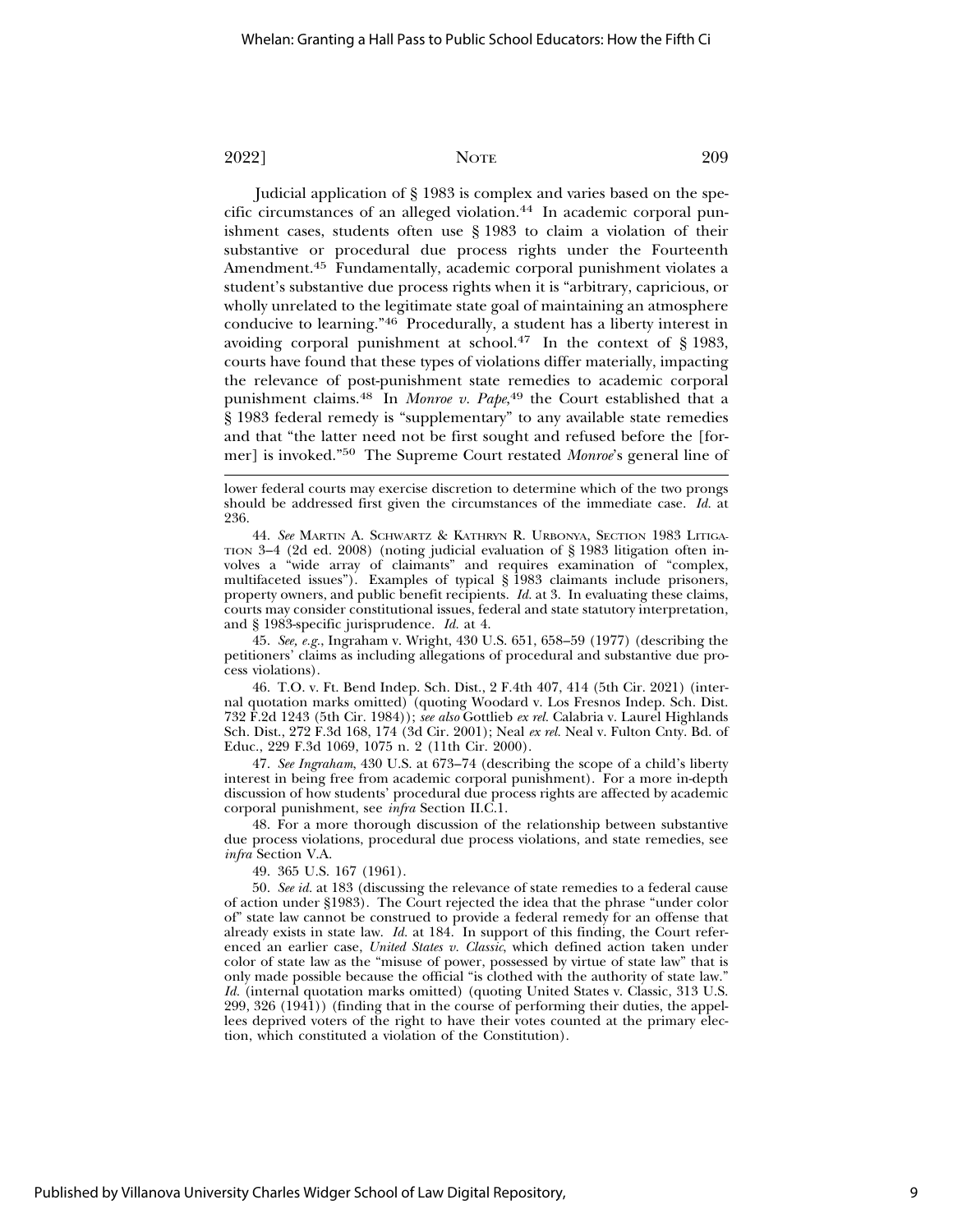reasoning in *Zinermon v. Burch*, 51 finding that the rule articulated in *Monroe* applies to § 1983 claims alleging a violation of substantive due process or of a specific Bill of Rights provision, but not always to procedural violations.52 The distinction between substantive and procedural violations of § 1983 is primarily evident in two ways: 1) the nature of the violation itself; and 2) the need to examine procedural safeguards, such as state remedies.53 Procedural violations of § 1983 only occur if or when the state fails to provide due process of law, which happens over an extended period of time.54 Because the lack of procedure is what creates the violation, courts need to look at whether the state provided and properly utilized procedural safeguards.<sup>55</sup> This process could include an evaluation of whether state remedies were available to the litigant, and if so, whether they were adequate.56 Substantive violations, conversely, are generated when a state official takes wrongful action.<sup>57</sup> That wrongful action is the source of the violation, so courts do not need to look at procedural safeguards to conclude that an actionable substantive violation occurred.58

52. *See* Zinermon v. Burch, 494 U.S. 113, 125–26 (1990) (citing approvingly to *Monroe's* holding that under certain circumstances, a plaintiff may invoke § 1983 regardless of the availability of a state remedy for the deprivation of rights). First, a plaintiff may bring a § 1983 claim alleging a state official's violation of a specific protection defined in the Bill of Rights (such as freedom of speech). *See id.* at 125. Second, the plaintiff may sue the state pursuant to §1983 and claim a violation of substantive due process based on arbitrary governmental action. *See id.* For procedural violations, however, the existence of state remedies may be relevant in the judicial evaluation of a § 1983 claim*. Id.*

53. *See* Irene Merker Rosenberg, *A Study in Irrationality: Refusal to Grant Substantive Due Process Protection Against Excessive Corporal Punishment in the Public Schools*, 27 HOUS. L. REV. 399, 432 (1990) (explaining the distinction between substantive and procedural § 1983 violations in terms of characterization and judicial evaluation). In short, because a procedural inquiry "asks *how*" the violation occurred and a substantive inquiry "asks *whether*" the violation occurred, an evaluation of state remedies is only relevant in the latter case. *Id.*

54. *See id.* at 125 (explaining the nature of a § 1983 procedural due process violation). The Court emphasized that the constitutional guarantee of procedural due process is a safeguard against "the mistaken or unjustified deprivation of life, liberty, or property." *Id.* at 125–26 (quoting Carey v. Piphus, 435 U.S. 247, 259 (1978)).

55. *See id.* (describing the nature of §1983 procedural due process judicial inquiries and noting the necessity of evaluating procedural safeguards).

56. *See id.* at 126 (explaining the relevance of state remedies to a procedural due process evaluation). Because a § 1983 procedural due process inquiry involves the evaluation of procedural safeguards, that may require the consideration of state statutory remedies. *Id.*

57. *See id.* at 125 (noting a § 1983 substantive due process violation is "complete" for purposes of judicial review when the wrongful action occurs).

58. *See* Merker Rosenberg, *supra* note 53, at 432 (explaining how judicial evaluations of § 1983 substantive due process claims proceed). In a substantive inquiry, the court looks at "whether the state's action by itself is reasonable." *Id.* Moreover, this form of due process "prohibit[s] states from doing certain things regardless of the procedure they use." *Id.*; *see also* Zinermon v. Burch, 494 U.S. 113, 125 (1990).

<sup>51. 494</sup> U.S. 113 (1990).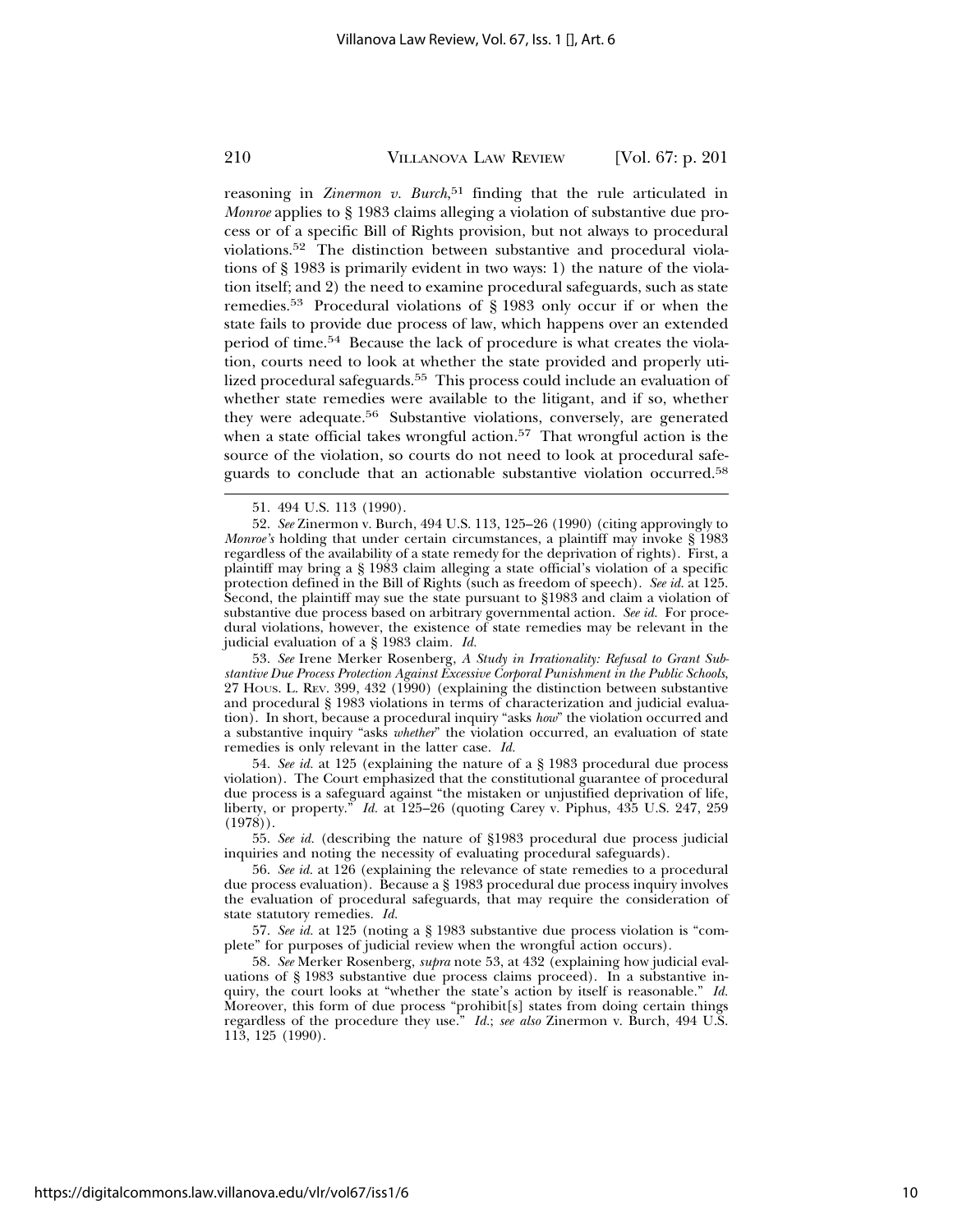Thus, a judicial evaluation of state remedies is not necessary to find a violation.<sup>59</sup>

#### C. *Judicial Standards of Review for Academic Corporal Punishment Claims*

Academic corporal punishment claims typically implicate provisions in the Fourth and Fourteenth Amendments.60 Given the limited Supreme Court precedent on academic corporal punishment, these constitutional provisions have served as the basis for federal appellate courts' analyses.

## 1. *Supreme Court Guidance: Defining the "Wright" Approach to Academic Corporal Punishment Cases*

In 1977, the Supreme Court decided *Ingraham v. Wright*, the leading case addressing the matter of corporal punishment in an educational setting.<sup>61</sup> In that case, the parents of two public school students alleged violations of the students' Eighth and Fourteenth Amendment rights resulting from instances of disciplinary paddling.62 Prior to the Supreme Court's grant of certiorari, the Fifth Circuit reviewed the petitioners' case, finding no constitutional basis for relief.<sup>63</sup>

61. *See id.* at 653. In petitioners' school, the use of corporal punishment was statutorily authorized subject to limitations: the punishment could not be "degrading or unduly severe" or be administered by a school official without a prior consultation with a superior. *Id.* at 655–56 (internal quotation marks omitted) (quoting FLA. STAT. § 323.27 (1961)). These requirements, however, were not always followed, and testimony from students implied that the use of corporal punishment at petitioners' school was "exceptionally harsh." *Id.* at 657. After failing to respond to a teacher's instructions in a timely manner, petitioner James Ingraham received more than twenty "licks" with a paddle, resulting in the development of a hematoma requiring medical attention. *Id.* Petitioner Roosevelt Andrews similarly sustained injury from instances of disciplinary paddling, one of which rendered him unable to fully use his arm for a week. *Id.*

62. *Ingraham*, 525 F.2d at 911–12 (describing the threshold arguments made by petitioners). Pursuant to the Eighth Amendment, petitioners argued that the infliction of corporal punishment on public school students constituted "cruel and unusual punishment" both on its face and as applied to the case at issue. *Id.* at 911. Next, petitioners claimed that the use of academic corporal punishment deprives students of liberty without due process of law in violation of the Fourteenth Amendment because it is "arbitrary, capricious, and unrelated to achieving any legitimate educational goal . . . ." *Id.* Further, these punishments became more capricious in nature because respondents failed to provide a list of school regulations and corresponding punishments. *Id.* Lastly, the petitioners argued that respondents' failure to provide procedural safeguards prior to the infliction of corporal punishment constituted a further violation of the Fourteenth Amendment. *Id.* at 912.

63. *See id.* at 912–19 (analyzing petitioners' claims and finding them improper as a matter of law). The Fifth Circuit first denied petitioners' Eighth Amendment claim, concluding that its constitutional reach does not extend to the administration of academic corporal punishment. *Id.* at 912. Primarily, the court deter-

<sup>59.</sup> *See Zinermon*, 494 U.S. at 124–25 (finding the nature of substantive due process and Bill of Rights claims does not require an evaluation of similar state remedies under § 1983).

<sup>60.</sup> *See* Ingraham v. Wright, 430 U.S. 651 (1977).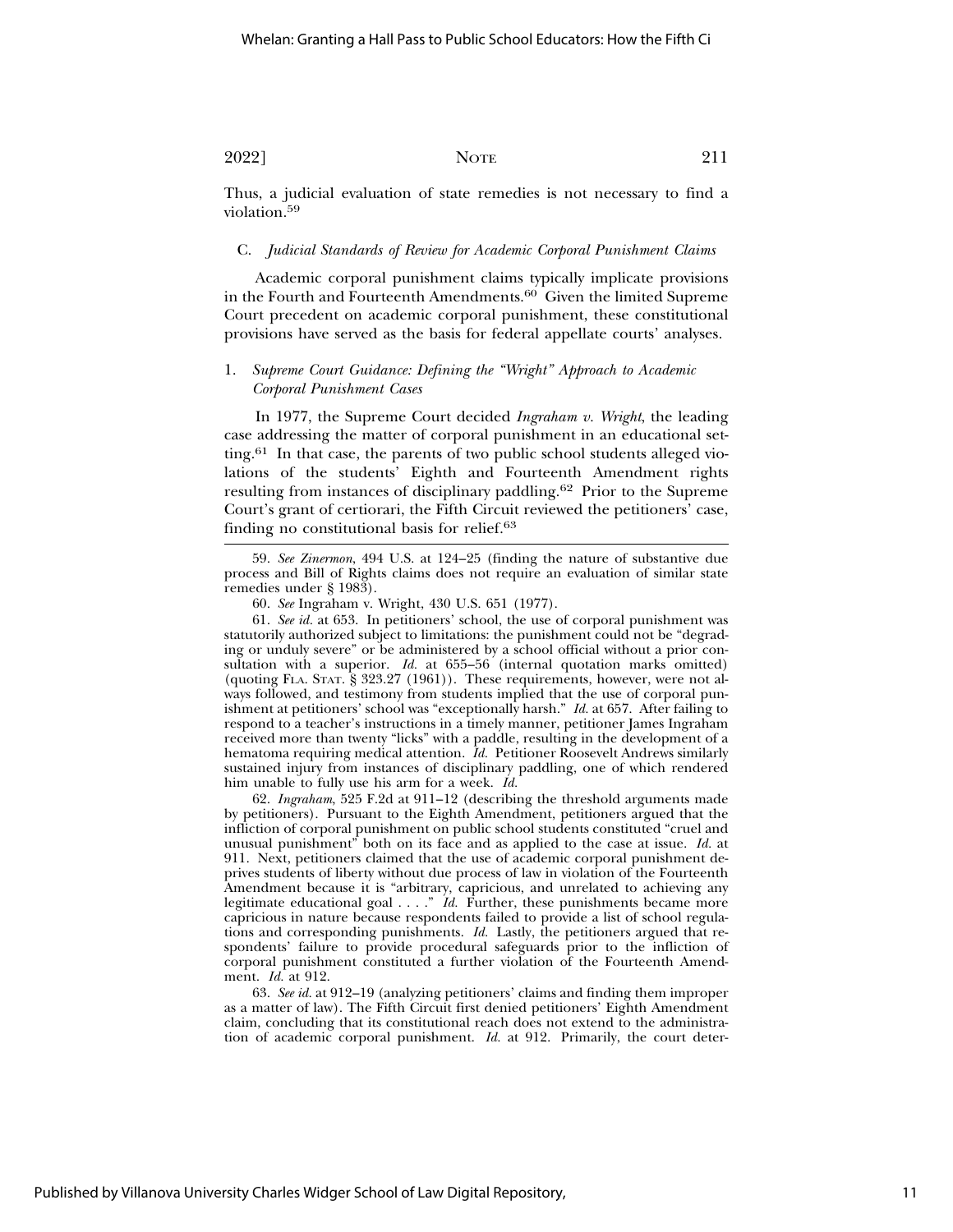After reviewing the Fifth Circuit's reasoning, the Supreme Court came to several conclusions regarding the constitutionality of academic corporal punishment claims. First, it held that the Eighth Amendment is not a viable constitutional avenue for these claims because the use of corporal punishment in a school setting does not constitute "cruel and unusual punishment" within the meaning of the Amendment as it is historically understood.<sup>64</sup> Considering petitioners' procedural due process claims, the Court noted that "where school authorities, acting under color of state law, deliberately decide to punish a child for misconduct by . . . inflicting appreciable physical pain, . . . Fourteenth Amendment liberty interests are implicated."65 Nevertheless, because of a low incidence of abuse, the open nature of public schools, and existing common law safeguards, the Court found that procedural due process did not require notice or a hearing prior to imposition of academic corporal punishment.66 Notably, the Court declined to review a question concerning the relationship between substantive due process rights and academic corpo-

64. *See Ingraham*, 430 U.S. at 670-72 (analyzing petitioners' Eighth Amendment claims). After finding that the history behind the Eighth Amendment justifies its application in criminal cases, the Court noted that a student and prisoner "stand in wholly different circumstances," rendering the former with "little need" for Eighth Amendment protections. *Id.* at 669–70. Notably, the court justified this reasoning by finding that public schools are subject to community supervision and moreover, that students are protected by the support of family, friends, teachers, and fellow pupils, all of whom may "witness and protest any instances of mistreatment." *Id.* at 670.

65. *Id.* at 674. The Court applied a traditional two-step procedural due process analysis, which first considers whether the alleged interests are within the Fourteenth Amendment's protection of life, liberty, or property and if satisfied, requires a determination of what procedures constitute "due process of law." *Id.* at 672. In establishing a liberty interest, the Court reasoned that the Fourteenth Amendment's scope of protection has traditionally included "freedom from bodily restraint and punishment[,]" which is implicated by the administration of academic corporal punishment. *Id.* at 673–74.

66. *See id.* at 672–80 (finding that while academic corporal punishment implicates a constitutionally protected liberty interest, traditional common law remedies are "fully adequate" to provide procedural due process). Analyzing the established liberty interest under the three-pronged test outlined in *Mathews v. Eldridge*, the Court reasoned that the violation of a student's rights would only produce a "minimal" risk of procedural error. *Id.* at 682 (citing Mathews v. Eldridge, 424 U.S. 319, 335 (1976)) (holding that in an evaluation of procedural due process, the court must consider: 1) the private interest affected by the official action; 2) the risk of an erroneous deprivation of the interest through procedures used/the value of additional/substitute procedural safeguards; and 3) the government's fiscal and administrative interest).

mined that prisons and public schools were not "analogous in the context of Eighth Amendment coverage." *Id.* at 914–15. The court similarly rejected the notion that the practice of academic corporal punishment could be characterized as "arbitrary, capricious, or unrelated to legitimate educational goals" to support a substantive due process claim. *Id.* at 915–17. Finally, the Fifth Circuit found that the imposition of procedural process could "severely [dilute]" the disciplinary value of corporal punishment. *Id.* at 917–21.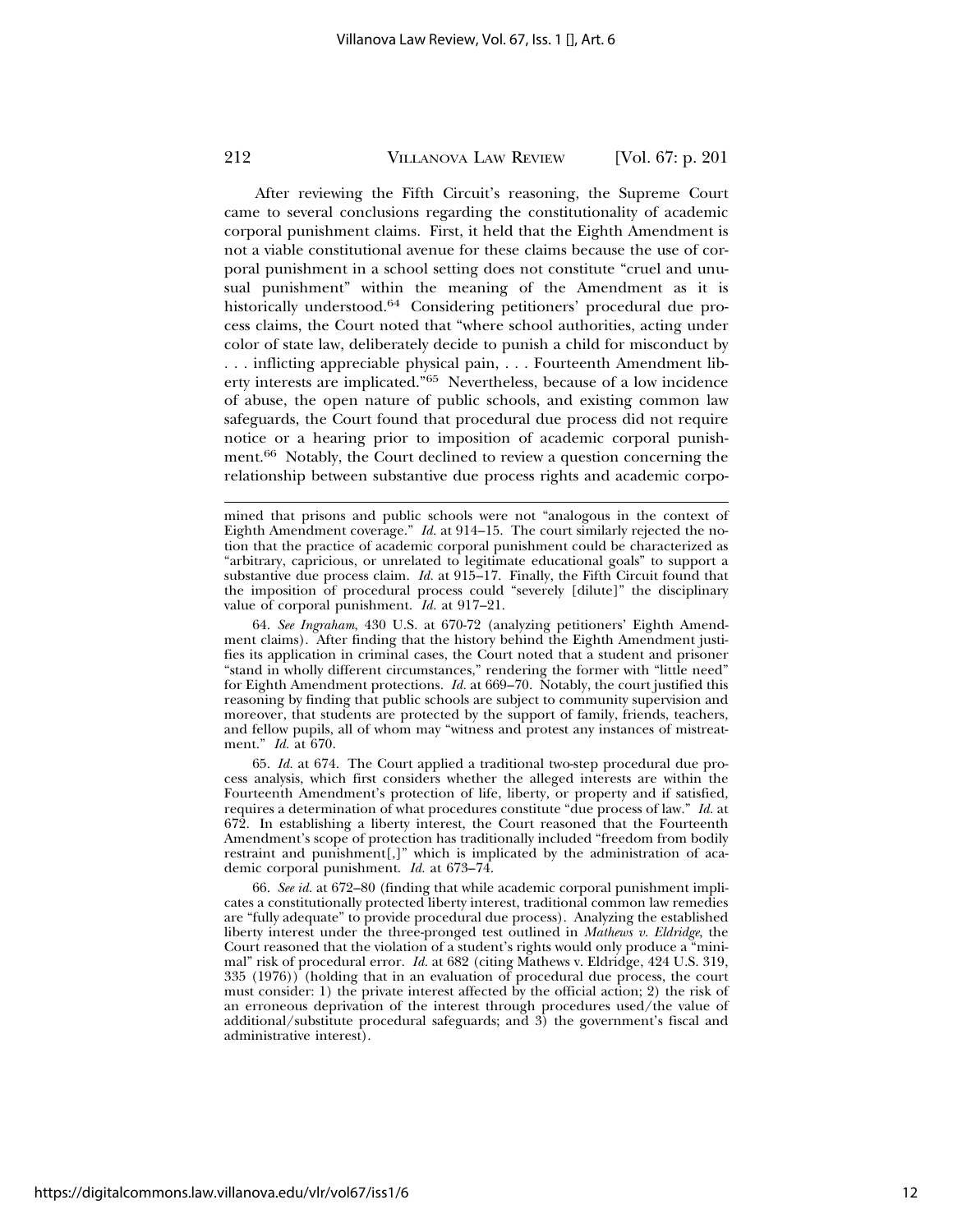ral punishment claims.67 Thus, the Supreme Court has never addressed whether excessive academic corporal punishment implicates substantive due process rights or identified an appropriate standard for evaluating claims.<sup>68</sup>

## 2. *An Unfinished Lesson Plan: Disparate Federal Appellate Court Standards for Academic Corporal Punishment Cases*

Although the *Ingraham* ruling provided instruction for procedural due process issues arising pursuant to academic corporal punishment claims, its refusal to address substantive due process implications produced conflicting interpretations of constitutionality among the federal appellate courts.69 Thus, while most courts have evaluated an academic corporal punishment claim under the Fourteenth Amendment, some circuits have found the issue to implicate Fourth Amendment rights.70 In contrast, the Fifth Circuit has taken an isolated position on § 1983 claims, finding that a student's constitutional rights may not be implicated at all if adequate state remedies exist.71

To date, the Second, Third, Fourth, Sixth, Eighth, Tenth, and Eleventh Circuits have adopted a variation of the "shocks the conscience" test to evaluate academic corporal punishment claims, which they perceive to

69. *See* Parkinson, *supra* note 1, at 302-05 (providing commentary on the significance of *Ingraham* with respect to issues of constitutional interpretation).

70. *Compare* Domingo v. Kowalski, 810 F.3d 403, 410–11 (6th Cir. 2016), Smith *ex rel.* Smith v. Half Hollow Hills Cent. Sch. Dist., 298 F.3d 168, 173 (2d Cir. 2002), Gottlieb v. Laurel Highlands Sch. Dist., 272 F.3d 168, 173 (3d Cir. 2001), Neal *ex rel.* Neal v. Fulton Cnty. Bd. of Educ., 229 F.3d 1069, 1074–75 (11th Cir. 2000), Wise v. Pea Ridge Sch. Dist., 855 F.2d 560, 564 (8th Cir. 1988), Garcia ex rel. Garcia v. Miera, 817 F.2d 650, 653–54 (10th Cir. 1987), *and* Hall v. Tawney, 621 F.2d 607, 613 (4th Cir. 1980) (finding that academic corporal punishment claims may implicate substantive due process rights, requiring use of the "shocks the conscience" test), *with* Doe *ex rel.* Doe v. Hawaii Dept. of Educ., 334 F.3d 906, 907 (9th Cir. 2003), *and* Wallace *ex rel.* Wallace v. Batavia Sch. Dist. 101, 68 F.3d 1010, 1014 (7th Cir. 1995) (both concluding that the Fourth Amendment is applicable to academic corporal punishment claims).

71. *See, e.g.*, J.W. v. Paley, 860 F. App'x 926, 928–29 (5th Cir. 2021); Clayton *ex rel.* Hamilton v. Tate Cnty. Sch. Dist., 560 F. App'x 293, 297 (5th Cir. 2014); Serafin v. Sch. Of Excellence in Educ., 252 F. App'x 684, 685 (5th Cir. 2007); Moore v. Willis Indep. Sch. Dist., 233 F.3d 871, 875 (5th Cir. 2000); Fee v. Herndon, 900 F.2d 804, 806 (5th Cir. 1990); Cunningham v. Beavers, 858 F.2d 269, 271–72 (5th Cir. 1988); Woodard v. Los Fresnos Indep. Sch. Dist., 732 F.2d 1243, 1245 (5th Cir. 1984); Coleman v. Franklin Par. Sch. Bd., 702 F.2d 74, 78 (5th Cir. 1983) (holding that the existence of adequate post-punishment remedies precludes a substantive due process constitutional claim in academic corporal punishment cases).

<sup>67.</sup> *See id.* at 659 n.12 (denying review of a question considering whether "infliction of severe corporal punishment upon public school students" could constitute a violation of substantive due process under Fourteenth Amendment).

<sup>68.</sup> *See id.* at 678 n.47 (restating the Court had "no occasion" in the case at issue to decide if instances of academic corporal punishment could give rise to an independent substantive due process claim).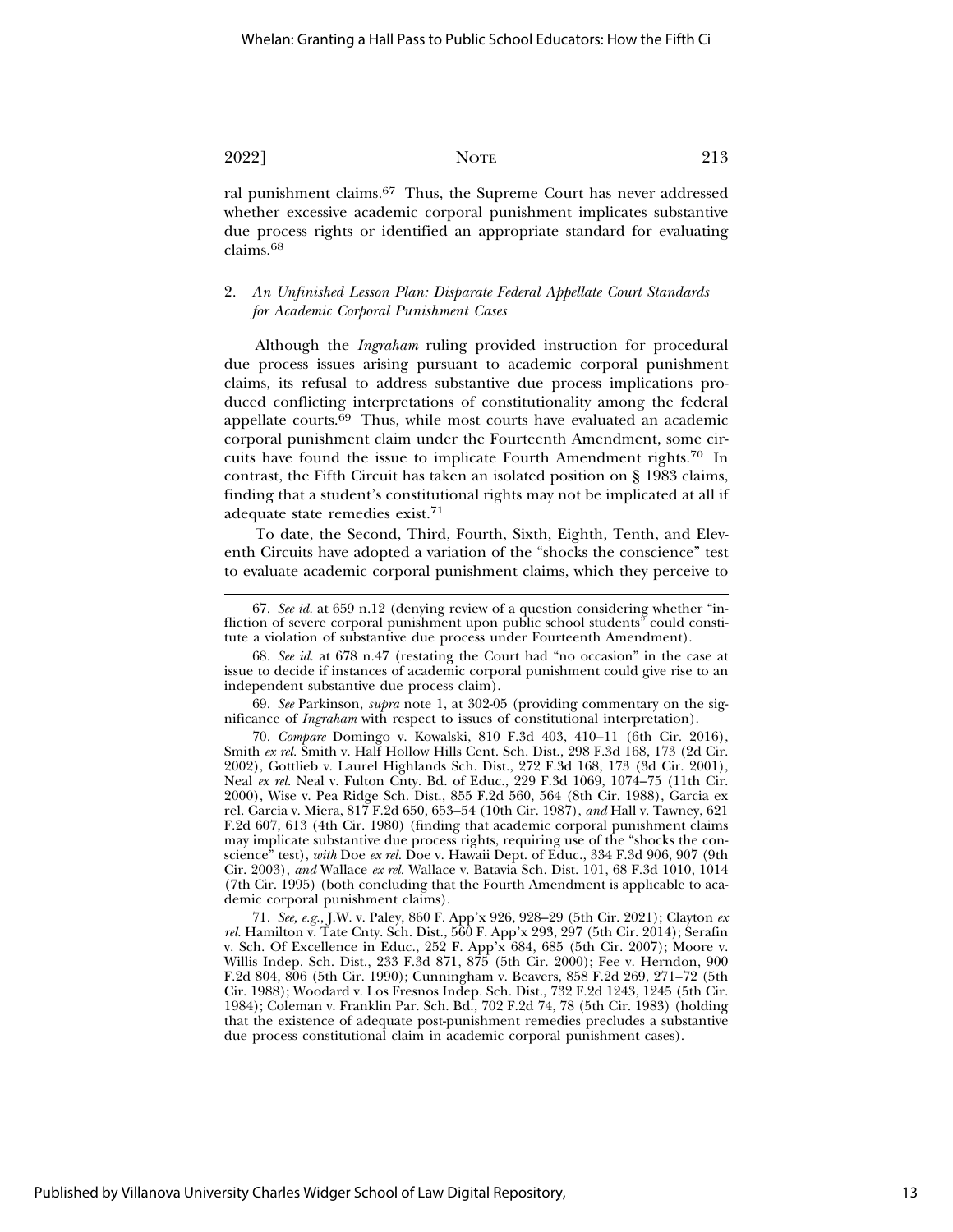implicate substantive due process rights.72 With the decision of *Hall v. Tawney*, 73 the Fourth Circuit became the first federal appellate court to recognize that instances of academic corporal punishment may violate a student's substantive due process rights.<sup>74</sup> Here, the court concluded that academic corporal punishment claims should be evaluated under the "shocks the conscience" standard:

[W]hether the force applied caused injury so severe, was so disproportionate to the need presented, and was so inspired by malice or sadism rather than a merely careless or unwise excess of zeal that it amounted to a brutal and inhumane abuse of official power literally *shocking to the conscience*. 75

For academic corporal punishment claims, the "shocks the conscience" standard outlined in *Hall* is used by most of the circuit courts.76 The Third Circuit adopted a tailored version of the "shocks the conscience" standard in *Gottlieb v. Laurel Highlands School District*, 77 finding that the inquiry's four elements should be evaluated separately.78 In con-

75. *Hall*, 621 F.2d at 613 (emphasis added) (citing Johnson v. Glick, 481 F.2d 1028, 1033 (2d Cir. 1973)). The "shocks the conscience" inquiry originated in police brutality cases, where courts considered whether actions taken by police officers against criminal suspects or detainees could rise to the level of a substantive due process violation. *See, e.g.*, Rochin v. California, 342 U.S. 165, 172 (1952); *Johnson*, 481 F.2d at 1033. In *Hall*, the Fourth Circuit found that this inquiry constituted a proper means of analysis for academic corporal punishment cases and adopted the test wholesale. *Hall*, 621 F.2d at 613. Many commentators have questioned whether the traditional "shocks the conscience" standard is appropriate for academic corporal punishment cases given its harsh nature and origins in the criminal context. *See, e.g.*, Parkinson, *supra* note 1, at 289; Merker Rosenberg, *supra* note 53, at 399; Courtney Mitchell, Note, *Punishment in the Public Schools: An Analysis of Federal Constitutional Claims*, 73 L. & CONTEMP. PROBS. 321, 330–31 (2010); Menon, *supra* note 23, at 335 n.136 (evaluating the relationship between police brutality and academic corporal punishment, then either criticizing or questioning use of the unaltered "shocks the conscience" standard).

76. *See* Smith *ex rel.* Smith v. Half Hollow Hills Cent. Sch. Dist., 298 F.3d 168, 173 (2d Cir. 2002); Neal *ex rel.* Neal v. Fulton Cnty. Bd. of Educ., 229 F.3d 1069, 1074–75 (11th Cir. 2000); Wise v. Pea Ridge Sch. Dist., 855 F.2d 560, 564 (8th Cir. 1988); Garcia *ex rel.* v. Miera, 817 F.2d 650, 653–54 (10th Cir. 1987) (adopting the "shocks the conscience" standard articulated in *Hall*).

77. 272 F.3d 168 (3d Cir. 2001).

78. *See id.* at 173 (concluding courts should undergo a more refined inquiry into the circumstances of the claim to avoid conflating the elements of the *Hall*

<sup>72.</sup> For a full list of circuit courts adopting this standard, see *supra* note 70 and accompanying text.

<sup>73. 621</sup> F.2d 607 (4th Cir. 1980).

<sup>74.</sup> *See id.* at 614–15 (finding that a student's substantive due process claim was viable because the school officials' potentially malicious application of corporal punishment resulted in a ten-day hospitalization, potential permanent spinal and lower back injury); *see also* Parkinson, *supra* note 1, at 287–88 (noting that the Fourth Circuit's decision in *Hall* was groundbreaking not only because it represented the first federal appellate recognition of students' substantive due process rights post-*Ingraham*, but also because it set a lasting standard of review for courts evaluating the constitutionality of academic corporal punishment claims).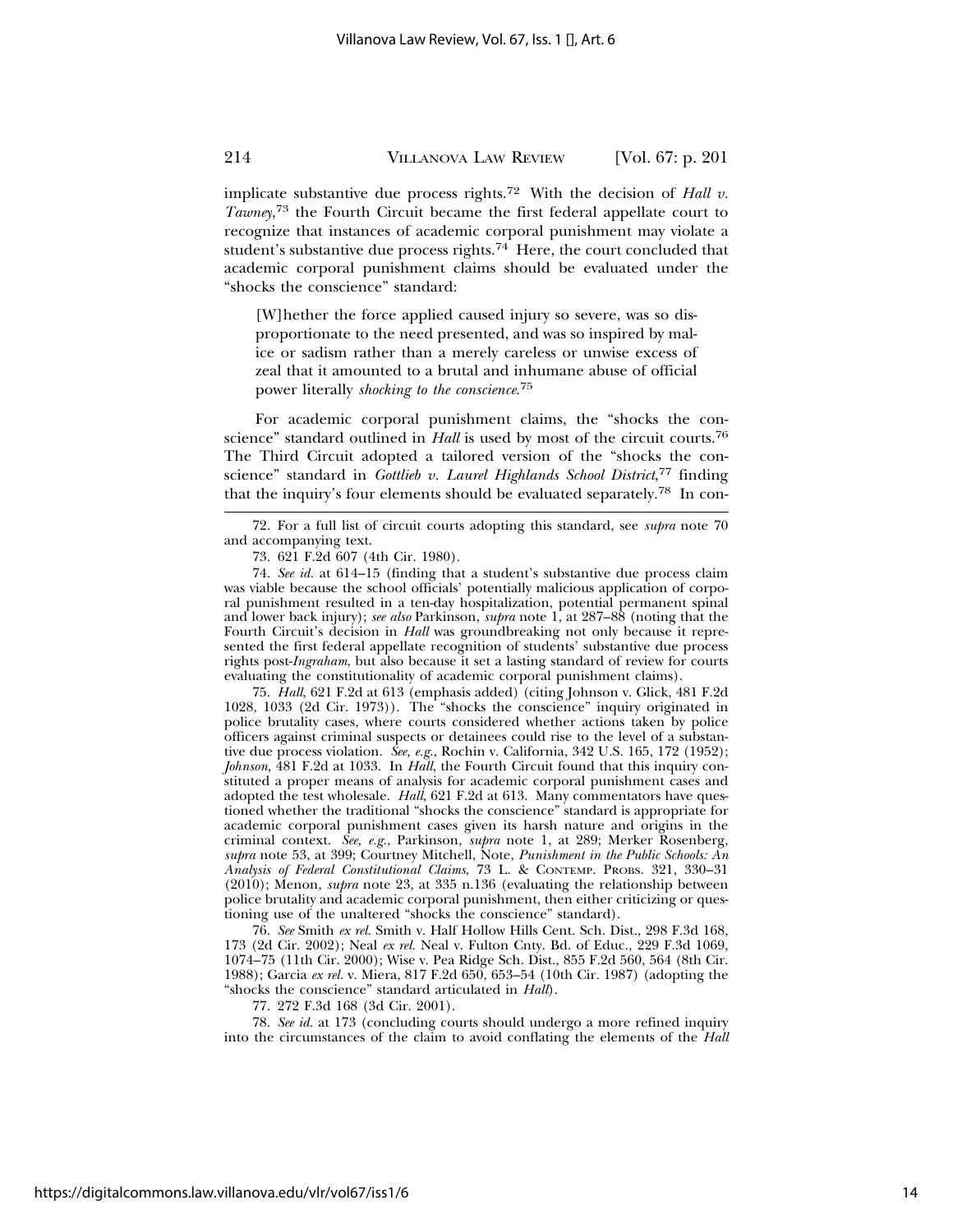ducting a substantive due process inquiry, the Third Circuit considers pedagogical justifications, the educator's intent, and the severity of the student's injury.79 The Sixth Circuit also adopted the Third Circuit's test in *Domingo v. Kowalski*. 80

Alternatively, both the Seventh and Ninth Circuits have analyzed academic corporal punishment claims under the Fourth Amendment's "objective reasonableness" standard.<sup>81</sup> The reasonableness inquiry considers "whether the [party's] actions are 'objectively reasonable' in light of the facts and circumstances confronting them, without regard to their underlying intent or motivation."82 Although typically applied in a law enforcement context, some courts have extended the scope of the Fourth Amendment's protection to claims involving public school students based on the Supreme Court decisions in *New Jersey v. T.L.O.*83 and *Graham v. Connor*. 84 In *T.L.O.*, the Supreme Court applied Fourth Amendment protection to searches of public school students by school administrators.85

79. *See id.* (outlining a tailored version of the "shocks the conscience" standard). Specifically, the *Gottlieb* test considers: 1) whether there was a pedagogical justification for the use of force; 2) whether the force utilized was excessive to meet the legitimate objective; 3) whether the force was applied in a "good faith effort" to maintain/restore discipline—or alternatively, if it was used maliciously and sadistically for the purpose of causing harm; and 4) whether a serious injury resulted. *Id.*

80. *See* Domingo v. Kowalski, 810 F.3d 403, 411 (6th Cir. 2016) (comparing the *Gottlieb* test to the *Hall* standard and noting the *Gottlieb* inquiry puts greater emphasis on the pedagogical justification of an educator's conduct than the *Hall* standard does). Here, the court emphasized that the relationship between an educator's actions and a pedagogical purpose is an important factor to consider in academic corporal punishment cases. *Id.* The *Domingo* court further explained that this relationship should be examined in part because "conduct intended to injure in some way *unjustifiable by any government interest* is the sort of official action most likely to rise to the conscience-shocking level." *Id.* (internal quotation marks omitted) (quoting County of Sacramento v. Lewis, 523 U.S. 833, 847 (1998)).

81. *See, e.g.*, Doe *ex rel.* Doe v. Hawaii Dept. of Educ., 334 F.3d 906, 907 (9th Cir. 2003); Wallace *ex rel.* Wallace v. Batavia Sch. Dist. 101, 68 F.3d 1010, 1014 (7th Cir. 1995) (adopting and then applying a Fourth Amendment inquiry to claims of excessive academic corporal punishment).

82. *See* Graham v. Connor, 490 U.S. 386, 397 (1989) (describing the general reasonableness inquiry used in an excessive force case).

83. 469 U.S. 325 (1985).

84. 490 U.S. at 396 (finding the validity of a § 1983 claim must be judged by the specific constitutional standard governing that right, as opposed to through a "generalized excessive force" standard); *see also T.L.O*., 469 U.S. at 333 (evaluating the scope of protection afforded by the Fourth Amendment in the context of public schools). For a discussion of the merits of analyzing academic corporal punishment claims under the Fourth Amendment, see *infra* Section IV.C.

85. See *T.L.O*., 469 U.S. at 333; *see also* Nicole Mortorano, *Protecting Children's Rights Inside of the Schoolhouse Gates: Ending Corporal Punishment in Schools*, 102 GEO.

test to produce a "vague impressionistic standard") Specifically, the *Gottlieb* test considers: 1) whether there was a pedagogical justification for the use of force; 2) whether the force utilized was excessive to meet the legitimate objective; 3) whether the force was applied in a "good faith effort" to maintain/restore discipline—or alternatively, if it was used maliciously and sadistically for the purpose of causing harm; and 4) whether a serious injury resulted. *Id.*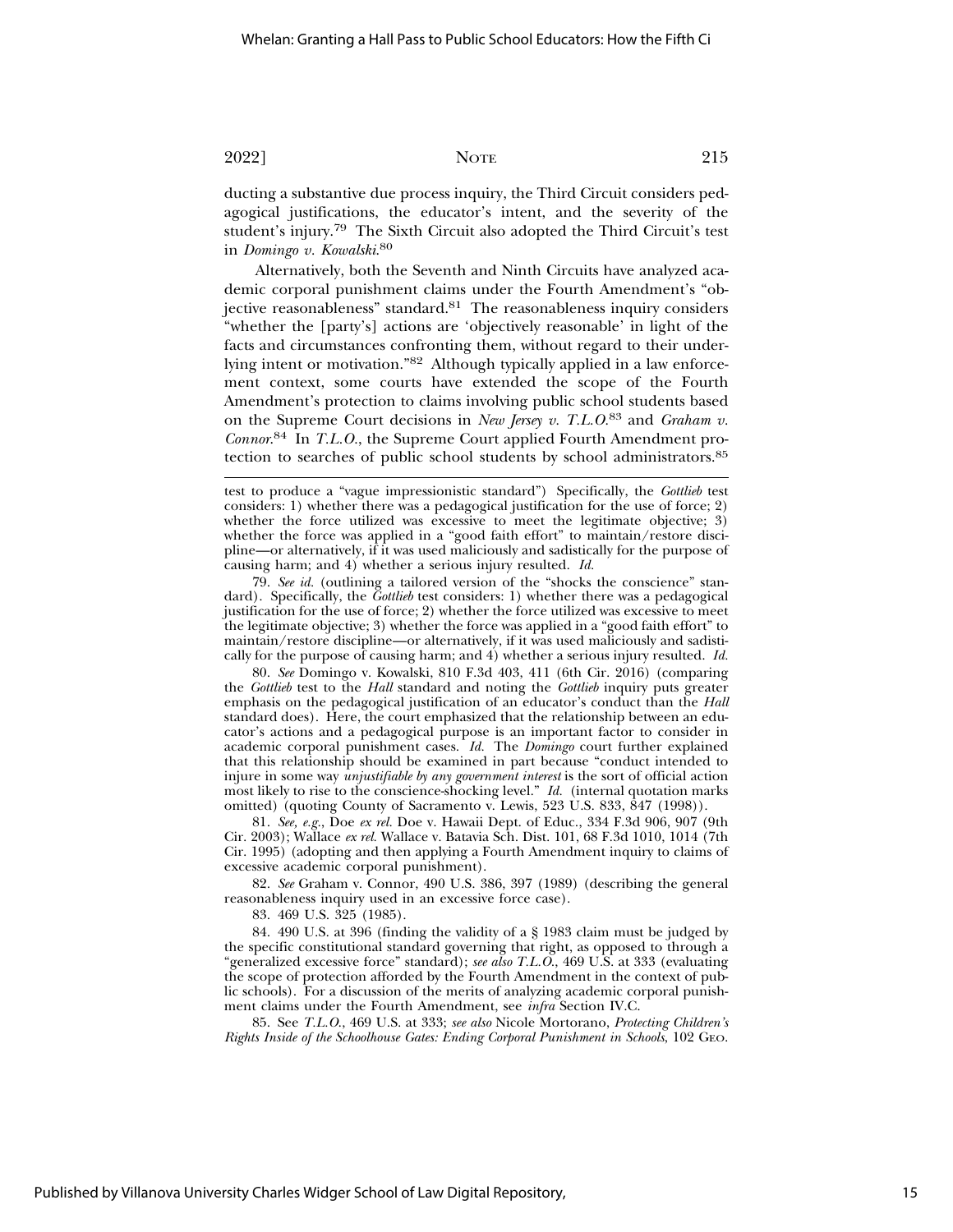Recognizing that the school setting differs substantially from a law enforcement setting, the *T.L.O.* court reconfigured the reasonableness inquiry.86 Thus, the tailored inquiry permits educators to take measures "reasonably related" to the objectives of the search that are "not excessively intrusive" given the student's age, sex, and the nature of the infraction.87 Moreover, in *Connor*, the Court found that allegations of excessive force should be analyzed under a specific constitutional provision rather than through "generalized notion[s] of 'substantive due process[.]'"88

In *Wallace ex rel. Wallace v. Batavia School District 101*, 89 the Seventh Circuit applied *T.L.O.* and *Connor* to hold that a public school educator who seizes a student violates the Fourth Amendment under circumstances where restriction of the student's liberty is unreasonable.<sup>90</sup> The court noted that given the Fourth Amendment's traditional application to law enforcement actions, a test applying its protections to student deprivations of liberty should be tailored to the academic setting.<sup>91</sup> Thus, when evaluating the objective reasonableness of an educator's actions, a court should remain cognizant of the natural and necessary liberty restrictions students endure in an educational environment.<sup>92</sup>

L.J. 481, 495–96 (2014) (acknowledging the *T.L.O.* decision could provide a legal ground for future academic corporal punishment litigants to claim a Fourth Amendment seizure).

86. *See T.L.O*., 469 U.S. at 334 (addressing the disparity in circumstance between a law enforcement and school setting).

87. *See id.* at 342 (explaining when a school search is permissible in scope under the Fourth Amendment).

88. *Connor*, 490 U.S. at 395 n.10 (finding that the Fourth Amendment provides explicit constitutional protection for "seizures," which occur when a government actor has "restrained the liberty of a citizen" through "physical force or show of authority" (quoting Terry v. Ohio, 392 U.S. 1, 19 n.16 (1968)).

89. 68 F.3d 1010 (7th Cir. 1995).

90. *Id.* at 1014 (explaining that "reasonable" action may include the seizure of a disruptive student for disciplinary purposes depending on the circumstances of the situation). The plaintiff also brought a substantive due process claim under § 1983, but the court dismissed it on two bases. *Id.* at 1015. First, the Seventh Circuit had never acknowledged a substantive due process right as it related to academic corporal punishment and declined to do so under the circumstances. *Id.* Second, the court reasoned that the plaintiff's claim would not likely satisfy a substantive due process test, given that it had already failed under the less stringent Fourth Amendment inquiry. *Id.*

91. *Id.* at 1014. The court acknowledged that generally, the differences between a deprivation of liberty in a school setting as compared to that in a law enforcement setting amounts to an "awkward fit" between the Fourth Amendment and certain areas of potential application. *Id.* Searches or seizures administered in an educational setting, the court reasoned, are not substantially different from those effectuated in a law enforcement context—the goals of both types of action are similar. *Id.* A seizure of the person, however, distinguishes the two applications by purpose; law enforcement officials seek to investigate or apprehend suspects, while teachers pursue a disciplinary or educational goal. *Id.*

92. *See id.* at 1013–15 (analyzing the nature and limitations of students' liberty interests in an educational setting). Generally, the court noted, students "do not completely surrender their constitutional rights at the schoolhouse gate," but

https://digitalcommons.law.villanova.edu/vlr/vol67/iss1/6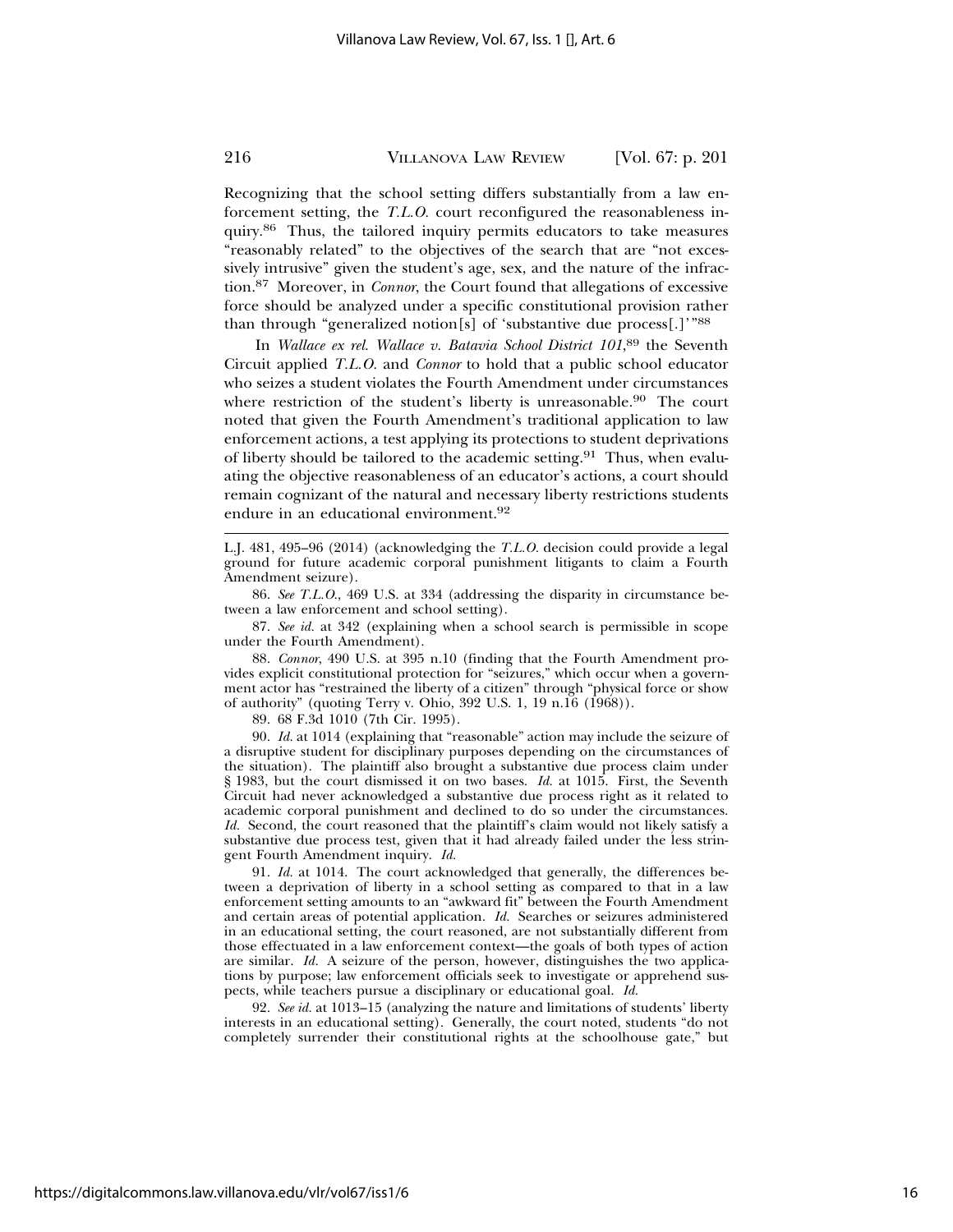Similarly, in *Doe ex rel. Doe v. Hawaii Department of Education*, 93 the Ninth Circuit held that claims of excessive force by a school official should proceed under a Fourth Amendment analysis based on the Supreme Court guidance implicit in *T.L.O.* and *Connor*. 94 Thus, the court concluded, a student's general Fourth Amendment right to be free from unreasonable seizure "extends to seizures by or at the direction of school officials."95 Moreover, in a school context, the reasonableness inquiry must consider an alleged seizure in light of its educational purpose or objective.96 The Ninth Circuit expounded upon its *Doe* rationale in *Preschooler II v. Clark County School Board of Trustees*, 97 finding that a reasonableness evaluation also requires an assessment of the student's age, sex,

The Fifth Circuit declined to adopt a pre-established constitutional test for evaluating academic corporal punishment claims, instead formu-

and the nature of their infraction.98

95. *Doe*, 334 F.3d at 909 (internal quotation marks omitted) (quoting Hassan v. Lubbock Indep. Sch. Dist., 55 F.3d 1075, 1079 (5th Cir. 1995)). Moreover, the court found this expansion to be justified because the Fourth Amendment applies to government conduct motivated by "investigatory or *administrative* purposes[,]" which includes the discipline of students by an educator. *Id.* (emphasis added) (quoting United States v. Attson, 900 F.2d 1427, 1430–31 (9th Cir. 1990)).

96. *Id.* The court applied this standard based on the test outlined in *T.L.O.* relating to searches in a school environment. *Id*.; *see also* New Jersey v. T.L.O., 469 U.S. 325, 342 (1985) (establishing and explaining the type of inquiry that courts should undergo when evaluating the constitutionality of a school search).

97. 479 F.3d 1175 (9th Cir. 2006).

98. *See id.* at 1180 (summarizing and elaborating on the "reasonableness rubric" established in *Doe*).

those rights are limited to "what is appropriate for children in school." *Id.* at 1013 (first quoting Tinker v. Des Moines Indep. Cmty. Sch. Dist., 393 U.S. 503, 506 (1969); then quoting Vernonia Sch. Dist. 47J v. Acton, 515 U.S. 646, 653 (1995)).

<sup>93. 334</sup> F.3d 906 (9th Cir. 2003).

<sup>94.</sup> *See id.* at 907 (clarifying the Ninth Circuit's standard of review for claims of excessive force brought against a public school official). Previously, in *P.B. v. Koch*, the Ninth Circuit declined to resolve the issue of whether a student's excessive force claim should be brought under the Fourteenth or Fourth Amendment. *See* P.B. v. Koch, 96 F.3d 1298, 1303 (9th Cir. 1996). Notably, the *Doe* court recognized that under some circumstances, a student's excessive force claim could be more properly examined pursuant to the Due Process Clause of the Fourteenth Amendment. *See* Doe *ex rel.* Doe v. Hawaii Dept. of Educ., 334 F.3d 906, 909 (9th Cir. 2003).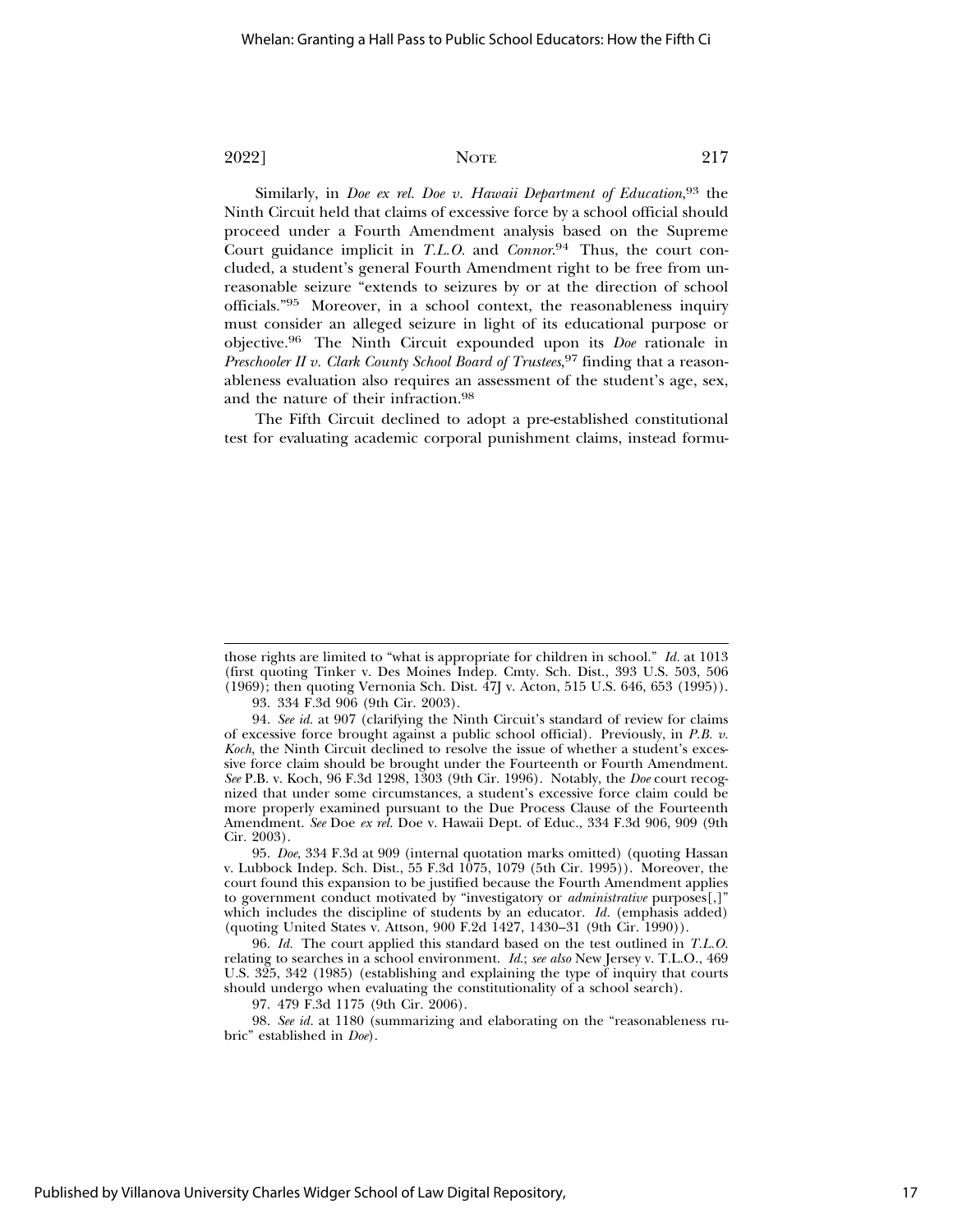lating its own unique standard.99 In *Fee v. Herndon*, 100 the Fifth Circuit concluded that, while instances of corporal punishment in public schools implicate a constitutionally protected liberty interest, a student cannot state a substantive due process claim "if the . . . state affords adequate postpunishment . . . remedies" for allegations of excessive force.<sup>101</sup> The court reasoned that a substantive due process violation requires arbitrariness, and that, by definition, states that provide remedies for the mistreatment of students by educators do not act arbitrarily.102 Because Texas provided civil and criminal remedies for academic corporal punishment claims, the *Fee* court found that no constitutional relief was available to the plain-

100. 900 F.2d 804 (5th Cir. 1990).

<sup>99.</sup> *See* Moore v. Willis Indep. Sch. Dist., 233 F.3d 871, 877 (5th Cir. 2000) (Wiener, J., concurring) (describing the evolution of the Fifth Circuit's standard from its review of Ingraham onward). In hi*s Moore* concurrence, Judge Wiener noted that the Fifth Circuit's standard was established through "a line of panel opinions, culminating in *Fee v. Herndon*," all "founded on the part of [the Fifth Circuit's] Ingraham decision that was not reviewed by the Supreme Court." *Id.* The standard dictates that in cases of academic corporal punishment, a student cannot state a substantive due process claim if the state provides adequate postpunishment legal remedies. *Id.* As articulated in *Fee*, the provision of adequate state remedies precludes arbitrary state, district, or individual educator action, which is a prerequisite for a successful substantive due process claim. *Id.*

<sup>101.</sup> *Id.* at 808. The court relied on the reasoning outlined in preceding Fifth Circuit cases to support its finding that adequate post-punishment remedies are sufficient to bar a substantive due process claim. *Id.* at 808-09. Following the *Ingraham* ruling, the Fifth Circuit first outlined this standard in *Coleman v. Franklin Parish School Board* and *Woodard v. Los Fresnos*, wherein the court found that corporal punishment of public school students does not give rise to a substantive due process claim, particularly when civil or criminal state remedies are available for redress. *See* Coleman v. Franklin Par. Sch. Bd., 702 F.2d 74, 78 (5th Cir. 1983); Woodard v. Los Fresnos Indep. Sch. Dist., 732 F.2d 1243, 1245 (5th Cir. 1984). Further, in *Cunningham v. Beavers*, the court rejected the claim of a six-year-old student whose paddling injuries were found to be abusive by social welfare workers and a doctor, reasoning that the availability of adequate post-punishment recourse for such behavior did not support a characterization of "arbitrary" state action. *See* Cunningham v. Beavers, 858 F.2d 269, 271–72 (5th Cir. 1988).

<sup>102.</sup> *Fee*, 900 F.2d at 808. The court further explained that by making civil or criminal tort remedies available to students for instances of excessive academic corporal punishment, states have provided "all the process constitutionally due" under the Fourteenth Amendment. *Id.* Further, the court emphasized that the Constitution cannot be likened to a "criminal or civil code" permitting invocation for "the crimes or torts of state educators who act in contravention of the very laws designed to thwart abusive disciplinarians." *Id.*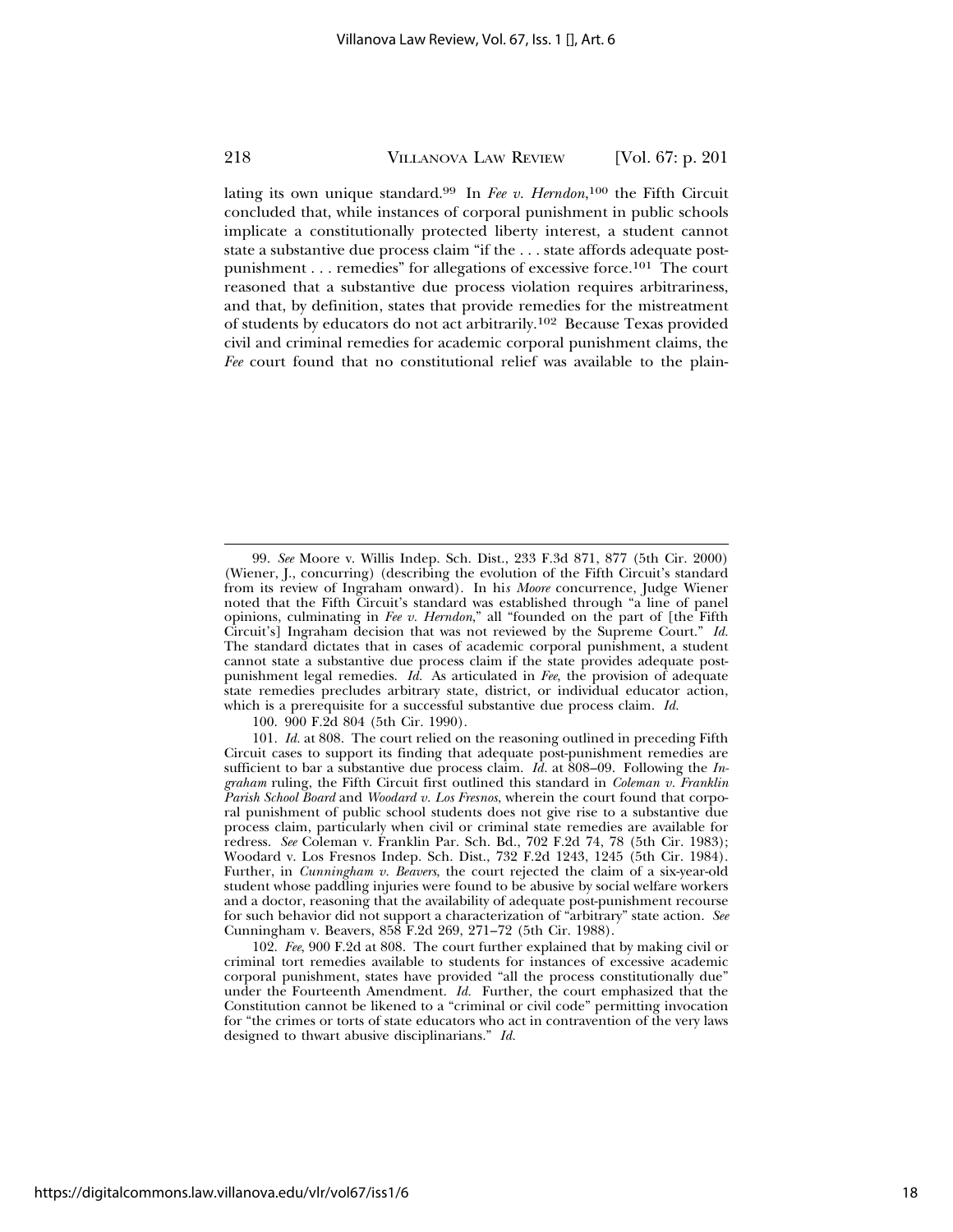tiffs.103 The Fifth Circuit has consistently reaffirmed the standard of review outlined in *Fee* in subsequent academic corporal punishment cases.104

#### III. REVIEWING THE CLASS SYLLABUS: THE FACTS OF T.O.

In *T.O.*, the plaintiff sustained injuries after being subjected to corporal punishment while he attended Hunters Glen Elementary School in the Fort Bend Independent School District ("FBISD").105 T.O., who was in first grade at the time of the incident, had been diagnosed with Attention Deficit Hyperactivity Disorder and Oppositional Defiant Disorder ("ADHD" and "ODD").106 As a result of this diagnosis, FBISD provided T.O. with a behavioral aide and behavioral intervention plan to aid his educational development.107 This plan specifically required "oral redirection and placement in a quiet area" when T.O. engaged in inappropriate behavior.108 In 2017, T.O.'s aide took him into the school hallway to calm down after he exhibited "disruptive classroom behavior[.]"109 Angela Abbott, a fourth-grade teacher at T.O.'s school and a defendant in the case, offered assistance to T.O.'s aide.110 After T.O.'s aide declined, Abbott proceeded to block T.O. from re-entering the first-grade classroom.111 T.O. then attempted to push Abbott away from the door, hitting her leg in the process.112 In response, Abbott grabbed T.O.'s neck, threw him to the

104. *See, e.g.*, J.W. v. Paley, 860 F. App'x 926, 928–29 (5th Cir. 2021); Marquez v. Garnett, 567 F. App'x 214, 216–17 (5th Cir. 2014); Clayton *ex rel.* Hamilton v. Tate Cnty. Sch. Dist., 560 F. App'x 293, 297 (5th Cir. 2014); Serafin v. Sch. of Excellence in Educ., 252 F. App'x 684, 685 (5th Cir. 2007); Moore v. Willis Indep. Sch. Dist., 233 F.3d 871, 876 (5th Cir. 2000) (affirming the dismissal of the plaintiff's substantive due process claim because the state provided an adequate remedy for the alleged injuries).

105. *See* T.O. v. Ft. Bend Indep. Sch. Dist., 2 F.4th 407, 412 (5th Cir. 2021) (describing the factual circumstances of the case).

<sup>103.</sup> *Id.* at 806 (holding the substantive component of the Fourteenth Amendment is rendered "inoperative" because of available state remedies). According to Fifth Circuit precedent, *reasonable* instances of corporal punishment do not violate the Fourteenth Amendment or constitute arbitrary state action. *Id.* at 808. Texas law provides a non-arbitrary standard of conduct accompanied by adequate post-punishment criminal or civil remedies that may be invoked by students if school officials fail to adhere to these reasonable limitations. *Id.* Thus, the court could not justify the imposition of a "constitutional warrant to usurp classroom discipline" where the state of Texas had taken affirmative steps to protect students through the availability of state legal actions. *Id.* at 809.

<sup>106.</sup> *Id.*

<sup>107.</sup> *Id.*

<sup>108.</sup> *Id.*

<sup>109.</sup> *Id.*

<sup>110.</sup> *Id.*

<sup>111.</sup> *Id.* T.O.'s aide explained that she had the situation "under control," but Abbott still chose to intervene, positioning herself between T.O. and the classroom door while he yelled about wanting to return to class. *Id.*

<sup>112.</sup> *Id.*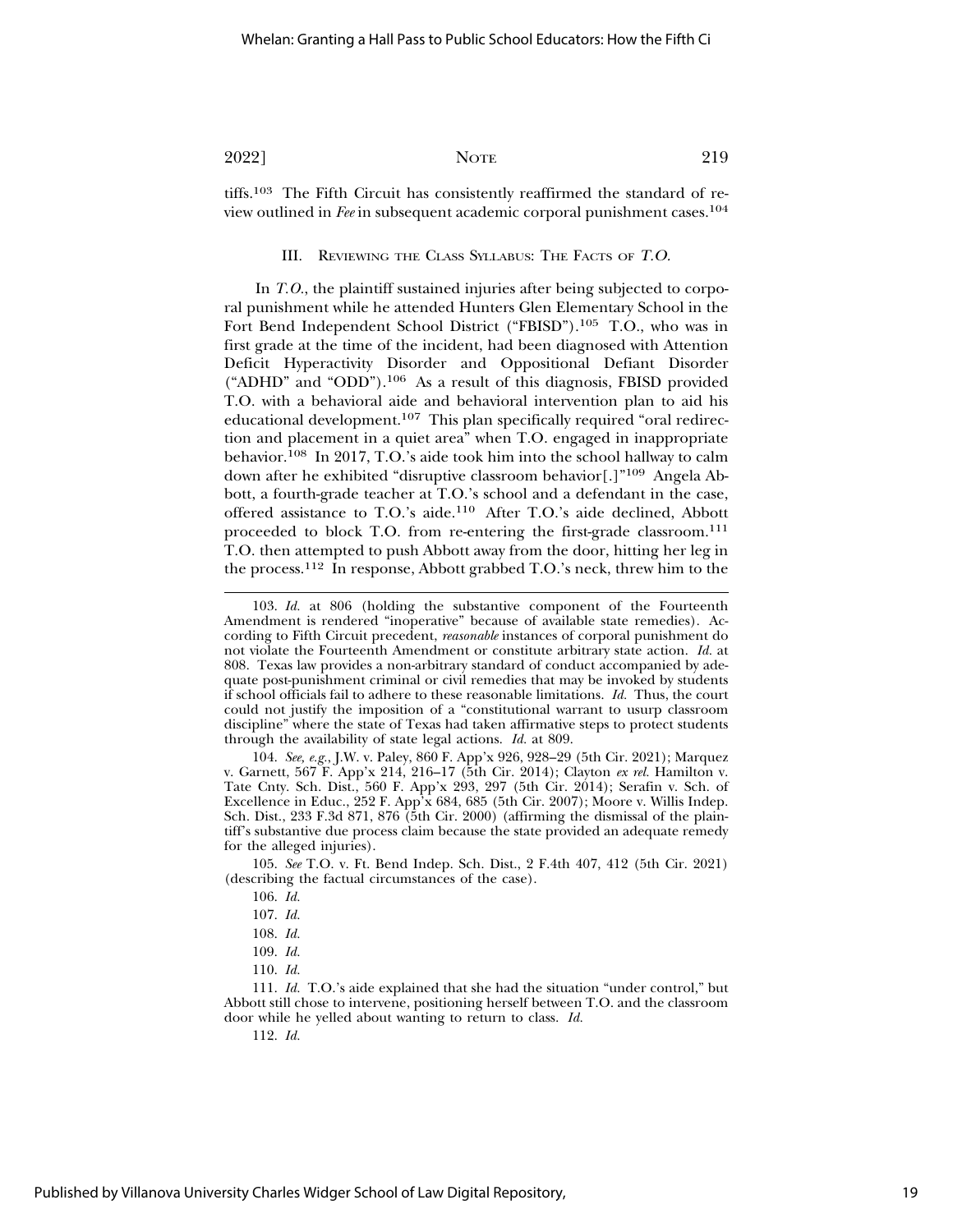floor, and kept him in a choke hold for several minutes.<sup>113</sup> After T.O. began to foam at the mouth from the chokehold, his aide "asked Abbott 'to release him . . . because he needed air and she was holding him the wrong way.'"114 Abbott eventually released T.O. from the chokehold when another witness arrived at the scene of the incident.<sup>115</sup> FBISD investigated the incident multiple times, but Abbott never faced professional or legal consequences for her role.116

In 2019, T.O.'s parents sued Abbott in the U.S. District Court, Southern District of Texas, under 42 U.S.C. § 1983.117 They alleged Abbott's conduct violated T.O.'s constitutional rights under the Fifth, Fourth, and Fourteenth Amendments.118 In response, Abbott and FBISD argued that T.O.'s constitutional claims "fail[ed] as a matter of law and [were] barred by qualified immunity."119 The district judge referred the case to a magistrate judge, who concluded that Abbott's use of force did not qualify as a constitutional violation under *Fee*; thus, Abbott was entitled to qualified immunity.120 The district court adopted this recommendation in full and

116. *See* T.O. v. Ft. Bend Indep. Sch. Dist., No. CV H-19-0331, 2020 WL 1442470, at \*1–2 (S.D. Tex. Jan. 29, 2020) (describing the plaintiffs' claim in detail and then describing the requisite allegations to state a § 1983 claim). In their complaint, plaintiffs alleged that FBISD "ratified" Abbott's actions by giving her paid time off without disciplinary actions notwithstanding at least three internal investigations by the District. *Id.*

117. *Id.* at \*1.

118. *Id.* Under the Fifth and Fourteenth Amendments, the plaintiffs alleged that Abbott violated T.O,'s right to bodily integrity by taking actions that "served no pedagogical, disciplinary, or legitimate purpose" and instead were motivated by a "prejudicial animus to [T.O.'s] disabilities." *Id.* Moreover, the plaintiffs presented evidence of the improper restraint techniques used by Abbott as a physically stronger individual than T.O. to support their allegation that Abbott's actions "shock the conscience." *Id.* Finally, the plaintiffs argued that Abbott's restraint constituted an "unreasonable seizure" under the Fourth Amendment based on a witness's testimony, which emphasized the duration of the improper maneuver. *Id.* Secondarily, the plaintiffs sued FBISD pursuant to the Americans with Disabilities Act, claiming discrimination based on T.O.'s disability. *Id.*

119. *Id.* at \*2–3. The defendants cited *Fee* in support of the argument that because Texas law provides adequate remedies for corporal punishment claims, plaintiffs' constitutional claims fail as a matter of law. *Id.* at \*3. Further, defendants argued that the claims against Abbott as an individual official were barred by her assertion of the qualified immunity defense. *Id.*

120. *Id.* at \*4. Judge Stacy conducted an analysis of Abbott's actions, determining that they were taken in pursuit of a legitimate pedagogical purpose and thus qualified as a constitutionally permissible act of corporal punishment. *Id.* Judge Stacy emphasized that this conclusion was proper notwithstanding the fact that another person could find the amount of force she used to be "reasonable" under the circumstances. *Id.* Thus, because the plaintiffs failed to allege facts supporting a claim of excessive corporal punishment or unlawful seizure pursuant to

<sup>113.</sup> *Id.* During this interaction, Abbott said that T.O. "needed to keep his hands to himself" and "had hit the wrong one." *Id.* (internal quotation marks omitted).

<sup>114.</sup> *Id.*; *see also* Petition for Writ of Certiorari at 10, *T.O.*, 2 F.4th 407 (No. 21- 1014).

<sup>115.</sup> Petition for Writ of Certiorari at 10, *T.O.*, 2 F.4th 407 (No. 21-1014).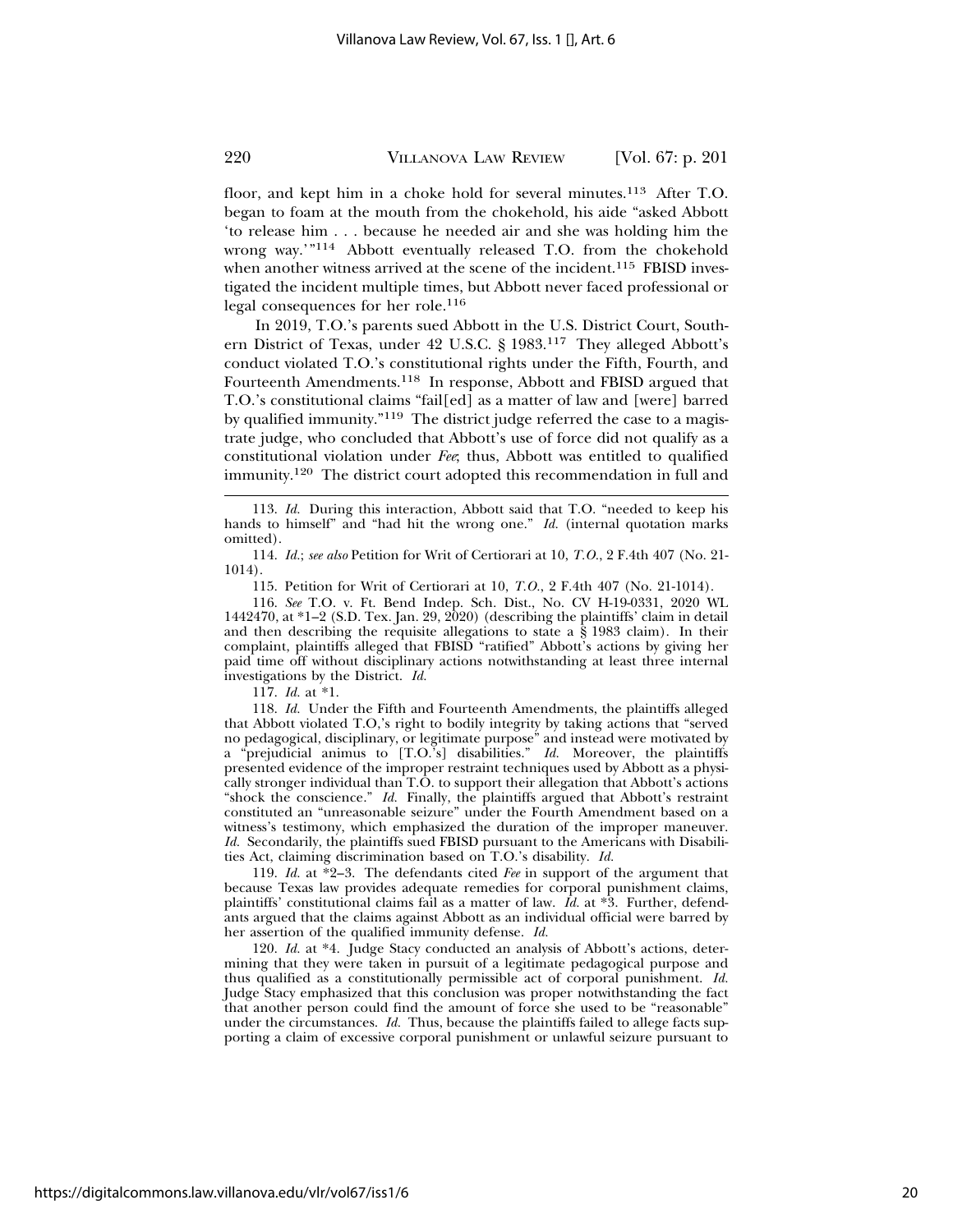dismissed all claims.121 The plaintiffs appealed, challenging the dismissal of their claims.122

### IV. AN OPEN-NOTE ASSIGNMENT: A NARRATIVE ANALYSIS OF THE FIFTH CIRCUIT'S REAFFIRMATION OF THE "ADEQUATE ALTERNATIVE REMEDIES" STANDARD IN *T.O.*

On appeal, a panel of Fifth Circuit judges addressed whether the plaintiffs' allegations sufficiently claimed a violation of T.O.'s substantive due process rights under the Fourteenth Amendment or of his Fourth Amendment right to be free from unreasonable seizure.123 The *T.O.* decision reaffirmed the Fifth Circuit approach to academic corporal punishment cases when the court held that T.O.'s constitutional claim could not succeed because the state of Texas provided adequate civil and criminal methods of recourse.124

The court began its analysis by outlining the necessary elements of an academic corporal punishment claim pursuant to § 1983 and Fifth Circuit precedent.125 First, it recognized that corporal punishment in public

Fifth Circuit precedential standards, Judge Stacy recommended that the claim be dismissed. *Id.* at \*5.

121. *See* T.O. v. Ft. Bend Indep. Sch. Dist., No. 4:19-CV-331, 2020 WL 1445701, at \*1 (S.D. Tex. Mar. 24, 2020) (adopting the Magistrate Judge's findings and conclusions in full).

122. *See* T.O. v. Ft. Bend Indep. Sch. Dist., 2 F.4th 407, 413 (5th Cir. 2021).

123. *See id.* (summarizing the constitutional arguments supporting T.O.'s claims brought pursuant to § 1983).

124. *Id.* at 415. The court also rejected T.O.'s Fourth Amendment claim. *Id.* Despite recognizing that the Fourth Amendment is "applicable in a school context," the court interpreted inconsistency in the Fifth Circuit's caselaw on this topic as foreclosing a successful claim. *Id.* In one case, the Fifth Circuit concluded that allowing a student to succeed on a Fourth Amendment claim would effectively "eviscerate [the] circuit's rule against prohibiting [students' academic corporal punishment] substantive due process claims." *Id.* at 415; *see also* Flores v. Sch. Bd. of Desoto Par., 116 F. App'x 504, 510 (5th Cir. 2004). In other cases, conversely, the Fifth Circuit found that excessive force claims were subject to a Fourth Amendment analysis. *Id.*; *see also* Curran v. Aleshire, 800 F.3d 656, 661 (5th Cir. 2015); Keim v. City of El Paso, No. 98-50265, 1998 WL 792699, at \*4 n.4 (5th Cir. 1998). Ultimately, the court concluded that it would not have been "clearly established" in the Fifth Circuit that Abbott's conduct was illegal under the Fourth Amendment to justify dismissing her qualified immunity defense. *Id.*

125. *T.O.*, 2 F.4th at 413. The court first acknowledged that under Supreme Court precedent, the Fourth Amendment is applicable in a school context. *Id.*; *see also* New Jersey v. T.L.O., 469 U.S. 325, 336–37 (1985); Vernonia Sch. Dist. 47J v. Acton, 515 U.S. 646, 652–53 (1995) (finding the Fourth Amendment encompasses searches of students conducted in public schools). In the Fifth Circuit, however, academic corporal punishment claims are traditionally analyzed under the Fourteenth Amendment because of the "well-established" principle that instances of "corporal punishment in public schools implicate a constitutionally protected liberty interest . . . " *T.O.*, 2 F.4th at 413–14; *see also* Ingraham v. Wright, 430 U.S. 651, 672 (1977) (characterizing the use of corporal punishment in public schools as a protected liberty interest). Thus, the panel concluded it would undergo a substantive due process analysis according to Fifth Circuit standards of review. *Id.*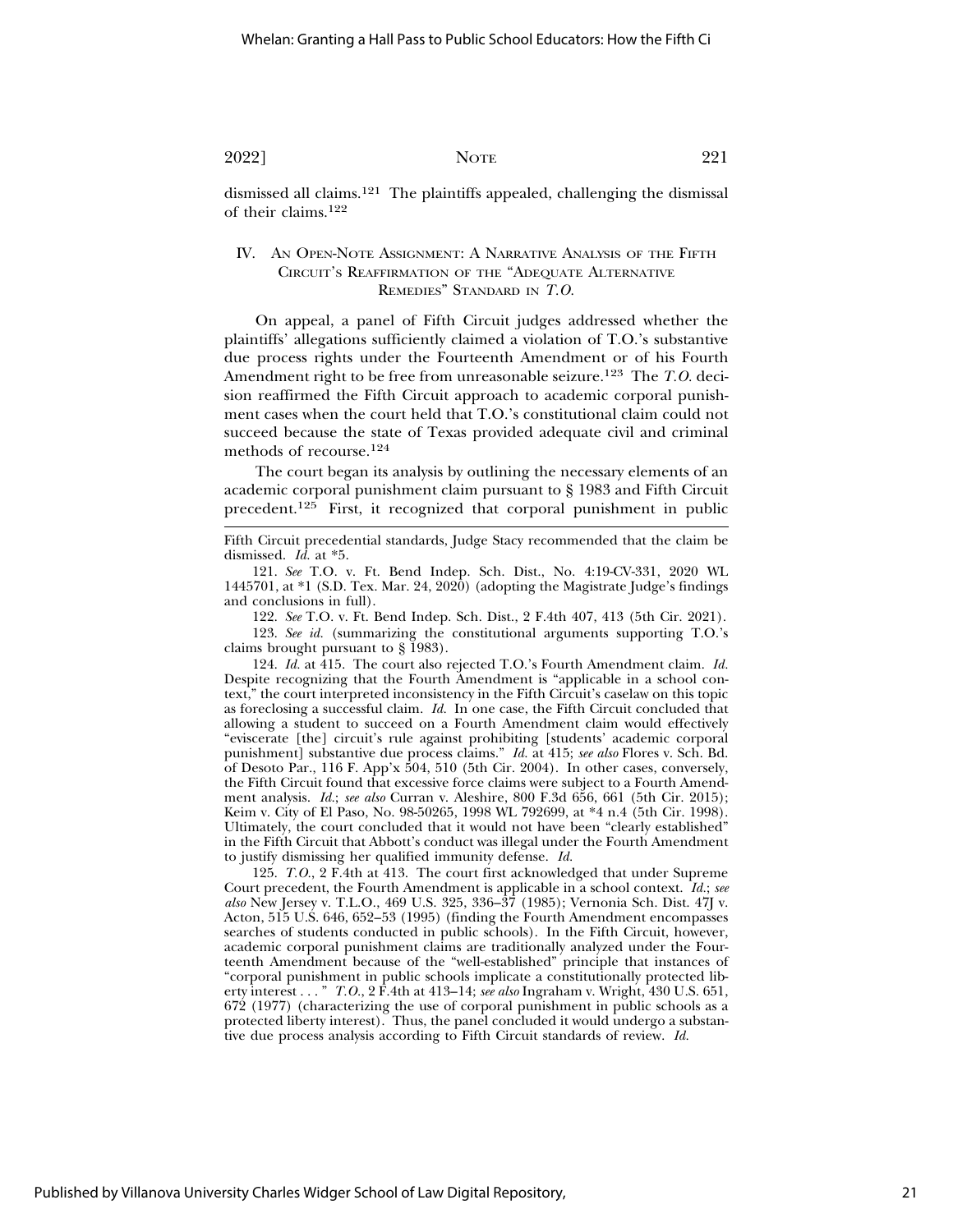schools constitutes a deprivation of substantive due process when it is "arbitrary, capricious, or wholly unrelated to the legitimate state goal of maintaining an atmosphere conducive to learning[.]"126 As in *Fee*, however, the court reasoned that a state offering adequate post-punishment remedies has "provided all the process constitutionally due[,]" meaning a plaintiff cannot invoke a substantive due process violation.<sup>127</sup>

The court cited "fidelity to . . . precedent" as justification for its dismissal of T.O.'s Fourteenth Amendment substantive due process claim.128 First, the court noted the use of force occurred in a disciplinary context.129 Thus, the pedagogical setting of the interaction counseled in favor of dismissing T.O.'s claim, even if Abbott's intervention was inappropriate.130 Next, the court reasoned that Texas law provides adequate civil and criminal remedies to compensate students for instances of excessive academic corporal punishment.131 As such, the state did not act "arbitrar-

127. *Id.* For a list of Fifth Circuit cases holding the same, see *supra* note 69 and accompanying text.

128. *T.O.*, 2 F.4th at 414–15 (summarizing past cases wherein students' substantive due process claims were dismissed and, conversely, those in which claims were permitted). The Fifth Circuit has dismissed such claims when the conduct at issue occurred in a "disciplinary, pedagogical setting," such as in *Moore* (where the student was told to complete excessive physical exercise as punishment for talking to a friend), *Flores v. School Board of Desoto Parish* (where the teacher threatened, choked, and threw a student against a wall for questioning the teacher's directive), and *Marquez v. Garnett* (where an aide grabbed, shoved, and kicked a disabled student for sliding a compact disc across a table). *Id.* at 414 (first citing Marquez v. Garnett, 567 F. App'x 214, 215 (5th Cir. 2014); then citing Flores v. Sch. Bd. Of DeSoto Par., 116 F. App'x 504, 506 (5th Cir. 2004); and then citing Moore v. Willis Indep. Sch. Dist., 233 F.3d 871, 875 (5th Cir. 2000)). Substantive due process claims have been allowed to proceed where the conduct was "arbitrary, capricious, or wholly unrelated to the legitimate state goal of maintaining an atmosphere conducive to learning." *Id.* (quoting Lee v. Herndon, 900 F.2d 804, 808 (1990)). The factual circumstances that have given rise to such an outcome include the alleged molestation of a student by a teacher in *Doe v. Taylor Independent School District*, as well as the strapping of a student to a chair for several days as an "experimental technique" in *Jefferson v. Ysleta Independent School District*. *Id.* (first citing Doe v. Taylor Indep. Sch. Dist., 15 F.3d 443, 445 (5th Cir. 1994); then citing Jefferson v. Ysleta Indep. Sch. Dist., 817 F.2d 303, 305 (5th Cir. 1987)).

129. *Id.* at 415. The court determined Abbott's actions were sufficiently related to a disciplinary purpose because T.O. had been removed from his classroom for disrupting class and because Abbott only used force after T.O. pushed and hit her. *Id.*

130. *See id.* The court found that the alleged facts did not support an inference that T.O. was the subject of a "random, malicious, and unprovoked attack," but rather implied that his action was unwarranted. *Id.* (quoting *Flores*, 116 F. App'x at 511); *see also Marquez*, 567 F. App'x at 217 (concluding an autistic sevenyear old's action of sliding a compact disk across a desk was unwarranted and his aide's physical response occurred in a pedagogical setting). Thus, the court concluded, the circumstances of T.O.'s claim did not warrant deviation from the *Fee* standard. *Id.*

131. *T.O*., 2 F.4th at 415. In the footnotes, the court identified provisions from Texas's Education Code (section 9.62) and Penal Code (section  $\hat{22.051(a)}$ ) to justify its conclusion that the state provided adequate post-punishment remedies

<sup>126.</sup> *T.O.*, 2 F.4th at 414.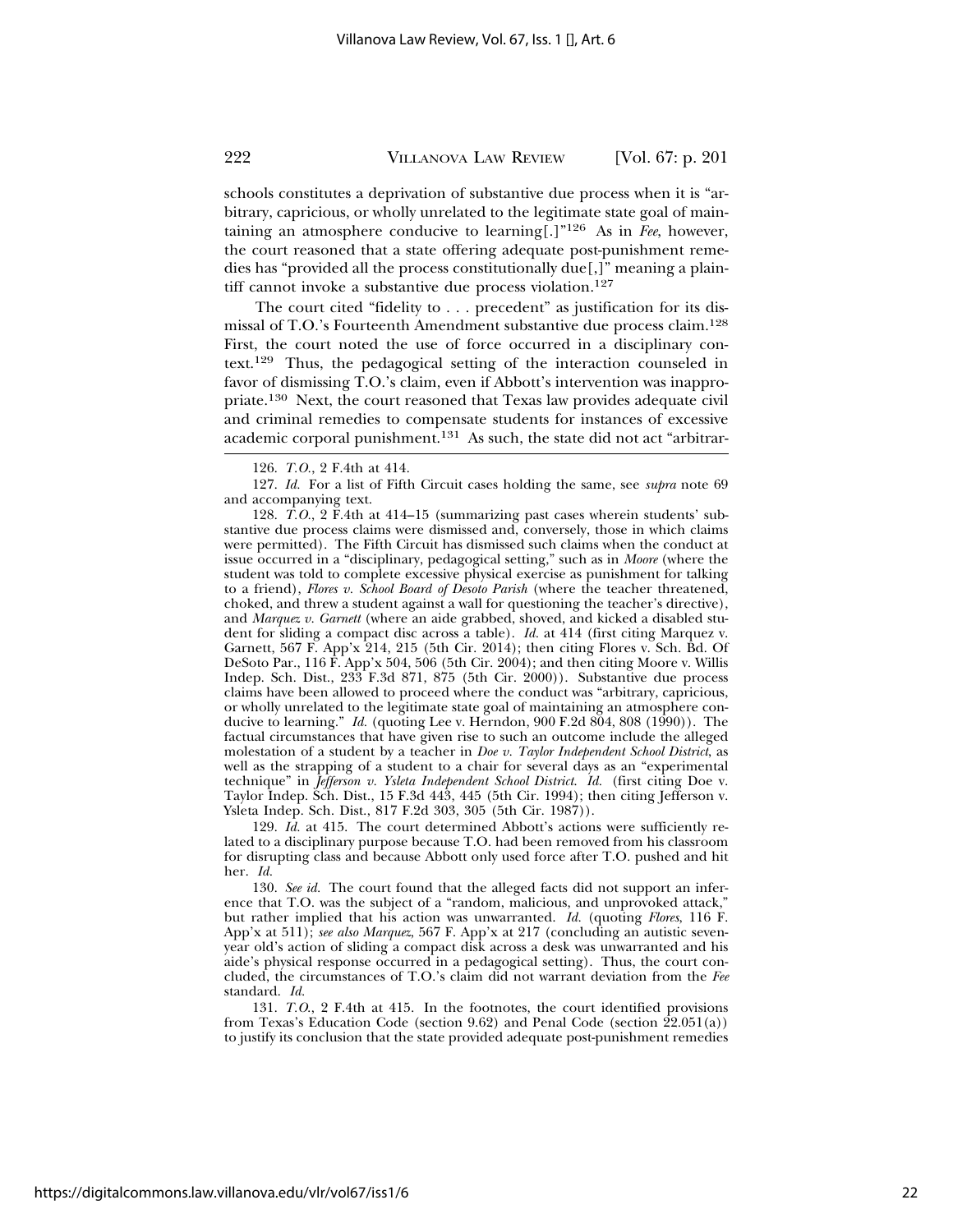ily," further justifying dismissal of T.O.'s substantive due process allegation.132 In the footnotes, the court stated that it would continue to adhere to the "decades-old rule" outlined in *Fee*, notwithstanding Supreme Court decisions explicitly recognizing a contrary principle.133 For these reasons, Abbott's conduct was not "clearly" illegal in the Fifth Circuit at the time of the incident to support a denial of her qualified immunity defense.134

The court also dismissed T.O.'s unreasonable seizure claim, finding the Fifth Circuit had not conclusively established whether a teacher's "momentary" use of force against a student implicates that student's Fourth Amendment rights.<sup>135</sup> In past cases, the Fifth Circuit rejected Fourth Amendment excessive force claims in the school setting, suggesting this type of application would improperly broaden the scope of the Fourth Amendment's protection and threaten the circuit's academic corporal punishment standard of review.136 However, the court noted that other Fifth Circuit decisions have found claims of excessive force and unlawful arrest against school officials as properly analyzed under the Fourth Amendment.<sup>137</sup>

133. *Id.* at 416 n.34; *see also* Zinermon v. Burch, 494 U.S. 113, 125–26 (1990) (acknowledging an actionable § 1983 constitutional violation is complete when the wrongful action is taken, and a plaintiff may pursue a substantive due process claim under § 1983 notwithstanding the presence of similar state-tort remedies). The court explained that the Fifth Circuit has historically adhered to the *Fee* reasoning, even considering the contrary principle expressed in *Zinermon,* and that en banc consideration would be necessary to consider abrogating the rule. *T.O.*, 2 F.4th at 416 n.34.

134. *See T.O.*, 2 F.4th at 416. The court acknowledged that while "every school teacher" should know that inflicting pain on a student violates the student's constitutional right to bodily integrity, the Fifth Circuit had "clearly protected disciplinary corporal punishment from constitutional scrutiny" for over thirty years. *Id.* As such, the illegality of Abbott's conduct would not have been "clearly established" in the Fifth Circuit at the time of her interaction with T.O. *Id.*

135. *Id.* at 415.

136. *See* Flores v. Sch. Bd. of Desoto Par., 116 F. App'x 504, 510 (5th Cir. 2004) (concluding a student's excessive force claim should not be analyzed under the Fourth Amendment). The *T.O.* court cited *Flores*, which concluded that allowing excessive force claims under the Fourth Amendment would "eviscerate [the Fifth Circuit]'s rule against prohibiting substantive due process claims on the part of schoolchildren for excessive corporal punishment." *T.O.*, 2 F.4th at 415 (citing *Flores*, 116 F. App'x at 510). Moreover, the *Flores* court found that public school students were in a "unique constitutional position" because their "movements and location are subject to close control by schools and teachers," making the Fourteenth Amendment a more appropriate source of constitutional protection than the Fourth Amendment for excessive force claims involving a student. *Flores*, 116 F. App'x. at 510.

137. *T.O.*, 2 F.4th at 415; *see also* Curran v. Aleshire, 800 F.3d 656, 661 (5th Cir. 2015); Keim v. City of El Paso, No. 98-50265, 1998 WL 792699, at \*4 n.4 (5th Cir. 1998) (finding claims against a security official and a sheriff in a school setting are properly analyzed under the Fourth Amendment).

for allegations of excessive academic corporal punishment. *Id.* at 415 n.28 (first citing TEX. PEN. CODE ANN. § 9.62 (West 2021); then citing TEX. EDUC. CODE ANN. § 22.0512 (West 2021)).

<sup>132.</sup> *Id.* at 414–15.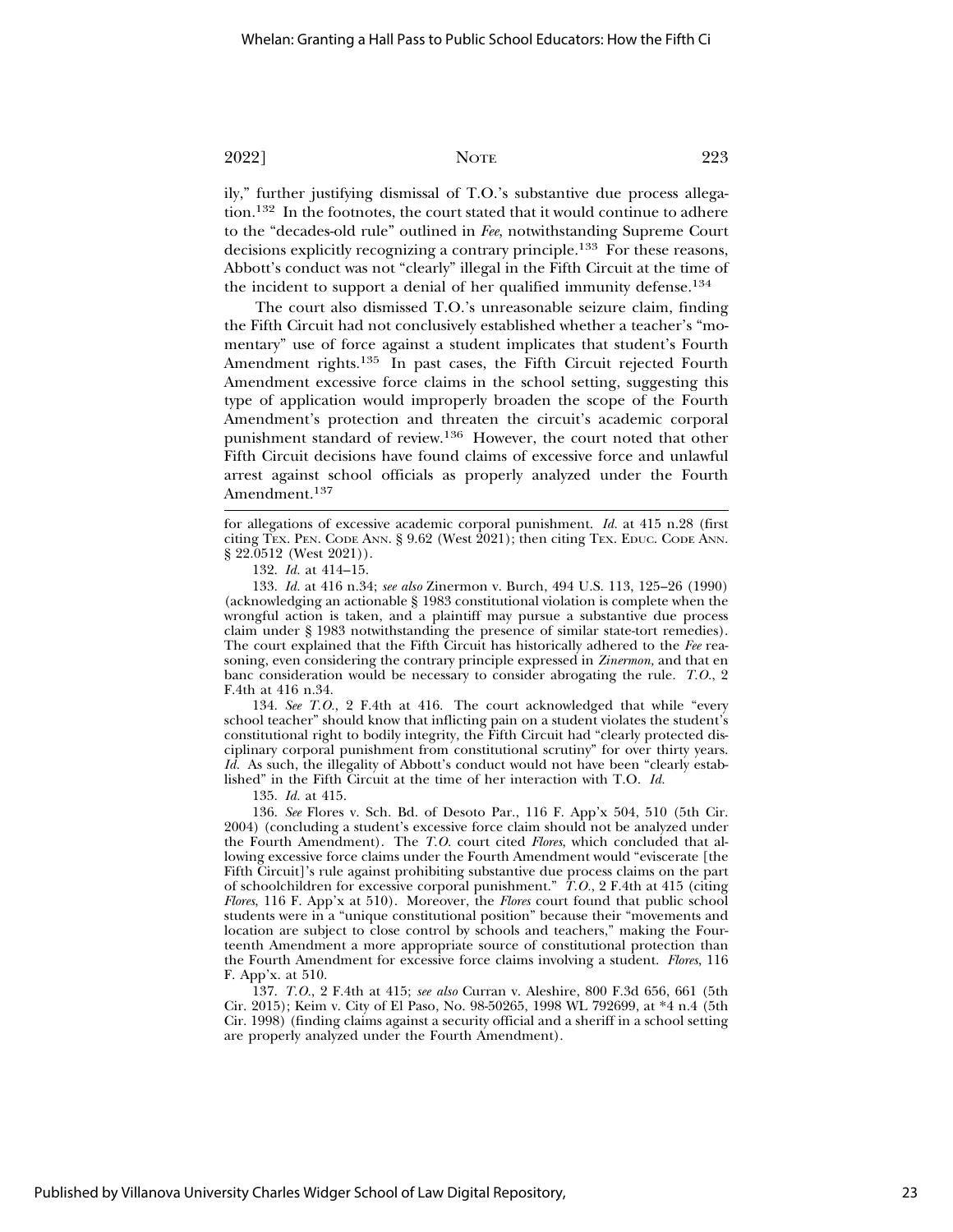#### V. A FLAWED CURRICULUM: A CRITICAL ANALYSIS OF *T.O.* AND THE FIFTH CIRCUIT'S APPROACH TO ACADEMIC CORPORAL PUNISHMENT **CLAIMS**

The court's holding in *T.O.*, which echoes the reasoning of Fifth Circuit precedent, is problematic for two reasons.<sup>138</sup> First, it improperly constrains the scope of § 1983, contrary to the Supreme Court's consistent holding that the availability of a state remedy does not preclude a substantive due process claim brought pursuant to § 1983.139 Second, it limits the substantive due process analysis of arbitrariness to a state or school policy's provision of "adequate" post-punishment remedies while refusing to analyze individual arbitrary actions taken by education officials.140 In comparison, the Fourth Amendment reasonableness standard provides a more appropriate method of review for academic corporal punishment claims.<sup>141</sup>

#### A. *§ 1983 and the Scope of Supplementary Remedies*

As exhibited in *T.O.*, the Fifth Circuit's approach to academic corporal punishment claims brought under § 1983 improperly conflates the distinct natures of procedural and substantive due process violations.<sup>142</sup> In *Zinermon*, the Court stressed a distinction between substantive and procedural due process violations, concluding that it is not always necessary to

<sup>138.</sup> *See* Brief for Disability Rights Texas et al. as Amici Curiae Supporting Appellant at 3, *T.O*., 2 F.4th 407 (contending the continual affirmation of the Fifth Circuit's standard has precluded judicial inquiry into instances of excessive academic corporal punishment and would come to the same result in T.O.s' case); *see also* Brief for the Southern Poverty Law Center as Amicus Curiae Supporting Appellants, *T.O*., 2 F.4th 407 (arguing the Fifth Circuit's standard improperly conflates the requirements of procedural and substantive due process inquiries with respect to the availability of state remedies); *see also* Petition for Writ of Certiorari at 8, *T.O*., 2 F.4th 407 (criticizing the Fifth Circuit's standard generally and its preclusion of T.O.'s Fourth and Fourteenth Amendment claims).

<sup>139.</sup> For a full discussion of how the Fifth Circuit's "adequate alternative remedies" rule is inconsistent with Supreme Court guidance on § 1983 claims, see *infra* Section V.A.

<sup>140.</sup> For a detailed analysis of the issues with the Fifth Circuit's application of the arbitrariness concept, see *infra* Section V.B.

<sup>141.</sup> For more information on alternate standards of review and applicable guidance from Supreme Court precedent, see *infra* Section V.C.

<sup>142.</sup> *Compare* Monroe v. Pape, 365 U.S. 167, 183 (1961) (concluding that for § 1983 claims, a federal remedy may be invoked notwithstanding the existence of state remedies), Zinermon v. Burch, 494 U.S. 113, 125–26 (1990) (emphasizing a distinction between substantive and procedural due process claims, particularly when considering the use of state remedies), *and* Hall v. Tawney, 621 F.2d 611 n.5 (4th Cir. 1980) (contending a determination of constitutionally adequate due process does not preclude finding a substantive due process violation for the same conduct), *with*  $T.O.$ ,  $2$  F.4th at  $\overline{414}$  (holding that if adequate alternative state remedies exist for the alleged violation, a plaintiff cannot state a constitutional claim pursuant to § 1983).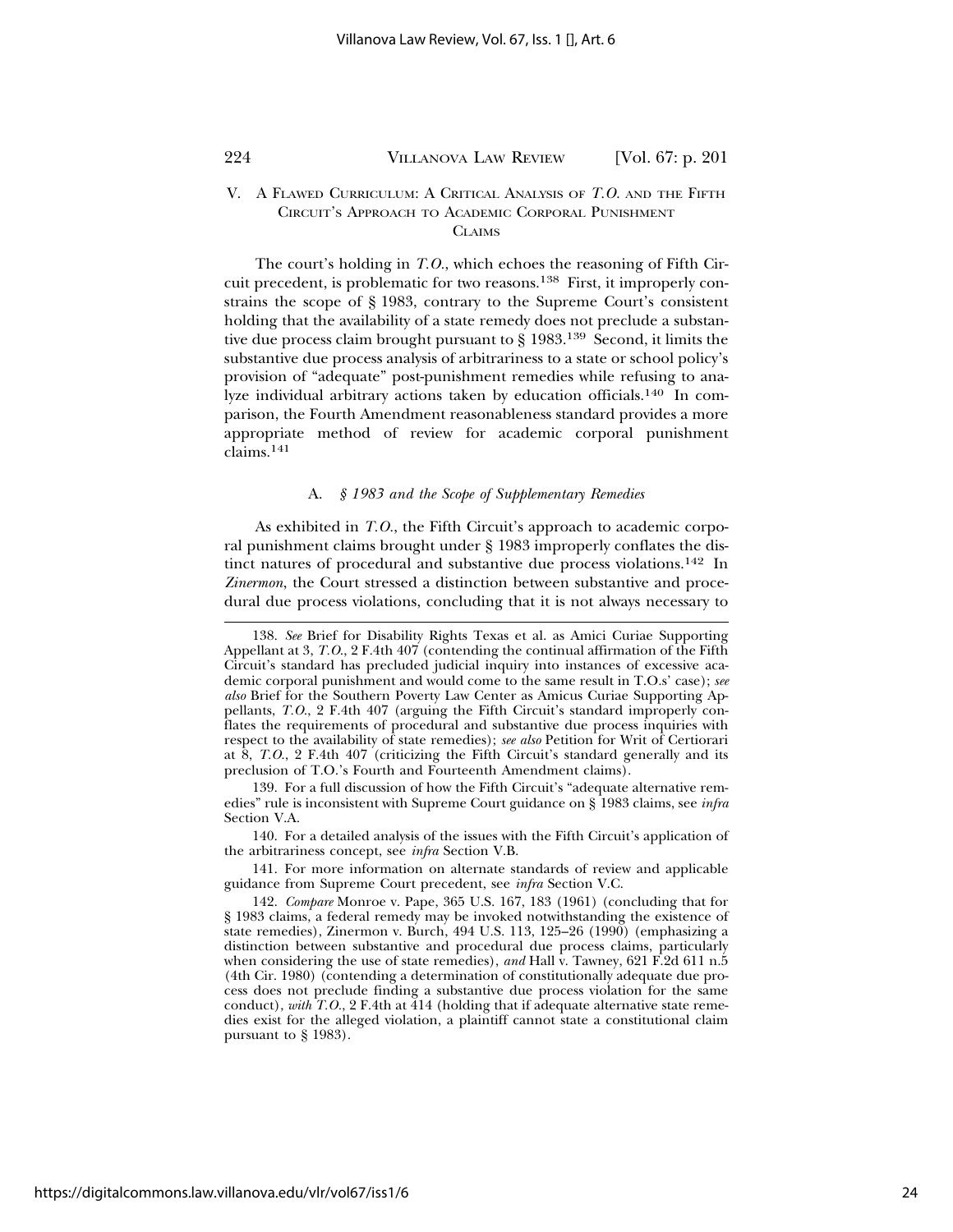consider alternative state remedies in a  $\S$  1983 analysis.<sup>143</sup> In cases concerning procedural due process, a constitutional violation is not complete *unless and until* a state fails to provide due process of law.144 Thus, in a procedural due process analysis, the existence of state remedies may play a key role in the evaluation of procedural safeguards.145 Conversely, because a substantive due process violation generates when the wrongful action occurs, the availability of adequate state remedies is not especially relevant to these claims.146 Relying on the Supreme Court's decision in *Ingraham*, the Fifth Circuit's standard explicitly contravenes the reasoning of both *Monroe* and *Zinermon* to hold that state remedies are not just relevant in substantive due process analyses of corporal punishment cases they are controlling.147 However, the Supreme Court's decision in *Ingraham* only addressed issues of *procedural due process*—it does not stand for the proposition that the availability of post-punishment remedies is dispositive to a *substantive due process* claim under § 1983.148 Other circuit courts have acknowledged that the Fifth Circuit's approach is inconsistent with established precedent.149 In *Hall*, the Fourth Circuit emphasized "federal courts may not avoid the obligation to define and vindicate the federal constitutional right . . . because of a coincidence of related rights and

<sup>143.</sup> *See Zinermon*, 494 U.S. 124–27 (identifying and contrasting the respective characteristics of procedural and substantive due process violations generally and with respect to § 1983 claims).

<sup>144.</sup> *Id.* at 126.

<sup>145.</sup> *See id.* (specifying a procedural evaluation requires asking what process the state provided and in turn, whether that process was constitutionally adequate). In conducting this inquiry, a court would need to evaluate the procedural safeguards of relevant statutory or administrative procedure and then identify statutory or tort remedies for deprivations. *Id.*

<sup>146.</sup> *See id.* at 124–25.

<sup>147.</sup> *See* Clayton *ex rel.* Hamilton v. Tate Cnty. Sch. Dist., 560 F. App'x 293, 297 (5th Cir. 2014) (dismissing the student's substantive due process claim on the basis of Fifth Circuit precedent without analyzing the circumstances of his injury).

<sup>148.</sup> *See* Merker Rosenberg, *supra* note 53, at 426 (emphasizing the Fifth Circuit's approach misappropriates the *Ingraham* decision because the Court's reliance on state remedies only related to the petitioners' *procedural* due process claim).

<sup>149.</sup> *See, e.g.*, Neal *ex rel.* Neal v. Fulton Cnty. Bd. of Educ., 229 F.3d 1069, 1075 n.2 (11th Cir. 2000) (invoking by implication the *Monroe* holding to reject the Fifth Circuit's approach, noting that the Fifth Circuit's refusal to recognize a cause of action if adequate state remedies exist has "been expressly rejected by other Circuits"); *see also* P.B. v. Koch, 96 F.3d 1298, 1302 n.3 (9th Cir. 1996) (emphasizing "no other court has adopted [the Fifth Circuit's] reasoning" on the topic of adequate state remedies). In *P.B.*, the Ninth Circuit also noted that the Fifth Circuit "[appeared] to have moved away from [its] position" by way of permitting a substantive due process claim notwithstanding the presence of state remedies in *Doe v. Taylor Independent School District. Id.*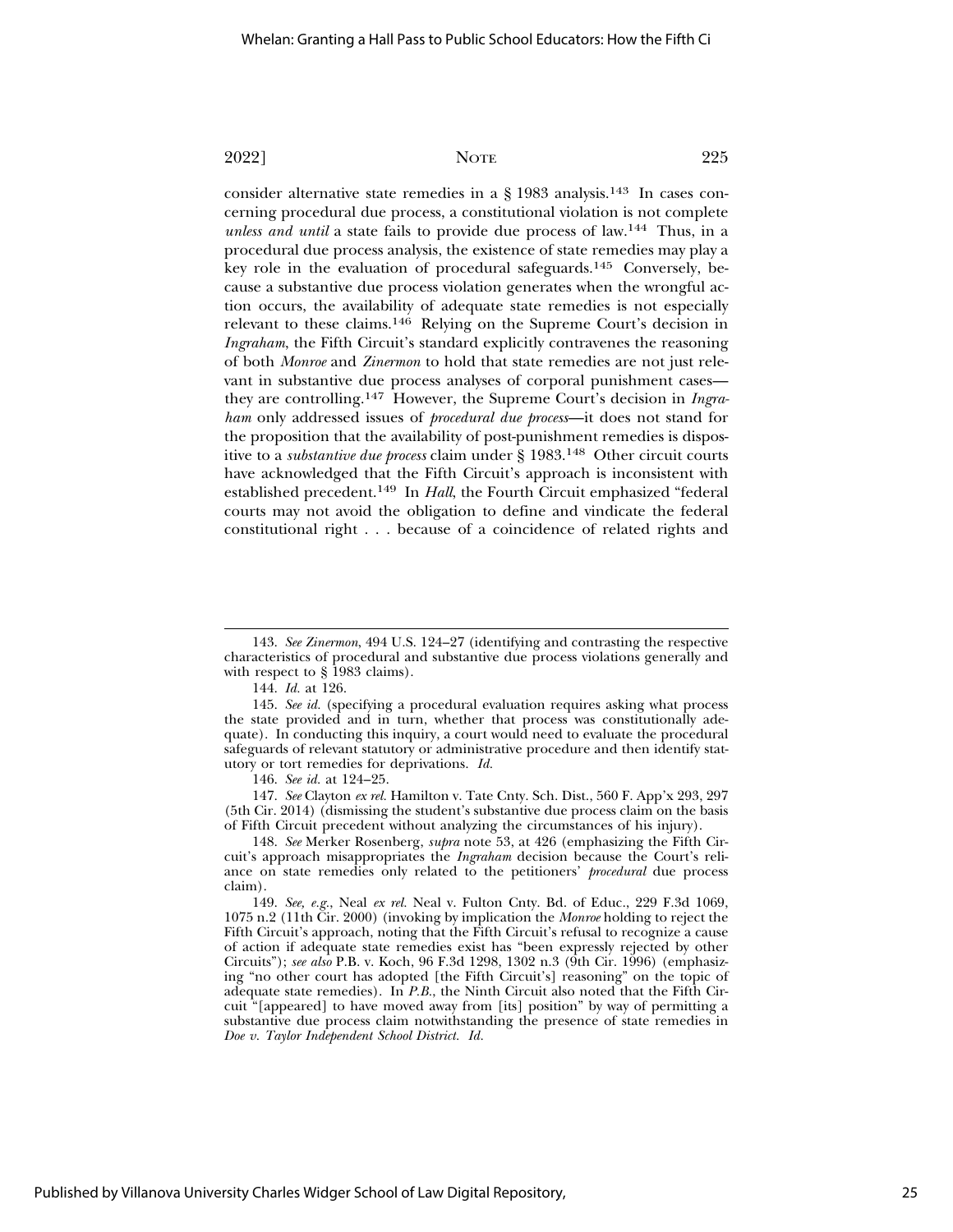remedies in the federal and state systems."150 Many commentators have criticized the Fifth Circuit's approach for this reason.151

Additionally, the Fifth Circuit has implicitly recognized that its stance on adequate alternative remedies conflicts with binding precedent.<sup>152</sup> In *T.O.*, the reviewing panel acknowledged that multiple Supreme Court holdings are inconsistent with its approach.<sup>153</sup> Despite this conflict, the Fifth Circuit justified its noncompliance by differentiating between the circumstances of the aforementioned cases and T.O.'s case.154 This distinction, while relevant, is not determinative; the Supreme Court has reaffirmed the *Monroe* line of reasoning several times under varying circumstances.155 Moreover, as emphasized in *Monroe* and reaffirmed in subsequent cases, the legislative rationale behind § 1983 is a federal remedy is necessary to compensate for the potential of nonenforcement, even if a

152. *See* T.O. v. Ft. Bend Indep. Sch. Dist., 2 F.4th 407, 416, n.34 (5th Cir. 2021) (addressing argument that *Zinermon v. Burch* and *Knick v. Township of Scott* "implicitly abrogate[ ]" the *Fee* doctrine). Despite these adverse rulings, the Court saw no reason to stray from *Fee* without en banc consideration. *Id.*

153. *Id.*

154. *See id.* at 416 (emphasizing *Knick* concerns Fifth Amendment Takings claims where *T.O.* addresses academic corporal punishment; moreover, the court has continued to adhere to *Fee* notwithstanding the *Zinermon* decision). The court added that even if *Zinermon* or *Knick* implicitly abrogated *Fee*, the impact of these decisions would still not be enough to defeat Abbott's qualified immunity defense. *Id.* Given the Fifth Circuit's established standard towards academic corporal punishment, it would not have been "clearly established" that Abbott's conduct was illegal when the incident occurred. *Id.* Additionally, neither *Zinermon* nor *Knick* would have been sufficient to notify Abbott of a change in legality concerning her behavior. *Id.* As notice of illegality is necessary to defeat a claim of qualified immunity, the court affirmed Abbott's defense. *Id.*

155. *See* Zinermon v. Burch, 494 U.S. 113, 124–25 (1990) (holding that the *Monroe* rule is applicable to § 1983 claims against state mental health facility workers); Knick v. Twp. Of Scott, Pa., 139 S. Ct. 2162, 2173 (2019) (finding the *Monroe* rule to govern in Takings claims, as well as in any other claim arising from the Bill of Rights); Pakdel v. City & Cnty. of S.F., 141 S. Ct. 2226, 2231 (2021) (reaffirming *Knick's* finding that the exhaustion of state remedies is not a prerequisite to an action under § 1983); *see also* Merker Rosenberg, *supra* note 53, at 429–30 (first citing *Zinermon*, 494 U.S. at 125; then citing Memphis Light, Gas & Water Division v. Craft, 436 U.S. 1, 20–22 (1978); then citing Daniels v. Williams, 474 U.S. 327, 336–43 (1986); then citing Davidson v. Cannon, 474 U.S. 344, 348 (1986); then citing Hudson v. Palmer, 468 U.S. 517 (1984); and then citing Parratt v. Taylor, 451 U.S. 527, 540–44 (1981)) (describing several Supreme Court cases that have implicitly or explicitly expressed adequate state remedies are only relevant in a procedural due process analysis).

<sup>150.</sup> Hall v. Tawney, 621 F.2d 607, 612 (4th Cir. 1980) (noting that the supplementary nature of federal relief under § 1983 in relation to the availability of alternate state avenues of relief is "of course settled" pursuant to *Monroe*).

<sup>151.</sup> *See, e.g.,* Parkinson, *supra* note 1, at 302–03 (finding that the Fifth Circuit's approach "ignores a distinction the federal courts have consistently made between procedural and substantive due process claims"); Merker Rosenberg, *supra* note 51, at 432–37 (opining the Fifth Circuit's standard for academic corporal punishment cases "wrenche[s] the concept of availability of state remedies from its procedural due process mooring, and misapplie[s] it to the substantive due process context").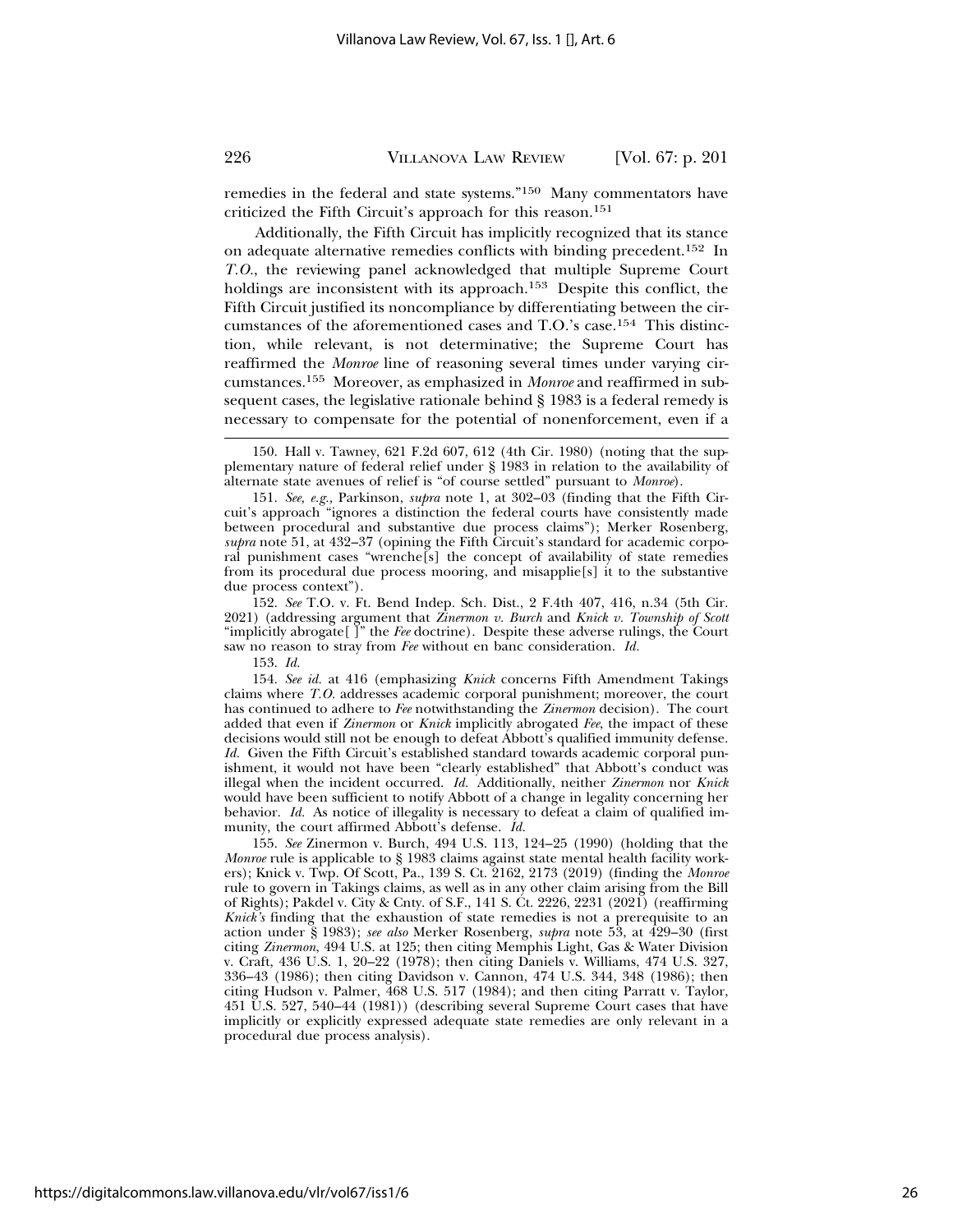form of state recourse appears "adequate" on its face.156 Thus, the protection of rights envisioned by the legislature in passing § 1983 is not explicitly limited by circumstance.157

## B. *Assumptions, Arbitrariness, and Adequacy: The Fifth Circuit's "Triple-A" Policy on Academic Corporal Punishment*

In *T.O.*, the Fifth Circuit promulgated a line of assumptive reasoning about the adequacy of post-punishment remedies to reach its decision. The court's reasoning assumed that if a state or school policy provides "adequate" post-punishment remedies to a student, then an educator's actions were not sufficiently arbitrary to justify a full substantive due process inquiry.158 The court's "arbitrariness" theory also implicitly relied on the rationale proffered by the Fifth Circuit's *Ingraham* decision—that it would be a "misuse of judicial power" to determine whether an educator acted arbitrarily in a specific instance.159 In *Ingraham*, the Fifth Circuit concluded this limitation applies where corporal punishment is administered pursuant to a school policy containing limitations to prevent the use of arbitrary behavior by school officials.160 Nevertheless, the Fifth Circuit's

157. For a list of cases distinct in circumstance but holding the same, see *supra* note 155 and accompanying text.

158. *See T.O.*, 2 F.4th at 414 (concluding that the state's provision of adequate post-punishment remedies is "all the process constitutionally due"; thus, it cannot act arbitrarily under these circumstances); *see also* Parkinson, *supra* note 1, at 302 (contending the Fifth Circuit's standard is based on the theory that the presence of adequate state court remedies precludes a federal court from conducting a full substantive due process inquiry).

<sup>156.</sup> *See* Monroe v. Pape, 365 U.S. 167, 180 (1961) (finding it "abundantly clear" that § 1983 was passed in part to afford a federal right to plaintiffs because state laws may not be enforced "by reason of prejudice, passion, neglect, intolerance or otherwise," resulting in the unjust denial of constitutional rights); *see also Zinermon*, 494 U.S. at 125 (noting that § 1983 intended to address issues deriving from methods of statutory implementation taken by state officials, regardless of whether a law appears facially adequate).

<sup>159.</sup> *See T.O.*, 2 F.4th at 414–15 (finding Abbott's actions occurred "in a disciplinary context" and implying, pursuant to *Fee*, no further inquiry into the nature of those actions was necessary); *see also* Ingraham v. Wright, 525 F.2d 909, 917 (5th Cir. 1976) (concluding it is a "misuse of . . . judicial power" to determine whether five "licks" from a paddle—as opposed to ten "licks"—constitutes arbitrary action), *aff'd*, 430 U.S. 651 (1977). Importantly, this sentiment was never analyzed nor affirmed by the Supreme Court in its review of *Ingraham* because the Court declined to consider the substantive due process element in general. *Ingraham*, 430 U.S. at 651, 659 n.12 (declining review of the substantive due process question); *see also* Merker Rosenberg, *supra* note 51, at 408–09 (contending the Fifth Circuit's approach to academic corporal punishment effectively refuses to judge the rationality of individual educator actions). In its review of *Ingraham*, the Fifth Circuit implied that "either [arbitrariness] in and of itself is not a constitutional deprivation, or . . . it is not a constitutional deprivation because of the existence of state tort and criminal actions." Merker Rosenberg, *supra* note 53, at 408–09 (footnote omitted).

<sup>160.</sup> *See Ingraham*, 525 F.2d at 917 (determining the guidelines set down in the school policy established standards "tend[ing] to eliminate arbitrary or capri-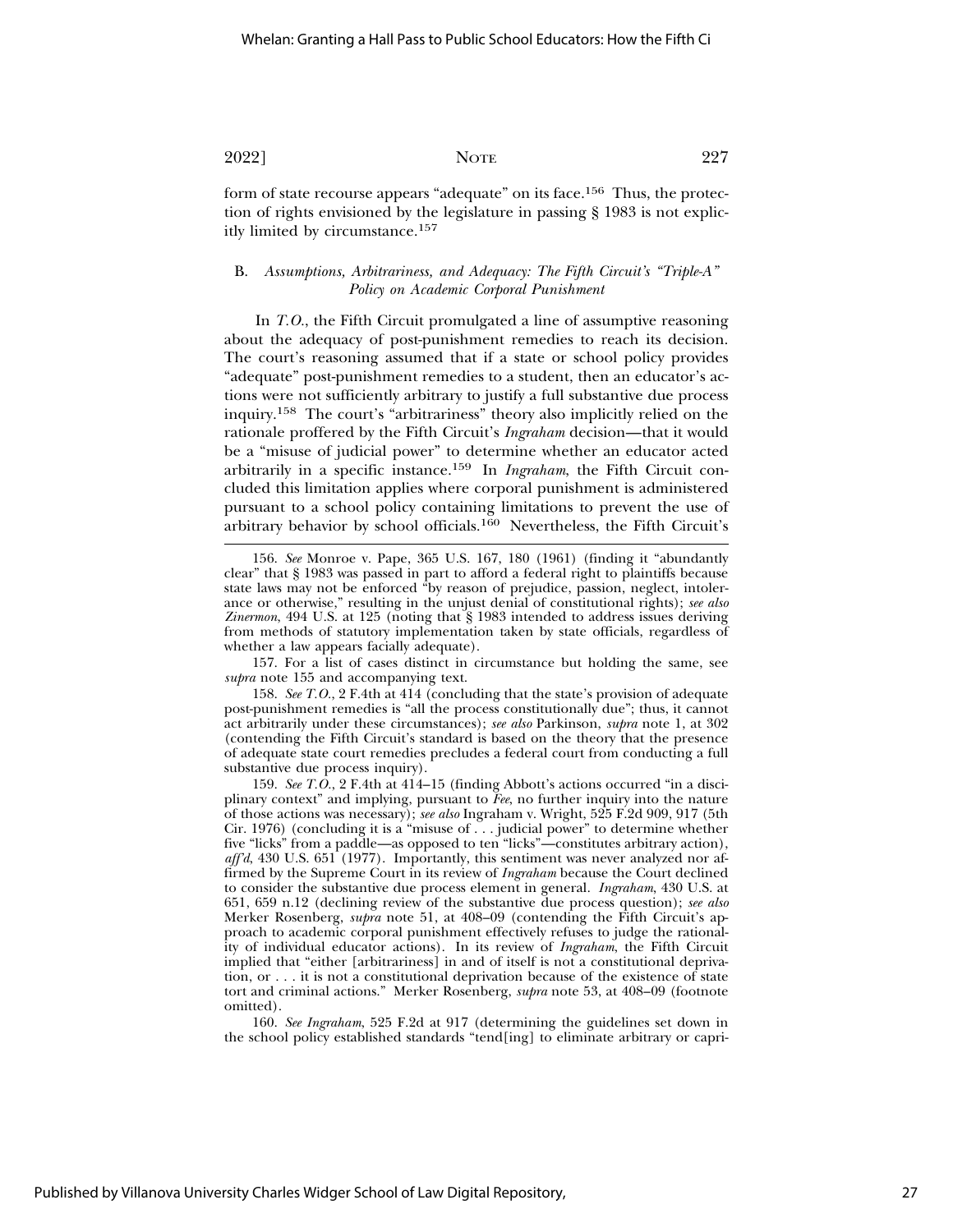interpretation of arbitrariness and adequacy improperly restricts judicial analysis of a substantive due process claim.161

First, other circuits have rejected the interpretation of the arbitrariness requirement proffered by the Fifth Circuit.162 In *Hall*, the Fourth Circuit expressly disagreed with the Fifth Circuit's position by concluding that an instance of corporal punishment based on an "episodic application of force" may prove sufficient to state a substantive due process claim.163 The Fourth Circuit also cited a dissenting opinion from the Fifth Circuit's review of *Ingraham*, which contended that the majority's position would "separate sharply the moderate kind of corporal punishment authorized by [a state statute] . . . from the severe beatings administered to the [students] . . . ."164 Two other circuits have also found that a non-arbitrary school policy is not a dispositive factor in an evaluation of a school official's actions.165 These analyses support the position that the existence of

161. *See* Moore v. Willis Indep. Sch. Dist., 233 F.3d 871, 878 (5th Cir. 2000) (Wiener, J., concurring) (questioning the thoroughness of the Fifth Circuit's adequacy analysis). Judge Wiener's concurring opinion states that the Fifth Circuit has not "closely examined the adequacy of . . . state remedies," instead dismissing § 1983 claims against school districts or individual officials regardless of immunity. *Id.*

162. *See, e.g.*, Neal *ex rel.* Neal v. Fulton Cnty. Bd. of Educ., 229 F.3d 1069, 1073–74 (11th Cir. 2000); Garcia *ex rel.* Garcia v. Miera, 817 F.2d 650, 657 n.9 (10th Cir. 1987); Hall v. Tawney, 621 F.2d 607, 612 (4th Cir. 1980) (disputing the Fifth Circuit's restrictive approach to the evaluation of individual arbitrary action notwithstanding the presence of a non-arbitrary state law or school policy).

163. *Hall*, 621 F.2d at 613–14 (recognizing that application of a substantive due process standard may prove difficult, but that this issue "may not be avoided in the face of . . . proof sufficient to raise the possibility that . . . an intolerable abuse of official power . . . has occurred through disciplinary corporal punishment").

164. *Ingraham*, 525 F.2d at 926; *see also Hall*, 621 F.2d at 612 (rejecting the Fifth Circuit's conclusion that federal constitutional rights cannot be dependent on specific, potentially unauthorized, instances of corporal punishment). In his *Ingraham* dissent, Judge Godbold characterized the Fifth Circuit's limitation as a "rule of convenience" that would prove unsustainable in future cases. *Id.* (quoting *Ingraham*, 525 F.2d at 920 (Godbold, J., dissenting)) (disagreeing with the majority's assertion that determining whether punishment exceeded constitutional limits would be an "abuse of power"). Judge Rives, in turn, reasoned that the abuse of school or state limitations on the use of corporal punishment by education officials "does not alter the basic fact that [such] beatings [are] performed by officials clothed with state authority." *Id.* (quoting *Ingraham*, 525 F.2d at 925–26 (Rives, J., dissenting)) (arguing the majority's assertion is inconsistent with established § 1983 precedent).

165. *See* Garcia ex rel. Garcia, 817 F.2d at 657 n.9 (noting although analysis of a school regulation is relevant to determining the excessiveness of punishment, it is not dispositive). In *Garcia ex rel. Garcia*, the Tenth Circuit found that the presence of a non-arbitrary school regulation does not automatically establish a "constitutional safe harbor" for wrongful conduct taken by a school official. *Id.* The *Garcia* court also emphasized that conduct deemed "wrongful" under § 1983 "can-

cious elements in any decision to punish[,]" and, as a result, it would be unnecessary for the court to examine the individual actions of the school official); *see also* Merker Rosenberg, *supra* note 51, at 420–21 (noting the Fifth Circuit standard restricts a judicial evaluation of whether an individual educator acted arbitrarily under the Fourteenth Amendment).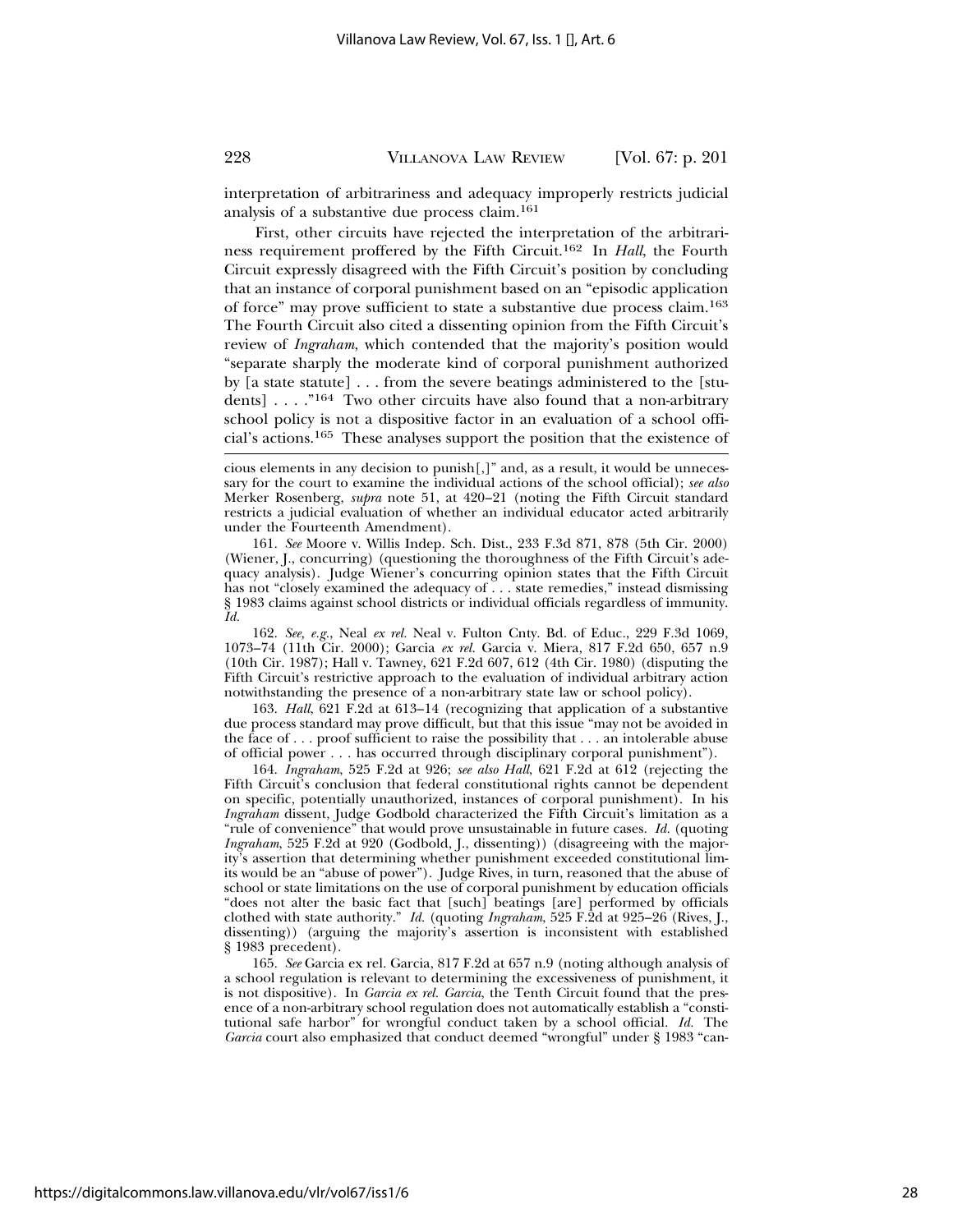a non-arbitrary school policy governing the administration of academic corporal punishment should not be viewed as a determinative factor in a court's evaluation of a § 1983 claim.166

Second, the Fifth Circuit's reasoning is based on two problematic legislative assumptions: (1) the state laws and school policies in question are both inherently and functionally adequate, rendering them rational as a matter of law; and (2) corporal punishment is not itself an arbitrary form of punishment.167

The Fifth Circuit's line of reasoning assumes that most state laws and school policies are adequate to justify the denial of a federal remedy.<sup>168</sup> On this basis, the court has found these laws and policies do not promote arbitrary action on the part of a state educator.<sup>169</sup> This assumption is evident in a string of Fifth Circuit analyses, including *T.O.*170 To support its

166. *See Moore*, 233 F.3d at 879–80 (Wiener, J., concurring). Judge Wiener's concurrence in *Moore* is illustrative of the issue with the Fifth Circuit's arbitrariness approach. *Id.* Specifically, Judge Wiener opines that the Fifth Circuit's position which implies that no student injury administered "under the banner of discipline" can be the result of arbitrary action as long as state actions are in place— "flies in the face" of substantive due process as understood by most federal appellate courts. *Id.*

167. *See Ingraham*, 525 F.2d at 915–17 (concluding that the state law and school policy in question were both adequate and then justifying the legitimacy of corporal punishment in schools).

168. *See id.* at 917 (emphasizing that a regulation may only be held to violate substantive due process if it "bears no reasonable relation to the legitimate end of maintaining an atmosphere conducive to learning"); *Moore*, 233 F.3d at 875–76 (concluding that the provision of civil and criminal remedies preclude the plaintiffs from successfully stating a violation of substantive due process); Fee v. Herndon, 900 F.2d 804, 809 (5th Cir. 1990) (denying the plaintiffs' substantive due process claim because the state of Texas provides civil and criminal relief against overzealous educators and "does not allow teachers to abuse students with impunity"); *see also* Merker Rosenberg, *supra* note 51, at 431 (contending the Fifth Circuit's interpretation of state law adequacy effectively constitutes a judicial finding of a "reasonable state regulatory system").

169. For a more detailed explanation of how the court came to this conclusion, see *supra* notes 126–31 and accompanying text.

170. *See, e.g.*, J.W. v. Paley, 860 F. App'x 926, 928–29 (5th Cir. 2021); T.O. v. Ft. Bend Indep. Sch. Dist., 2 F.4th 407, 414 (5th Cir. 2021); Marquez v. Garnett, 567 F. App'x 214, 216–17 (5th Cir. 2014); Clayton *ex rel.* Hamilton v. Tate Cnty. Sch. Dist., 560 F. App'x 293, 297 (5th Cir. 2014); Serafin v. Sch. of Excellence in Educ., 252 F. App'x 684, 685 (5th Cir. 2007); Moore v. Willis Indep. Sch. Dist., 233 F.3d 871, 876 (5th Cir. 2000) (dismissing a student's substantive due process claim

not be immunized by state law." *Id.* (quoting McClary v. O'Hare, 786 F.2d 83, 85 (2d Cir. 1986)); *see also Neal ex rel. Neal*, 229 F.3d at 1073–74 (concluding the Fifth Circuit's *Ingraham* opinion did not foreclose the possibility that individual instances of arbitrary corporal punishment could rise to the level of a constitutional violation). The Eleventh Circuit distinguished its case circumstances from that of the Fifth Circuit's *Ingraham* decision, emphasizing that the teacher at issue acted arbitrarily of his own accord, not explicitly pursuant to a school policy. Neal *ex rel.* Neal, 229 F.3d at 1074. Further, even assuming that the teacher's use of corporal punishment was authorized, the court found that a substantive due process violation still occurred because his use of force was intentional, excessive, and could foreseeably produce serious injury. *Id.* at 1076.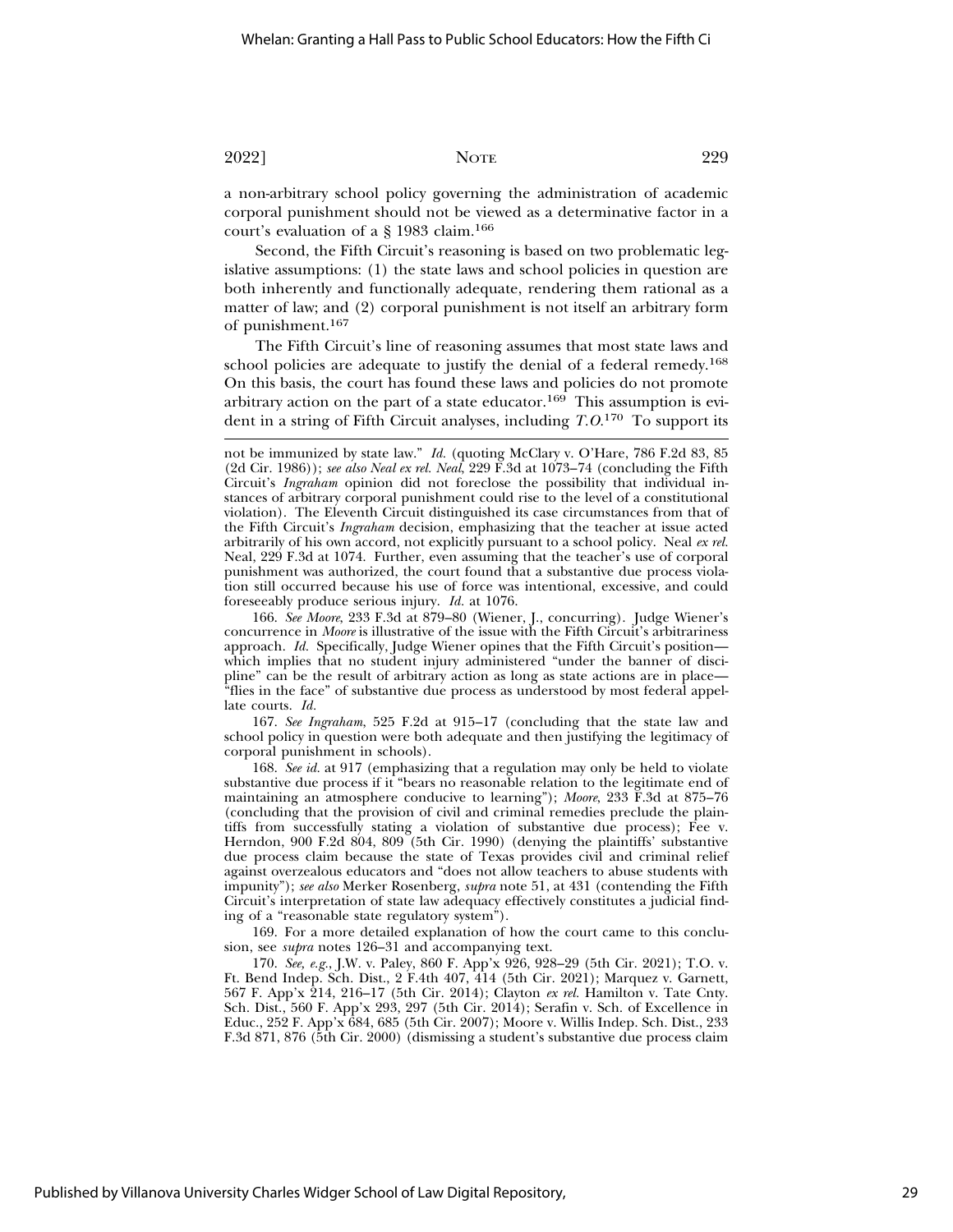finding of adequate alternative remedies in these cases, the court referenced two Texas statutes and a case decided thirty-three years earlier.<sup>171</sup> Even presuming these remedies are facially adequate, the *T.O.* court made no effort to investigate the actual rate of success for students' state claims, nor did it address the merit of the school's corporal punishment policy.172 Moreover, in the Fifth Circuit, school officials and districts may enjoy immunity from suit in several circumstances.173 The Fifth Circuit's strict adherence to its arbitrariness standard implies that claimants cannot succeed in stating a substantive due process claim unless the court finds the school policy or law at issue is inadequate, and thus arbitrary in nature.174 Based on the Fifth Circuit's past evaluations of these elements, a contrary outcome seems unlikely.175

The Fifth Circuit's approach is also based on an assumption grounded in academic corporal punishment jurisprudence—that corporal punishment is not itself an arbitrary method of student discipline.176 The Supreme Court's *Ingraham* decision relies heavily on the idea that academic corporal punishment represents a *legitimate* state educational inter-

171. *See T.O.*, 2 F.4th at 415 n.28.

172. *See id.* at 415 (noting that the Fifth Circuit has "consistently held" Texas law provides adequate civil and criminal liability for school officials, while abstaining from undertaking its own analysis of the cited remedies).

173. *See* TEX. EDUC. CODE ANN. § 22.0512 (West 2021) (permitting immunity pursuant to the constraints of section 9.62 of the Texas Penal Code, which authorizes the use of force—but not deadly force—against a student to the degree believed to be reasonably necessary "to further the special purpose or to maintain discipline in a group"). This statute shields the educator from disciplinary proceedings under these circumstances, including actions to discharge, suspend, or terminate the employee, and actions brought by the State Board to enforce the educator's code of ethics. *Id*.; *see also Moore*, 233 F.3d at 877–78 (arguing that the Fifth Circuit's academic corporal punishment cases "have never closely examined the adequacy of those state remedies," instead dismissing § 1983 claims "regardless of whether [the defendants] might be immune from suit").

174. *See Moore*, 233 F.3d at 878 (arguing if all the defendants in *Moore* were found to be immune from liability pursuant to Texas law, it would be unclear the state provided an adequate remedy to injured students at all).

175. *See id.* at 876 (concluding Texas offers adequate state remedies for claims of excessive corporal punishment, thus barring the student from proving arbitrariness and advancing a substantive due process claim); Clayton *ex rel.* Hamilton v. Tate Cnty. Sch. Dist., 560 F. App'x 293, 297 (5th Cir. 2014) (rejecting the student's constitutional claim based on a finding that Mississippi's post-punishment remedies constituted an adequate form of legal recourse); Fee v. Herndon, 900 F.2d 804, 809 (5th Cir. 1990) (citing Texas's provision of adequate civil and criminal remedies as justification for finding the student's substantive due process rights were not violated); Cunningham v. Beavers, 858 F.2d 269, 272 (5th Cir. 1988) (finding a student whose injuries were deemed "abusive" could not state a substantive due process claim because Texas provided adequate state remedies for any excessive punishment imposed).

176. For an explanation of why corporal punishment has historically been viewed as a proper form of discipline, see *infra* notes 176–81 and accompanying text.

based on the decision in *Fee*, which is grounded in the idea that adequate state laws and policies prevent the use of arbitrary individual action).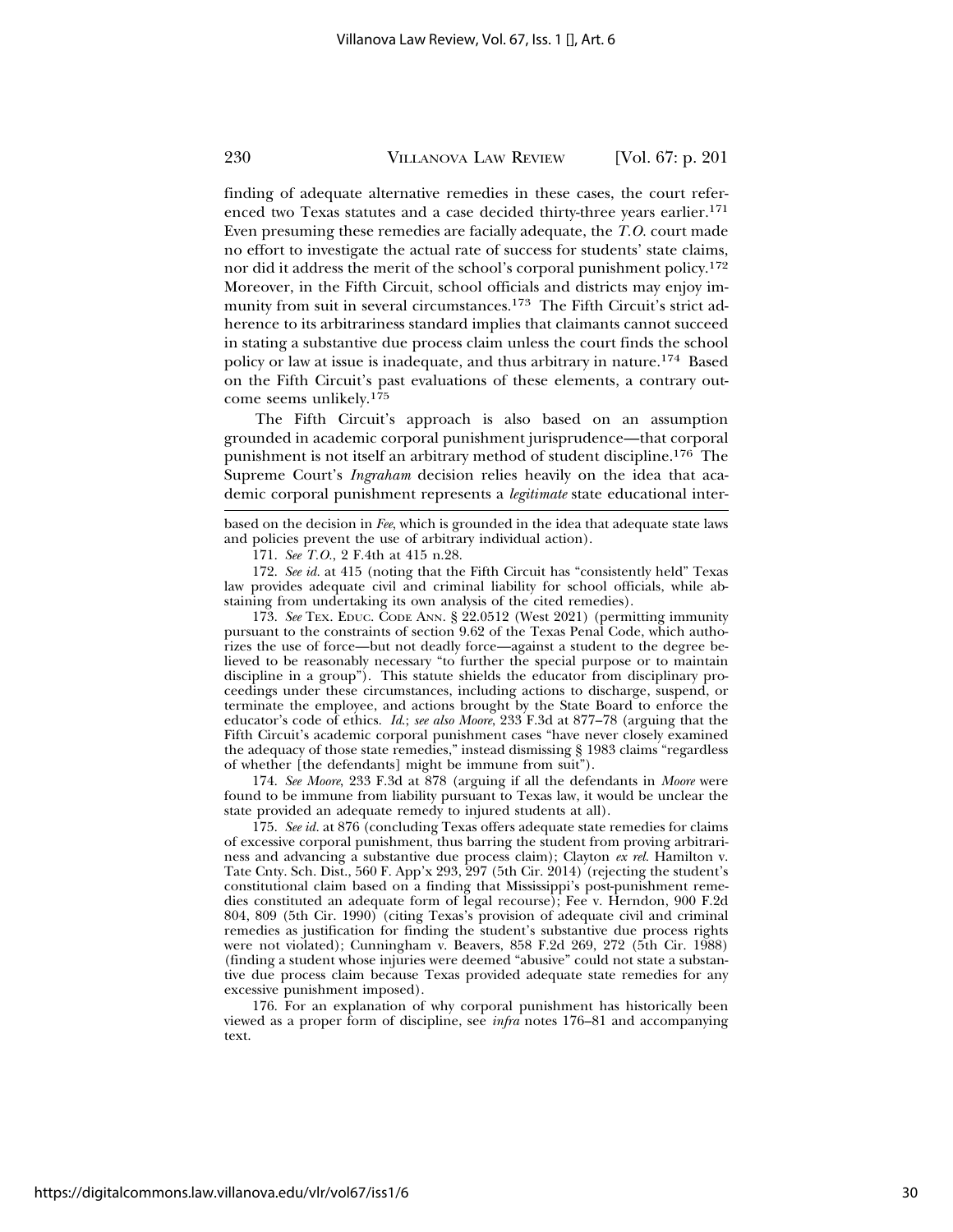est, and is thus not an arbitrary form of punishment.177 Similarly, the Fifth Circuit's standard relies on an assumption that corporal punishment is an appropriate means of discipline for public school policies to endorse.178 In its review of *Ingraham*, the Fifth Circuit acknowledged a student's right to substantive due process is "a guaranty against arbitrary legislation," which requires "that the law not be unreasonable and that the means selected . . . have a real and substantial relation to the object sought to be attained."179 Thus, the court concluded, school policies that authorize the use of corporal punishment are constitutionally permissible because they have a "real and substantial relation" to the legitimate purpose of establishing an effective learning atmosphere.180

In the context of the social and educational climate surrounding the 2021 *T.O.* decision, this rationale holds considerably less weight.181 At the time of the *Ingraham* decisions, it could have been reasonably argued the use of corporal punishment had a "real and substantial relation" to the object of effective discipline.182 Today, this argument is far less persuasive—thirty-one states have banned its use in public school; numerous studies have found troubling disparities in its practice; and national

179. Ingraham v. Wright, 525 F.2d 909, 916 (5th Cir. 1976) (quoting Sims v. Bd. of Ed. Of the Indep. Sch. Dist. No. 22, 329 F. Supp. 678, 684 (D.N.M. 1971)) (arguing the evidence did not support a conclusion that the form of corporal punishment authorized by law and policy is arbitrary, capricious, or unrelated to the legitimate state purpose of determining its educational policy).

180. *Id.* at 916–17 (reasoning that corporal punishment is a valid means to the "maintenance of discipline and order in public schools" which is crucial to an effective educational environment).

181. *See* Gershoff & Font, *supra* note 5, at 15 (providing evidence of the decline in public support for the use of corporal punishment in schools). A 2005 national poll showed that seventy-seven percent of respondents believed teachers should not be allowed to spank students; similarly, a 2002 national poll received a seventy-four percent disapproval rate for academic corporal punishment in general. *Id.* at 14–15. Moreover, in a 2008 national survey of teachers, corporal punishment was ranked as having the lowest effectiveness of eight disciplinary methods considered. *Id.* at 15. These findings, along with the fact that thirty-one states have since statutorily banned the use of corporal punishment in schools, contribute to a "trend toward [the practice's] elimination" that was not present when the Supreme Court decided *Ingraham* in 1977. *Id.*; *see also* Parkinson, *supra* note 1, at 309–10 (1994) (arguing that a reasonable judge would be "hard pressed" to find that "ordinary" corporal punishment is rationally related to the legitimate state goal of maintaining an atmosphere conducive to learning).

182. *See* Gershoff & Font, *supra* note 6, at 15 (finding that the Supreme Court's justification for asserting the constitutionality of academic corporal punishment was because, at the time, only two states had banned the practice in schools).

<sup>177.</sup> *See* Ingraham v. Wright, 430 U.S. 651, 681–82 (1977) (emphasizing that its position is based on a "legislative judgment, rooted in history and reaffirmed in the laws of many States, that corporal punishment serves important educational interests").

<sup>178.</sup> *See* T.O. v. Ft. Bend Indep. Sch. Dist., 2 F.4th 407, 414 (5th Cir. 2021) (finding that actions taken for a disciplinary purpose are related to a "legitimate state goal," and thus, an educators' use of corporal punishment is permissible if taken in furtherance of a pedagogical purpose).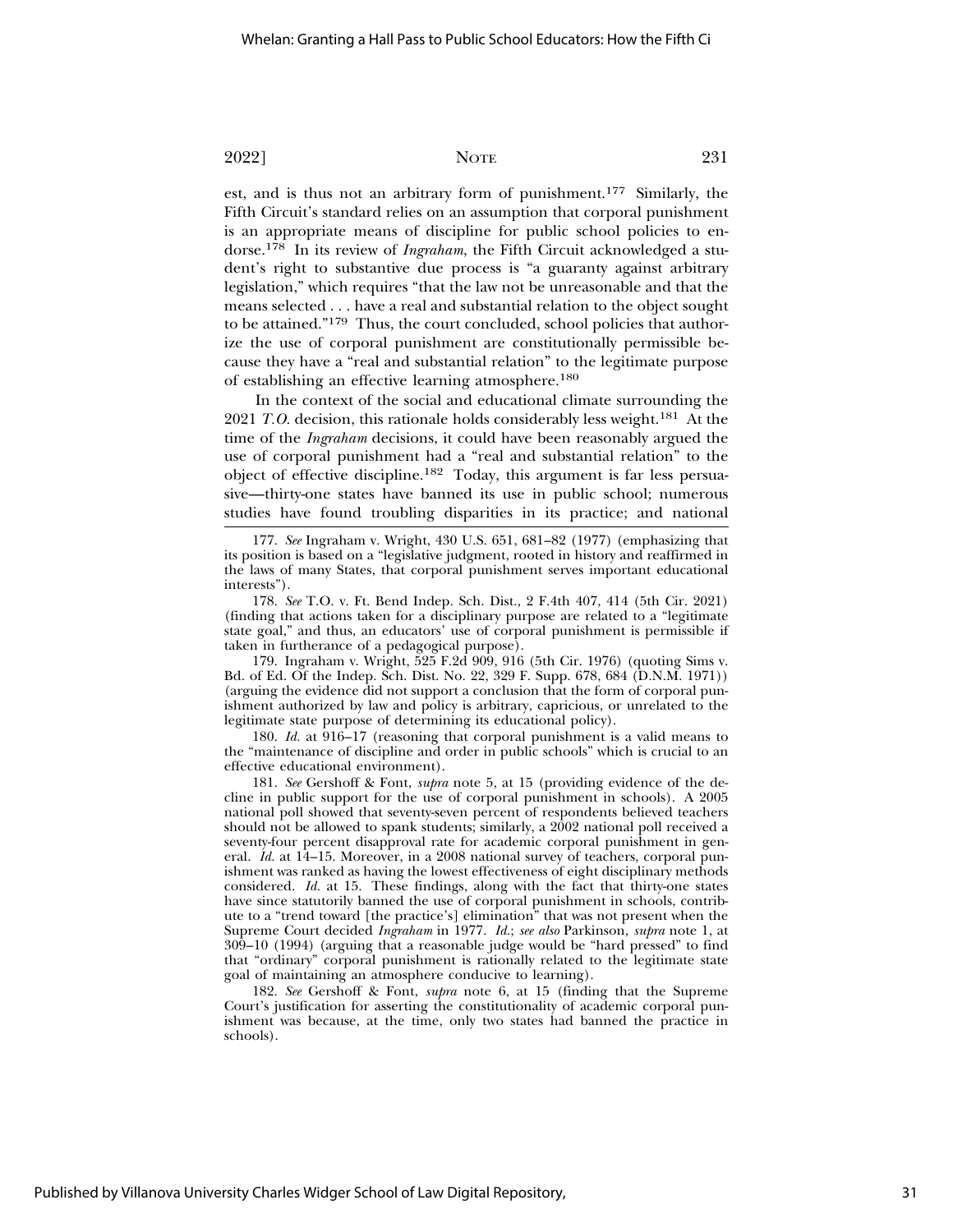health, education, and legal organizations have explicitly denounced its use.183 Research has also shown that corporal punishment is not an effective disciplinary tactic—it does not increase behavioral compliance and can result in negative academic consequences for a student, such as lower test scores, increased absenteeism, and damage to student-teacher relationships .184 Thus, little evidence remains to suggest that corporal punishment contributes to an atmosphere "facilitat[ing] the effective transmittal of knowledge," as the Fifth Circuit opined in *Ingraham*. 185

Of course, it must be acknowledged that the nineteen states permitting the administration of corporal punishment may still view it as having a "real and substantial relation" to an effective learning atmosphere.<sup>186</sup> However, most of these states prohibit the use of corporal punishment in related settings, such as in state foster care systems, childcare institutions, and day care programs.187 These environments, while not completely analogous to that of public school, share notable similarities, the most striking of which are the need for discipline and the goal of fostering edu-

185. *Ingraham*, 525 F.2d at 917 (stating corporal punishment can contribute to maintaining discipline and facilitating an effective learning environment, justifying the conclusion that laws permitting its use are neither unreasonable nor arbitrary), *aff'd*, 430 U.S. 651 (1977).

186. *See* WHITTAKER & LOSEN, *supra* note 8, at 25 (contending the continued use of academic corporal punishment in many states may be grounded in individual educators' preference for punitive forms of discipline). A 2012 report on corporal punishment in Florida supports this notion by finding that the educators who "philosophically agreed" with its use were subjected to the practice as students. *Id.* Moreover, the educators surveyed in this study viewed corporal punishment as "a method to promote boundaries and communication." *Id.*

187. *See* Gershoff & Font, *supra* note 6, at 13 (showing that twelve of nineteen states permitting corporal punishment in schools have banned it in other similar settings); *see also* WHITAKER & LOSEN, *supra* note 8, at 18–19 (providing data indicating that many states authorizing corporal punishment in school settings bar its administration in other, related institutions). Georgia, Louisiana, Florida, Alabama, and Mississippi all permit corporal punishment in an educational environment but otherwise prohibit the practice. WHITAKER & LOSEN, *supra* note 8, at 18–19. Moreover, many of these states recognize that corporal punishment can be detrimental to a child's physical and mental health and contribute to the neglect and mistreatment. *Id.*

<sup>183.</sup> *See id.* at 37 (providing a list of national organizations opposed to school corporal punishment); *see also* Mortorano, *supra* note 83, at 506 (listing several organizations that explicitly oppose the practice of corporal punishment in schools).

<sup>184.</sup> *See, e.g.*, Heddy Muransky & Linda J. Fresneda, *What Do Prisoners and Zoo Animals Have in Common? They Have More Protection from Physical Violence than School Children in Nineteen States*, 5 U. MIAMI RACE & SOC. JUST. L. REV. 73, 77 (2015) (noting research shows that the use of corporal punishment teaches students to avoid punishment instead of creating a real behavioral change); Gershoff & Font, *supra* note 6, at 12 (finding evidence suggests that corporal punishment is not effective at teaching students how to behave, and may actually increase the likelihood that they act aggressively or misbehave more over time); WHITAKER & LOSEN, *supra* note 8, at  $20-21$  (citing research which finds the use of corporal punishment in schools produces often results in negative academic consequences and is "traumatic and not educationally necessary").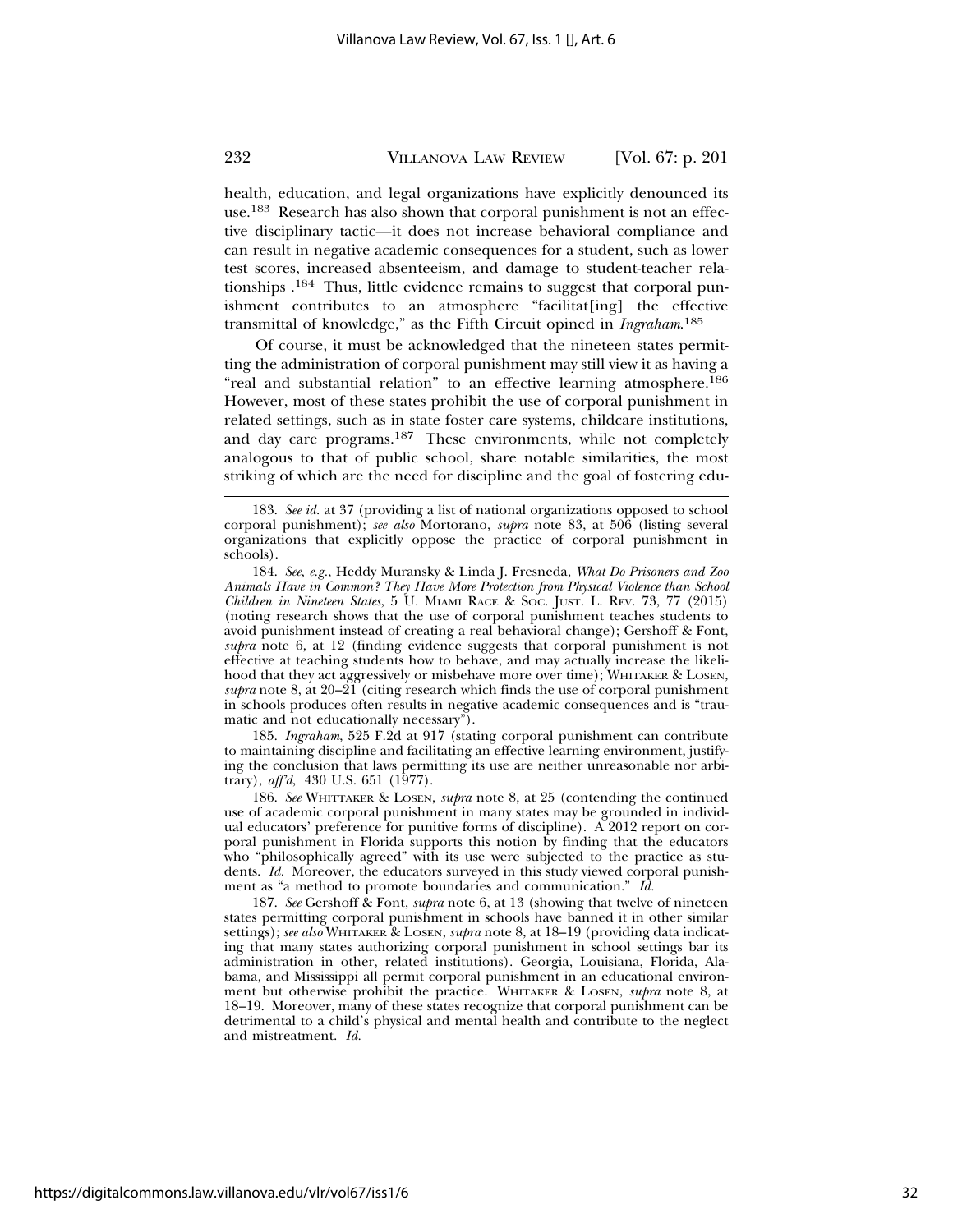cation and development.188 At minimum, this comparison reflects an inconsistency as to whether corporal punishment is developmentally and morally acceptable.<sup>189</sup> In these states, the statutory authorization of corporal punishment in public schools may even be considered an anomaly given that many states ban its practice in other institutions where children may be disciplined.190 Thus, the Fifth Circuit's continued application of a standard relying on the validity of academic corporal punishment is problematic given the societal and educational trend against its use.<sup>191</sup>

#### C. *The Fourth Amendment: An "Objectively Reasonable" Standard for Evaluating Academic Corporal Punishment Claims*

In *T.O.*, the Fifth Circuit declined to apply a Fourth Amendment analysis to T.O.'s claims, citing an inconsistency in the circuit's case law.192 Nonetheless, the Fourth Amendment reasonableness standard is superior to the Fifth Circuit's approach in three considerable ways. First, application of a reasonableness inquiry more closely aligns with Supreme Court precedent than the Fifth Circuit's standard.193 The *Ingraham* decision

190. *See* WHITAKER & LOSEN, *supra* note 8, at 18–19.

191. *See* Heckman, *supra* note 14, at 522 (comparing the Fifth Circuit's standard of review to those of other circuit courts and finding that the standard "fails to accommodate modern changes in public opinion").

192. For an explanation of the Fifth Circuit holdings addressing the application of Fourth Amendment standards to a school context, see *supra* notes 134–36 and accompanying text; *see also* T.O. v. Ft. Bend Indep. Sch. Dist, 2 F.4th 407, 415 (5th Cir. 2021). The Fifth Circuit has previously acknowledged that the Fourth Amendment may apply in a school context, finding that the Amendment's protection against unreasonable seizures protects students from improper forms of discipline. *See* Hassan v. Lubbock Indep. Sch. Dist., 55 F.3d 1075, 1079 (5th Cir. 1995) (analyzing a claim related to an official's conduct towards a student on a schoolsponsored trip under the Fourth Amendment).

193. *Compare* Graham v. Connor, 490 U.S. 386, 396 (1989) (holding that excessive force claims should be evaluated under the Fourth Amendment), *with* New

<sup>188.</sup> *See* Gershoff & Font, *supra* note 6, at 13 (contending that evidence of states banning corporal punishment from other settings where children are cared for but permitting it in public schools implies that these states "already recognize the harm corporal punishment can pose to children").

<sup>189.</sup> *See* Parkinson, *supra* note 1, at 306 (arguing "inconsistencies surface" when laws concerning corporal punishment in the school are compared to those governing other childcare facilities). Addressing this inconsistency, Parkinson compares language from two Virginia cases decided by the same court, one of which addresses corporal punishment in the school and one concerning its use in a childcare center. *Id.* In the former case, the court refused to find a substantive due process violation under the "shocks the conscience" test when an educator "pierced [a student's] upper left arm with a straight pin" as a method of discipline. *Id.*; *see also* Brooks v. Sch. Bd., 569 F. Supp. 1534, 1535 (E.D. Va. 1983). In the latter case, the court explicitly acknowledges that the state's compelling interest in protecting children from harm is served by corporal punishment bans. *Id.*; *see also* Forest Hills Early Learning Ctr. v. Lukhard, 661 F. Supp. 300, 313 (E.D. Va. 1987). Moreover, the court justifies its decision by recognizing the many negative consequences of corporal punishment, including physical or mental harm, aggressive behavior, and indicia of child abuse. *Lukhard*, 661 F. Supp. at 313.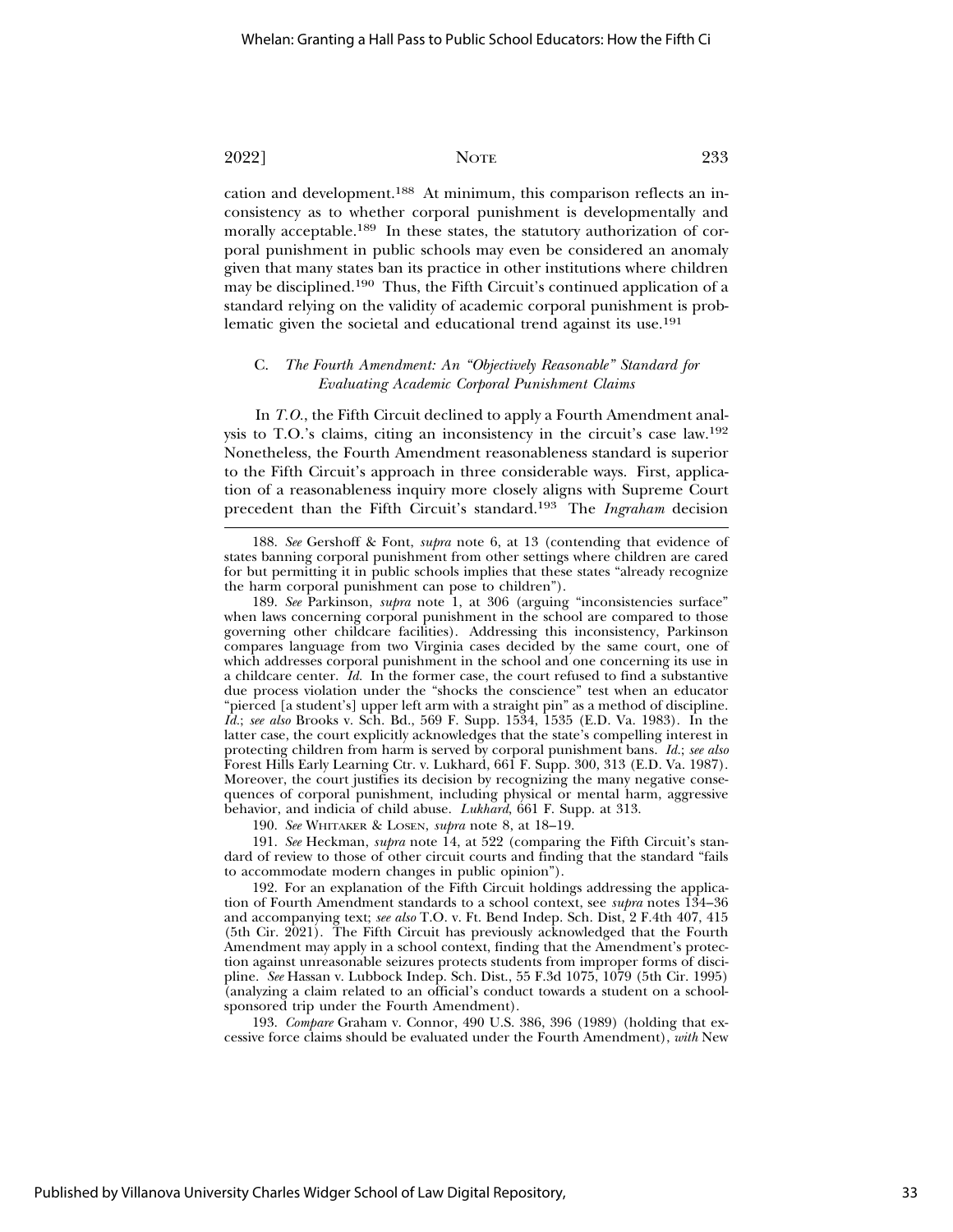does not explicitly endorse the use of either standard for academic corporal punishment cases.194 However, application of a tailored Fourth Amendment reasonableness inquiry finds implicit support in the Supreme Court decisions of *T.L.O.* and *Connor*. 195 By finding the Fourth Amendment applies to searches of students in a public school setting, the *T.L.O.* Court recognized a clear distinction between a public school and law enforcement setting, requiring a tailored version of the traditional Fourth Amendment in the former case.<sup>196</sup> Thus, criticism that the Fourth Amendment only encompasses criminal seizures is less persuasive in light of *T.L.O*. 197 Moreover, in *Connor*, the Court emphasized that allegations of excessive force should not be analyzed through "generalized notion[s] of 'substantive due process,'" where a specific constitutional provision is applicable.198 Courts in the Seventh and Ninth Circuits have used these holdings to find excessive force allegations against an educator should be analyzed pursuant to the Fourth Amendment.199 Conversely, the Fifth Circuit's standard finds little support in Supreme Court jurisprudence.200

Second, the Fourth Amendment offers a more appropriate balancing inquiry than the Fifth Circuit's standard.201 The reasons for extending

Jersey v. T.L.O., 469 U.S. 325, 333 (1985) (holding that the Fourth Amendment's protection against unreasonable searches and seizures applies in a school context).

194. *See* Parkinson, *supra* note 1, at 287 (emphasizing the Supreme Court's *Ingraham* ruling made no determination on the relationship between academic corporal punishment and substantive due process).

195. For a more thorough explanation of how the *T.L.O.* and *Connor* decisions have been interpreted to provide support for a Fourth Amendment standard of review in the academic corporal punishment context, see *supra* notes 80–86.

196. *See generally T.L.O.*, 469 U.S. at 333 (describing the special nature of a school environment and how a standard of review for school-related claims should take those considerations into account).

197. *See generally id.* (explaining constitutionality of extending Fourth Amendment protection to the school environment); *see also* Mortorano, *supra* note 85, at 495-96 (2014) (acknowledging that the *T.L.O.* decision could provide a legal ground for future academic corporal punishment litigants to claim a Fourth Amendment seizure).

198. Graham v. Connor, 490 U.S. 386, 395, 396 n.10 (1989) (finding the Fourth Amendment provides explicit constitutional protection for "seizures," which occur when a government actor has "restrained the liberty of a citizen" through "physical force or [a] show of authority" (internal quotation marks omitted) (quoting Terry v. Ohio, 392 U.S. 1, 19 n.16 (1968)).

199. *See* Preschooler II v. Clark Cnty. Sch. Bd. of Trs., 479 F.3d 1175, 1182 (9th Cir. 2007) (referencing *Connor*'s directive that § 1983 excessive force allegations should be analyzed under the Fourth Amendment, rather than through substantive due process); Wallace *ex rel.* Wallace v. Batavia Sch. Dist. 101, 68 F.3d 1010, 1012 (7th Cir. 1995) (citing *T.L.O.* to support the adoption of a Fourth Amendment standard for academic corporal punishment claims).

200. For a further discussion of how the Fifth Circuit's standard of review for § 1983 contradicts established Supreme Court precedent, see *supra* notes 141–45 and accompanying text.

201. *See* Mitchell, *supra* note 75, at 340 (arguing the reasonableness inquiry permits the "diminished [societal] tolerance" of academic corporal punishment to play a role in the adjudication of student claims).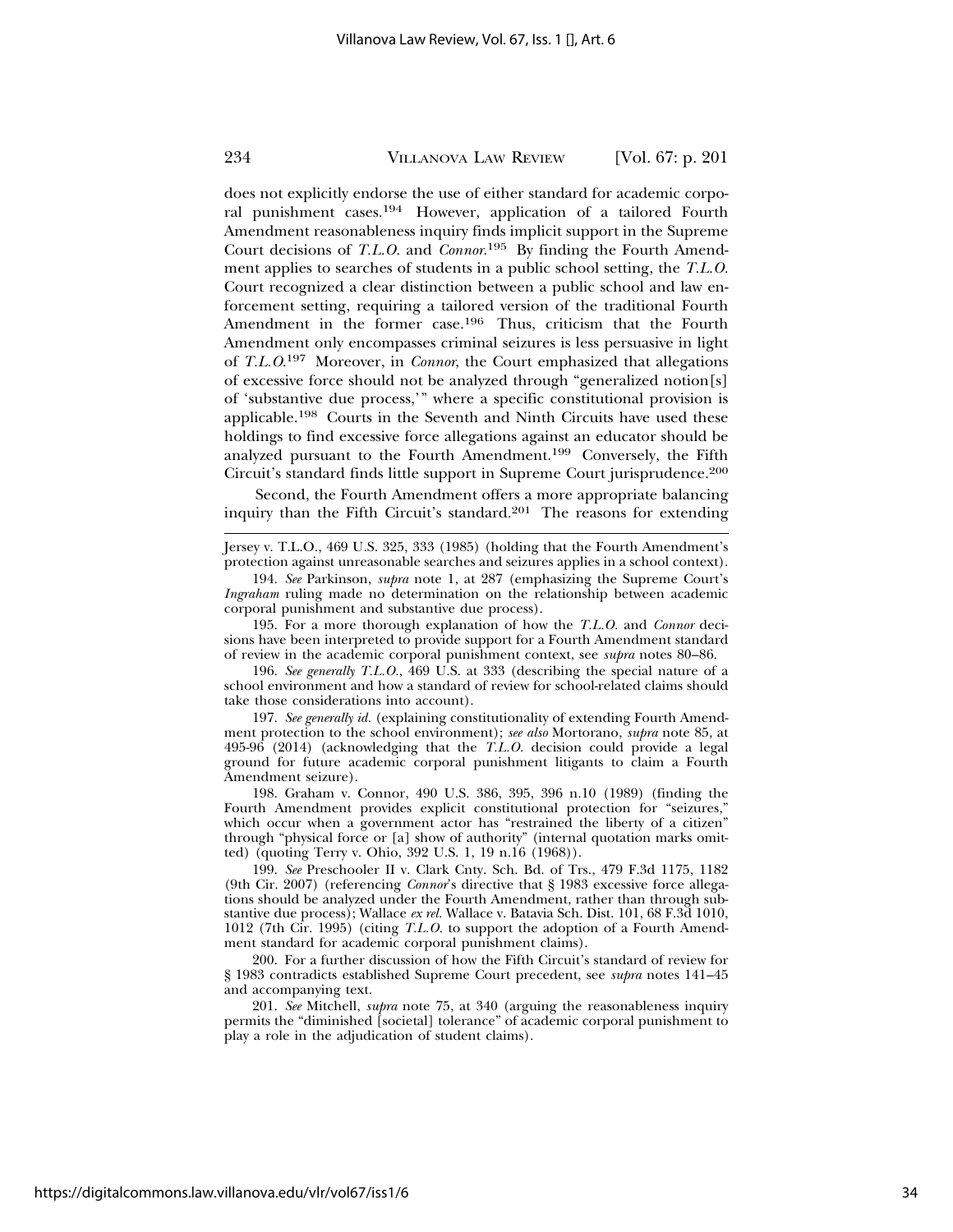Fourth Amendment protection to a school environment are based on an understanding of the respective roles students and educators play in establishing a conducive educational environment.<sup>202</sup> The tailored reasonableness inquiry takes important factors into account, such as the nature of a triggering infraction and the characteristics of the student.203 This inquiry reflects a judicial effort to appropriately balance the distinct liberty interests of a teacher and student in a school setting.204 The appropriateness of this inquiry is reflected in the outcomes of the major federal appellate cases using a Fourth Amendment standard.205 A balance of interests for the Fifth Circuit's standard, in contrast, suffers from overreliance on disciplinary intent.206 The Fifth Circuit's standard thus defers heavily to educators, assuming that their actions are non-arbitrary or based in pedagogical rationale except under extreme circumstances.207

203. *See* New Jersey v. T.L.O., 469 U.S. 325, 342 (1985) (defining the permissible scope of a school search). The Court specified a school search is permitted when "the measured adopted are reasonably related to the objectives of the search and not excessively intrusive in light of the age and sex of the student and the nature of the infraction." *Id.*

204. *See* Mitchell, *supra* note 75, at 337–38 (reasoning both the Seventh and Ninth Circuits have "properly balanced" the circumstances of a student's misbehavior with the severity of the educator's disciplinary response). Further, the reasonableness inquiry allows the court to acknowledge the role of imminence as it pertains to an educator's action, which can be weighed against the student's liberty interest to determine whether an educator reacted disproportionately to an infraction. *Id.* at 338.

205. *See id.* at 337–38 (discussing the importance of considering the nature of a triggering infraction in a Fourth Amendment academic corporal punishment analysis). In both *Doe* and *Preschooler II*, for instance, the Ninth Circuit found that the educator's use of force was proportionately unreasonable in comparison to the students' minor disciplinary infraction. *See Preschooler II*, 479 F.3d at 1180; Doe *ex rel.* Doe v. Hawaii Dept. of Educ., 334 F.3d 906, 909–10 (9th Cir. 2003) (both permitting students' claims to proceed under the Fourth Amendment). Conversely, in *Wallace*, the Seventh Circuit determined the educator's action of pulling the student's elbow was reasonable given the severity of the triggering infraction, which threatened disruption to other students' learning environment. *See* Wallace *ex rel.* Wallace v. Batavia Sch. Dist. 101, 68 F.3d 1010, 1012 (7th Cir. 1995) (concluding the student litigant failed to show the educator's actions were disproportionately administered).

206. *See* T.O. v. Fort Bend Indep. Sch. Dist., 2 F.4th 407, 414–15 (5th Cir. 2021) (reasoning even if Abbott's reaction to T.O. was inappropriate or ill-advised, it occurred in a disciplinary context and thus justifies dismissal of his claim).

207. For a comparison of cases where the Fifth Circuit permitted a student's constitutional claim to proceed as compared to those rejected, see *supra* note 127. By its own account, the Fifth Circuit's standard for denying a student's substantive due process claim is based on the existence of state remedies/school polices which are deemed non-arbitrary, as well as a possible pedagogical justification for an educator's actions. For a description of the rationale behind the court's denial of T.O.'s claim, see *supra* notes 127–32 and accompanying text.

<sup>202.</sup> For an explanation of courts' emphasis on providing a standard for evaluation of school-related claims that adequately accounts for the competing interests inherent to an educational environment, *see supra* notes 90–92 and accompanying text.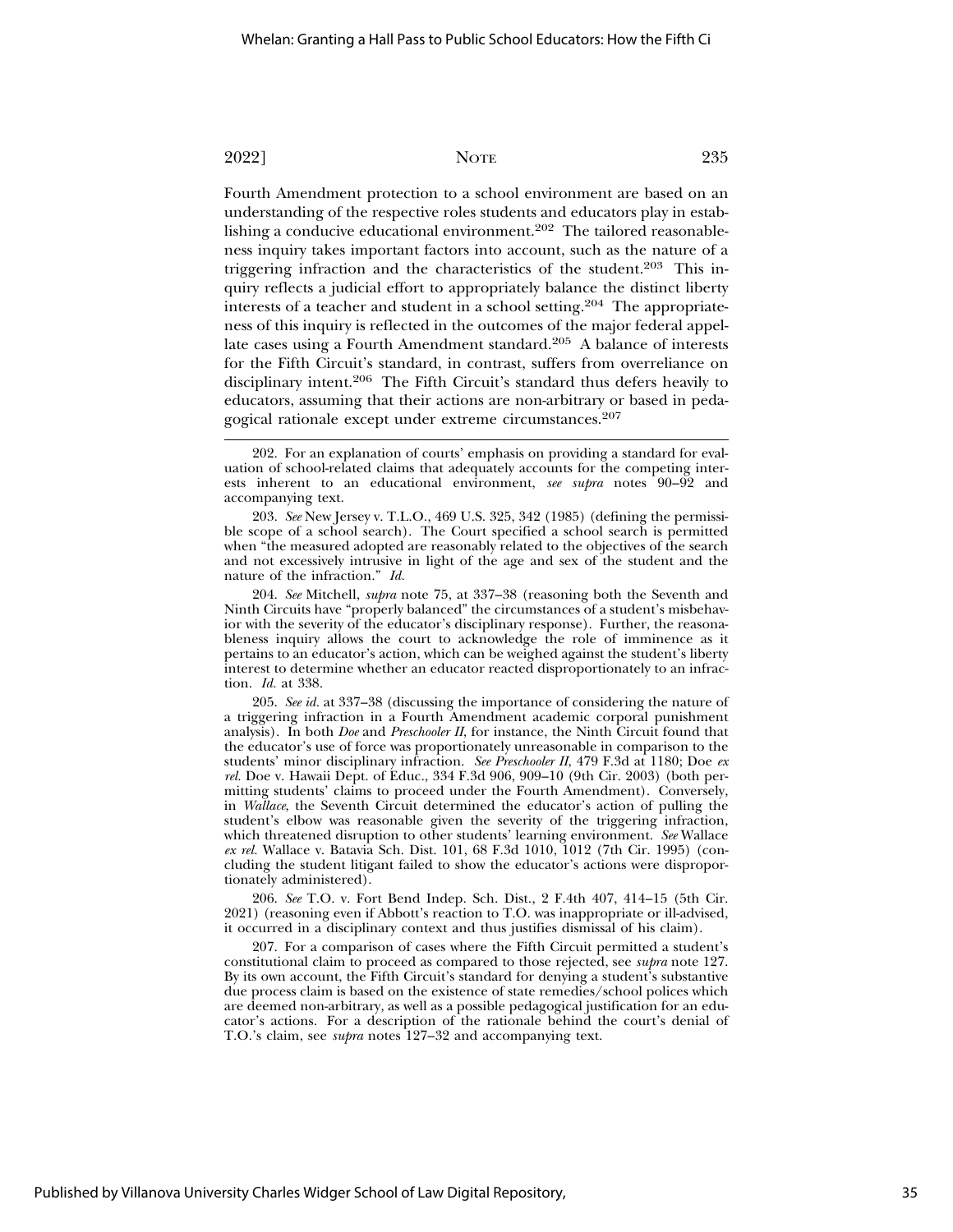Finally, the Fourth Amendment standard of review may increase the likelihood of success for students' academic corporal punishment claims.208 In comparison to the Fifth Circuit's standard, students are more likely to bring successful claims under the reasonableness inquiry.209 Some legal scholars have argued that satisfying the reasonableness standard is deceptively simple in practice, but students have fared no better under the Fifth Circuit's standard of review.210 In the Fifth Circuit, the success of a student's constitutional claim is almost entirely dependent on the availability of "adequate" remedies in the student's state of residency.211 Moreover, in *T.O.*, the Fifth Circuit referenced past case circumstances as an implicit benchmark for the evaluation of his claims.<sup>212</sup> The Fifth Circuit's line of academic corporal punishment cases makes clear that, barring an egregious abuse of power unrelated to a discernible pedagogical purpose, a student's claim will not supersede the availability of state remedies.<sup>213</sup> Statistically, substantive due process claims analyzed under the Fifth Circuit's standard have seen an extremely low rate of success; over the past forty-four years, only two such claims have been permit-

211. *See T.O.*, 2 F. 4th at 414; *see also* Fee v. Herndon, 900 F.2d 804, 808 (5th Cir. 1990) (finding if a state provides adequate post-punishment remedies for a student, the Due Process Clause is not implicated "irrespective of the severity of these injuries or the sensitivity of the student"); Clayton *ex rel.* Hamilton v. Tate Cty. Sch. Dist., 560 F. App'x 293, 297 (5th Cir. 2014) (dismissing the student's claim because Mississippi provided post-punishment remedies without any analysis of specific factual circumstances).

212. *See T.O*., 2 F.4th at 414–15 (listing factual circumstances in which the Fifth Circuit previously dismissed substantive due process claims and likening T.O.'s situation to those cases, while distinguishing from cases involving truly "arbitrary" and "capricious" actions).

213. *See id.* (stating a student must be the subject of a "random, malicious, and unprovoked attack" to justify deviation from Fifth Circuit precedent). For a more thorough summary of the only two claims the Fifth Circuit has found to satisfy this standard, see *infra* note 214.

<sup>208.</sup> *See generally* Mitchell, *supra* note 75 (arguing students may be more successful under a Fourth Amendment standard of review than under the "shocks the conscience" or Fifth Circuit standards).

<sup>209.</sup> *See id.* at 336–39 (discussing the potential for a higher rate of student success under the reasonableness standard).

<sup>210.</sup> *See, e.g.,* Mortorano, *supra* note 85, at 494–96 (contending in the context of corporal punishment, Fourth Amendment claims may be "almost as difficult to prove" as Fourteenth Amendment claims). Successful Fourth Amendment claims may need to demonstrate that the school official's seizure was not based on reasonable suspicion of wrongdoing. *Id.* at 496. Moreover, students may need to show that the severity of the bodily injury was disproportionate in comparison to the reasons for the seizure. *Id.;* see also Heckman, *supra* note 14, at 545 (arguing the reasonableness inquiry may not constitute a preferable alternative to the shocks the conscience standard). In her article, Diane Heckman contends that compared to the shocks the conscience test, the reasonableness inquiry is not more clearly tailored to the evaluation of factors relevant to academic corporal punishment cases, such as the age of the student or the nature of the disciplinary infraction. *Id.*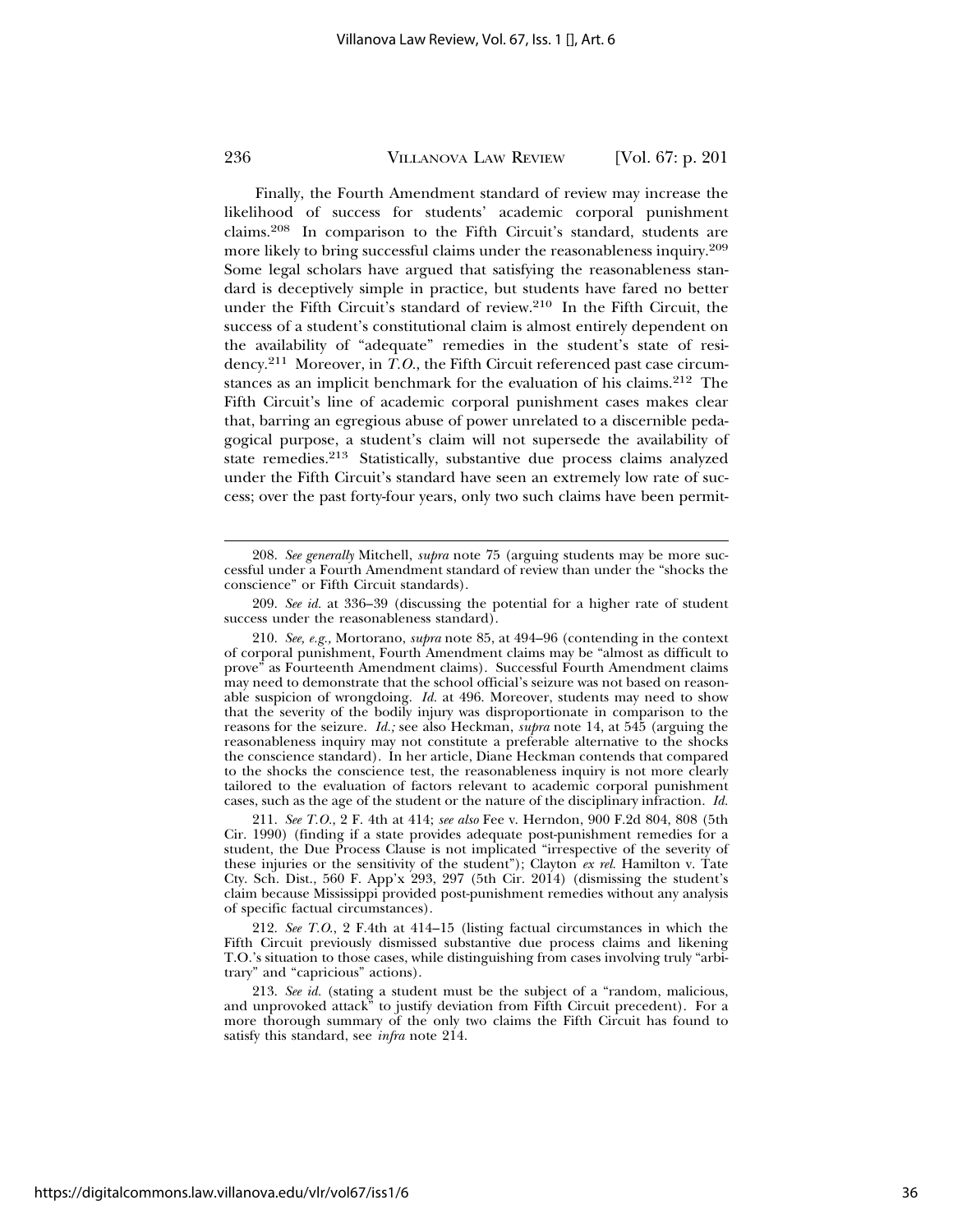ted to proceed.214 The Fifth Circuit's test thus prevents nearly all student constitutional claims from progressing past a basic substantive analysis.215

# VI. FAILING TO MAKE THE GRADE: THE *T.O.* DECISION AS A MICROCOSM OF THE UNRESOLVED ANALYTICAL AND SOCIAL ISSUES RESULTING FROM INGRAHAM

In the wake of significant legislative progress reducing the use of academic corporal punishment after *Ingraham*, one legal scholar in the 1990s warned the legal community not to become "complacent."<sup>216</sup> Nearly three decades later, that sentiment still bears repeating.<sup>217</sup> Legislative change towards abolishing corporal punishment has largely stagnated, but the incidence of injury and abuse has not.<sup>218</sup> The Fifth Circuit's decision in *T.O.* highlights several deficiencies in the federal remedy for academic corporal punishment claims.219 Primarily, it shows the current circuit split regarding the constitutionality of § 1983 academic corporal punishment cases is untenable in both an analytical and social context.220 Given the drastic social and educational developments since its last review of aca-

215. *See* Parkinson, *supra* note 1, at 297–98 (arguing based on the Fifth Circuit's track record, students in states with post-punishment remedies "will continue to summarily be shown the door" when they attempt to bring federal claims).

216. *See id.* at 310 (arguing despite the substantial progress made towards ending corporal punishment, many students still face imminent danger from the use of corporal punishment in schools, which is exacerbated by the federal courts' "hands-off" approach to the issue).

217. *See id.* (contending the progress made does not change the fact that thousands of children remain subject to corporal punishment and suffer serious physical/emotional repercussions from its administration).

218. For a more in-depth discussion of the disparate use of corporal punishment based on race, disability status, and gender, see *infra* notes 232–34 and accompanying text.

219. *See* Parkinson, *supra* note 1, at 297–98 (noting the circuit split is "particularly troubling" in light of the high percentage of corporal punishment incidents in the Fifth Circuit).

220. For a discussion of the analytical and social implications of the Fifth Circuit's line of reasoning and the circuit split in general, see *infra* Sections VI.A. and VI.B.

<sup>214.</sup> *See* Doe v. Taylor Indep. Sch. Dist., 15 F.3d 443, 445 (5th Cir. 1994) (allowing a substantive due process claim to proceed when the charged educator allegedly molested the student); *see also* Jefferson v. Ysleta Indep. Sch. Dist., 817 F.2d 303, 305–06 (5th Cir. 1987) (permitting the claim where an educator allegedly tied the student to a chair for two days as an "instructional technique"). These claims, the Fifth Circuit reasoned, were found permissible notwithstanding the presence of state remedies because the educators' behavior was "unrelated to any legitimate state goal" unlike actions taken for a pedagogical purpose. *See T.O.*, 2 F.4th at 414 (explaining the court's reasoning for permitting students' substantive due process claims to proceed in these cases). Moreover, in *Doe*, the court noted that much of the rationale expressed in *Fee* was inapplicable to the case at issue because the sexual molestation of a student could never be justifiable, so no "state interest" could support that action. *See Doe*, 15 F.3d at 451–52 (justifying the verdict notwithstanding *Fee*).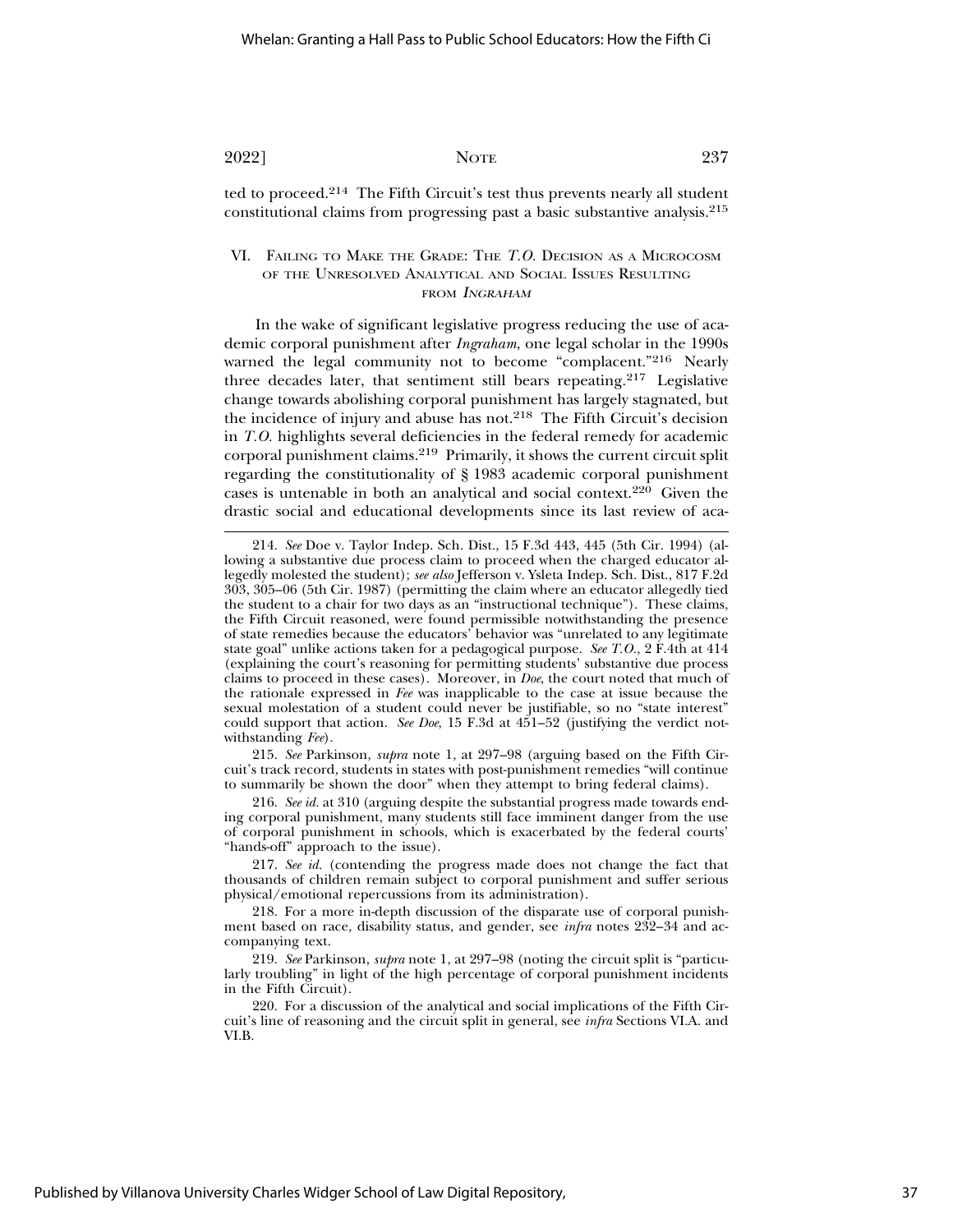demic corporal punishment, the Supreme Court should address this issue and consider adopting a Fourth Amendment standard of review.221

On an analytical basis, the *T.O.* decision highlights the unsustainable nature of a circuit split on the method of review for academic corporal punishment claims.222 While most federal appellate courts view these claims as implicating constitutional rights regardless of available adequate state remedies, a larger disagreement regarding the proper standard of judicial review persists.<sup>223</sup> Similarly, legal scholars considering the issue have come to varying conclusions about the proper standard of review, diverging based on factors such as the likelihood of a successful outcome, the presence of an appropriate balance between interests, and the level of constitutional support.224 This legal dispute has engendered a federal remedy producing substantially disparate results for students depending in large part on residency—most notably, for students in the Fifth Circuit.225 The continuation of this analytical split also exacerbates the disproportionate administration of corporal punishment in public schools.226 As a result, updated Supreme Court guidance would promote conformity as to both a standard of review and judicial outcome.227

A Supreme Court judgment in an academic corporal punishment case could also be the only impetus for the Fifth Circuit to retreat from its isolated position, given that en banc consideration would be required to

224. *Compare* Menon, *supra* note 24, at 341–43 (contending the "shocks the conscience" standard should be rejected in favor of a reformulated substantive due process inquiry), *with* Mitchell, *supra* note 75, at 331–36 (criticizing the "shocks the conscience" standard on the basis of misapplication, improper balance of interests, and the potential for judicial activism, then advocating for the Fourth Amendment's reasonableness standard), *with* Mortorano, *supra* note 85, at 497 (arguing the Supreme Court's *Ingraham* decision should be overturned and academic corporal punishment cases should be evaluated under the Eighth Amendment).

225. *See* T.O. v. Ft. Bend Indep. Sch. Dist., 2 F.4th 407, 421 (5th Cir. 2021) (Wiener, J., concurring) (noting the combination of "hindsight and thirty years of watching [the *Fee*] rule being applied to the detriment of public school students in Texas, Mississippi, and Louisiana" has strengthened his conviction that both *Fee* and *Ingraham* were wrongly decided); *see also* Parkinson, *supra* note 1, at 302 (arguing the inter-circuit conflict "treats the constitutional rights of schoolchildren differently depending on where they live").

226. *See* Parkinson, *supra* note 1, at 297–98 (emphasizing the circuit split is problematic in light of the high incidence of corporal punishment occurring within Fifth Circuit states); *see also* WHITAKER & LOSEN, *supra* note 8, at 10 (finding whether a child is subject to academic corporal punishment may in large part depend on their state of residency). In the nineteen states where the use of corporal punishment is authorized in schools, almost forty-five percent of the schools in practicing districts do not actively use this method of discipline. WHITAKER & LOSEN, *supra* note 8, at 10. Thus, students attending different schools in the same district may have substantially different disciplinary experiences. *Id.*

227. *See* Heckman, *supra* note 14, at 548–49; Parkinson, *supra* note 1, at 309–11 (both urging the Supreme Court to reconsider the issue it declined to evaluate in *Ingraham*).

<sup>221.</sup> *See* Heckman, *supra* note 14, at 549.

<sup>222.</sup> See *supra* note 14 and accompanying text.

<sup>223.</sup> See *supra* notes 15–17 and accompanying text.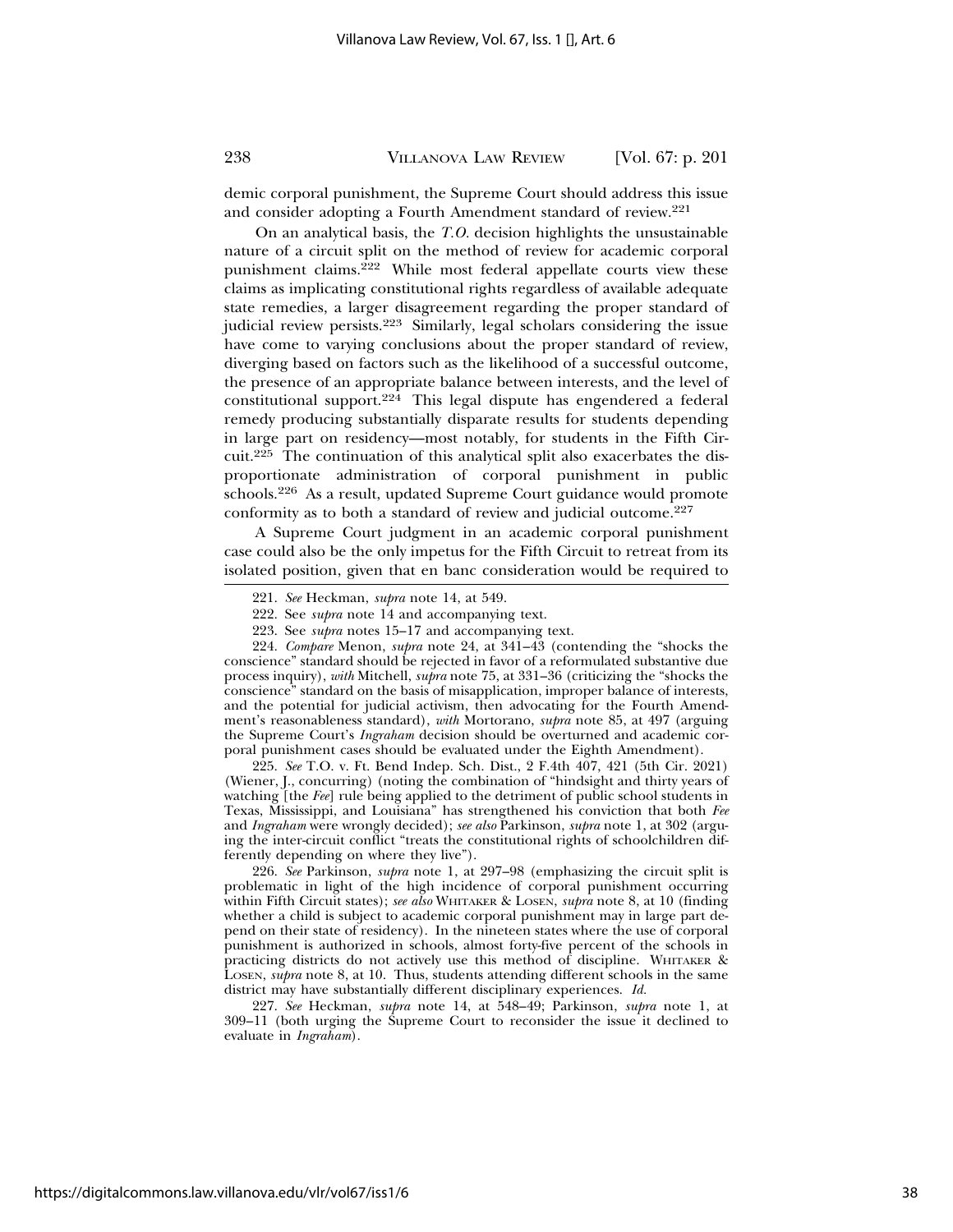reconsider the approach outlined in *Fee*. 228 Given the Fifth Circuit has declined to take this course of action for several decades, it is unlikely the standard would be reviewed or refined without the added pressure of a Supreme Court decision.229

The lack of analytical conformity for judicial evaluations of academic corporal punishment claims also has larger social implications.230 The *T.O.* decision, as well as other Fifth Circuit precedent, specifically endorse a line of reasoning that fails to adequately account for substantial changes in social and legislative attitudes towards the use of corporal punishment in an educational environment.231 Moreover, the *T.O.* holding implicitly minimizes the severity of the threat that the use of arbitrary corporal punishment poses to public school students by continuing to promulgate an outdated and strict standard for constitutional vindication.232 Studies have shown that corporal punishment is administered disparately based on race, disability status, and sex—particularly in the states composing the Fifth Circuit.<sup>233</sup> The use of corporal punishment in public schools has

230. *See* Gershoff & Font, *supra* note 6; WHITAKER & LOSEN, *supra* note 8 (discussing the negative social implications associated with academic corporal punishment); *see also* Parkinson, *supra* note 1, at 305–06 (discussing the impact of the circuit split on social issues).

231. *See* Mortorano, *supra* note 85, at 505–07 (pointing to trends towards banning corporal punishment and shifts in public opinion as showing that corporal punishment is now viewed as "cruel and unusual").

232. *See* WHITAKER & LOSEN, *supra* note 8, at 13 (providing statistics indicating all three of the Fifth Circuit states—Mississippi, Texas, and Louisiana—rank in the top ten for states with the highest rates of corporal punishment in the United States). According to data from the 2013-14 and 2015-16 school years, Mississippi had the highest corporal punishment rate of all the states at 9.3%, with Texas at 4.6% and Louisiana at 2.8%. *Id.; see also* Brief for the Southern Poverty Law Center as Amici Curiae Supporting Appellants, *T.O*., 2 F.4th 407 (emphasizing the negative impact of the Fifth Circuit's standard of review on academic corporal punishment use in Mississippi, Texas, and Louisiana). In its amicus brief, the Southern Poverty Law Center contended that continued use of the Fifth Circuit's standard has not only "left [the circuit] on an academic island," but also produced "tragic but predictable results: the three states comprising [the Fifth Circuit] use it far more than other states in the nation." Brief for the Southern Poverty Law Center as Amici Curiae Supporting Appellants at \*2, *T.O*., 2 F.4th 407.

233. *See* Mortorano, *supra* note 85, at 504–05 (arguing the disproportionate use of corporal punishment in schools may constitute a civil rights violation, given that students of color, students with disabilities, and male students are targeted more frequently than other pupils); *see also* WHITAKER & LOSEN, *supra* note 7, at 21-

<sup>228.</sup> *See* Moore v. Willis Indep. Sch. Dist., 233 F.3d 871, 877 (5th Cir. 2000) (Wiener, J., concurring) (acknowledging the Fifth Circuit's strict adherence to *stare decisis* prevents a panel of judges from overturning the *Fee* doctrine without en banc consideration, notwithstanding the fact that *Fee* itself was decided by a panel).

<sup>229.</sup> *Compare id.* at 380 (arguing that the Fifth Circuit should not "demur in [its] own housekeeping chores" by forcing the Supreme Court to eliminate the circuit split existing between the Fifth Circuit and the majority of other federal appellate courts), *with T.O.*, 2 F.4th at 421 (Wiener, J., concurring) (reaffirming his disagreement with the *Fee* doctrine as outlined in *Moore*, and urging his Fifth Circuit colleagues to "fix the error before the Supreme Court decides to fix it for us").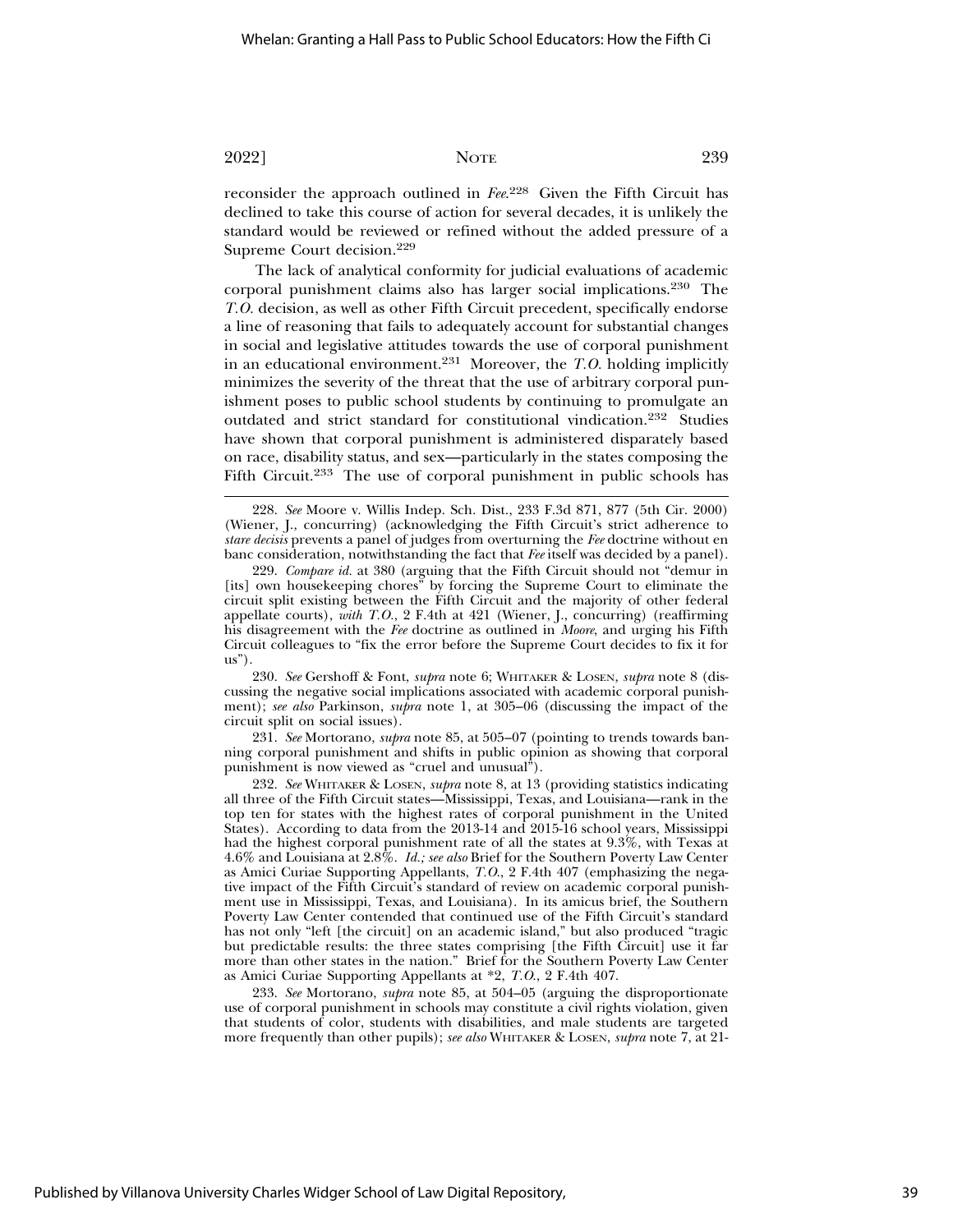also been linked to the school-to-prison pipeline.234 Research has shown that corporal punishment can contribute to absenteeism, fractured student-teacher relationships, lower academic gains, and dropping out—all of which increase the likelihood that a student is "pushed out of school and into the justice system."235

In light of these findings, the *Ingraham* decision no longer accurately characterizes the social and educational issues surrounding academic cor-

<sup>28 (</sup>compiling data regarding disparities in race, disability status, and sex). With regard to race, data from the 2015-16 school year shows that 9.7% of black students receive corporal punishment in schools where it is practiced; this reflects more than double the rate for white students at 4.7%. WHITAKER & LOSEN, *supra* note 8, at 21. A racial differentiation based on sex is also apparent; black boys have the highest rates of corporal punishment at 14%, with black girls at 5.2% (compared to white girls at 1.7%). *Id.* at 23. Mississippi in particular has the highest disparity rate between gender and race; in the 2013-14 school year, 8% of black girls received corporal punishment in Mississippi as compared to 2.4% of white girls. *Id.* The study also found that students with disabilities are corporally punished at a higher rate than their classmates without disabilities. *Id.* at 28. This disparity is particularly prevalent in Texas, which administered corporal punishment to disabled students at a rate of 7.8% as compared to the 4.3% rate for students without disabilities. *Id*. Mississippi recently banned its use on students with disabilities, but prior to that statutory change, the state had the nation's highest corporal punishment rate for students with disabilities at 10.4%. *Id.* at 27.

<sup>234.</sup> *See* WHITAKER & LOSEN, *supra* note 8, at 25 (providing statistics indicating a correlation between the administration of corporal punishment and the schoolto-prison pipeline). *Id.*; *see also* Megan Helton, *A Tale of Two Crises: Assessing the Impact of Exclusionary School Policies on Students During A State of Emergency*, 50 J.L. & EDUC. 156, 168-69 (2021) (defining the school-to-prison pipeline trend and considering the impact of punitive discipline on its continuance). The school-to-prison pipeline phenomenon is exemplified by the "growing trend of minority students who are being pushed out of educational institutions and into the criminal justice systems," in part because of overreliance on exclusionary disciplinary methods. *Id.*

<sup>235.</sup> *See id.*; *see also* HUM. RTS. WATCH & ACLU, *supra* note 11, at 50 (emphasizing the degrading elements of corporal punishment that can lead to a lack of academic engagement and motivation, which may result in dropout), Helton, *supra* note 234, at 172 (arguing exclusionary methods of discipline and truancy can both contribute to the likelihood that a student leaves school and enters the criminal justice system), Lanette Suarez, *Restraints, Seclusion, and the Disabled Student: The Blurred Lines Between Safety and Physical Punishment*, 71 U. MIAMI L. REV. 859, 879–81 (2017) (contending the use of corporal punishment contributes to factors like lack of motivation, absenteeism, and emotional distress, which in turn perpetuate the school-to-prison pipeline phenomenon). Chronic truancy, for instance, often results in declining academic performance, which may in turn lead to dropout. Helton, *supra* note 234, at 172–73. Because corporal punishment can produce medical complications for students requiring extensive hospitalization, this can add to the likelihood that a student becomes chronically truant. HUM. RTS. WATCH & ACLU, *supra* note 11, at 50. The use of physical punishment as a replacement for educational technique and counseling may also produce negative emotional consequences for students, increasing the likelihood of dropout. Suarez, *supra* note 235, at 880–81. Ultimately, research shows that "high school dropouts are consistently overrepresented in the prison population." Helton, *supra* note 234, at 173.